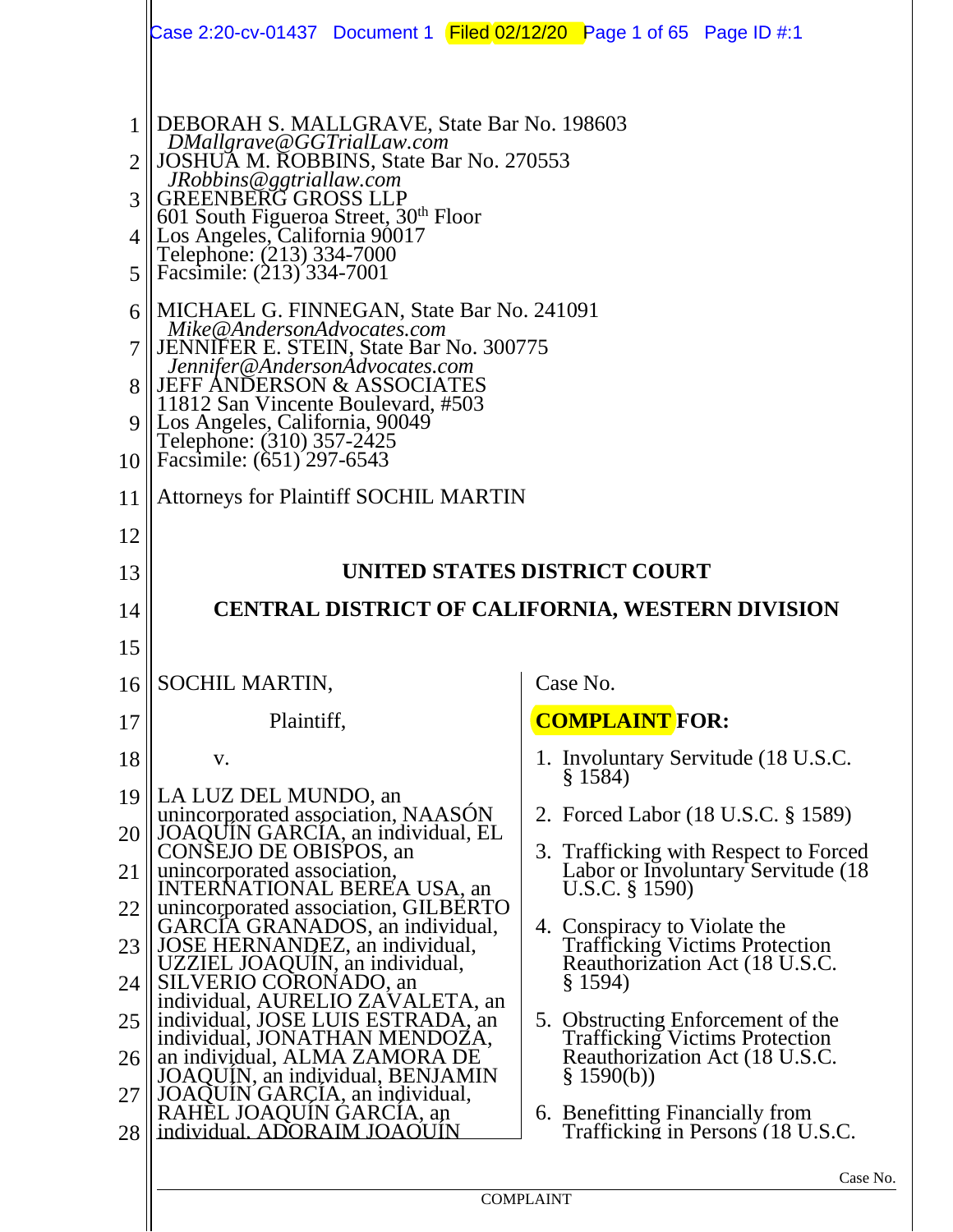|                                                                     | Case 2:20-cv-01437 Document 1 Filed 02/12/20 Page 2 of 65 Page ID #:2                                      |                                                                                                                                                                                                                                                                                                                      |
|---------------------------------------------------------------------|------------------------------------------------------------------------------------------------------------|----------------------------------------------------------------------------------------------------------------------------------------------------------------------------------------------------------------------------------------------------------------------------------------------------------------------|
| 1<br>$\overline{2}$<br>3<br>$\overline{4}$<br>5<br>6<br>7<br>8<br>9 | ZAMORA, an individual, DAVID<br>MENDOZA, an individual and DOES 1<br>through 10, inclusive.<br>Defendants. | \$1593A)<br>Unpaid Labor (29 U.S.C. § 201 et.<br>7.<br>$seq.$ )<br>Unpaid Wages (California Labor<br>Code §§ 1197, 226.7, 1198.5, 203)<br>8.<br>9. Racketeering (18 U.S.C. § 1961 et.<br>$seq.$ )<br>10. Sexual Battery (California Civil<br>Code § 1708.5)<br>11. Gender Violence (California Civil<br>Code § 52.4) |
| 10                                                                  |                                                                                                            | <b>JURY TRIAL DEMANDED</b>                                                                                                                                                                                                                                                                                           |
| 11                                                                  |                                                                                                            |                                                                                                                                                                                                                                                                                                                      |
| 12                                                                  |                                                                                                            |                                                                                                                                                                                                                                                                                                                      |
| 13                                                                  |                                                                                                            |                                                                                                                                                                                                                                                                                                                      |
| 14                                                                  |                                                                                                            |                                                                                                                                                                                                                                                                                                                      |
| 15                                                                  |                                                                                                            |                                                                                                                                                                                                                                                                                                                      |
| 16                                                                  |                                                                                                            |                                                                                                                                                                                                                                                                                                                      |
| 17                                                                  |                                                                                                            |                                                                                                                                                                                                                                                                                                                      |
| 18                                                                  |                                                                                                            |                                                                                                                                                                                                                                                                                                                      |
| 19                                                                  |                                                                                                            |                                                                                                                                                                                                                                                                                                                      |
| 20                                                                  |                                                                                                            |                                                                                                                                                                                                                                                                                                                      |
| 21                                                                  |                                                                                                            |                                                                                                                                                                                                                                                                                                                      |
| 22                                                                  |                                                                                                            |                                                                                                                                                                                                                                                                                                                      |
| 23                                                                  |                                                                                                            |                                                                                                                                                                                                                                                                                                                      |
| 24                                                                  |                                                                                                            |                                                                                                                                                                                                                                                                                                                      |
| 25                                                                  |                                                                                                            |                                                                                                                                                                                                                                                                                                                      |
| 26                                                                  |                                                                                                            |                                                                                                                                                                                                                                                                                                                      |
| 27                                                                  |                                                                                                            |                                                                                                                                                                                                                                                                                                                      |
| 28                                                                  |                                                                                                            |                                                                                                                                                                                                                                                                                                                      |
|                                                                     |                                                                                                            | Case No.<br>$-2-$                                                                                                                                                                                                                                                                                                    |
|                                                                     |                                                                                                            | <b>COMPLAINT</b>                                                                                                                                                                                                                                                                                                     |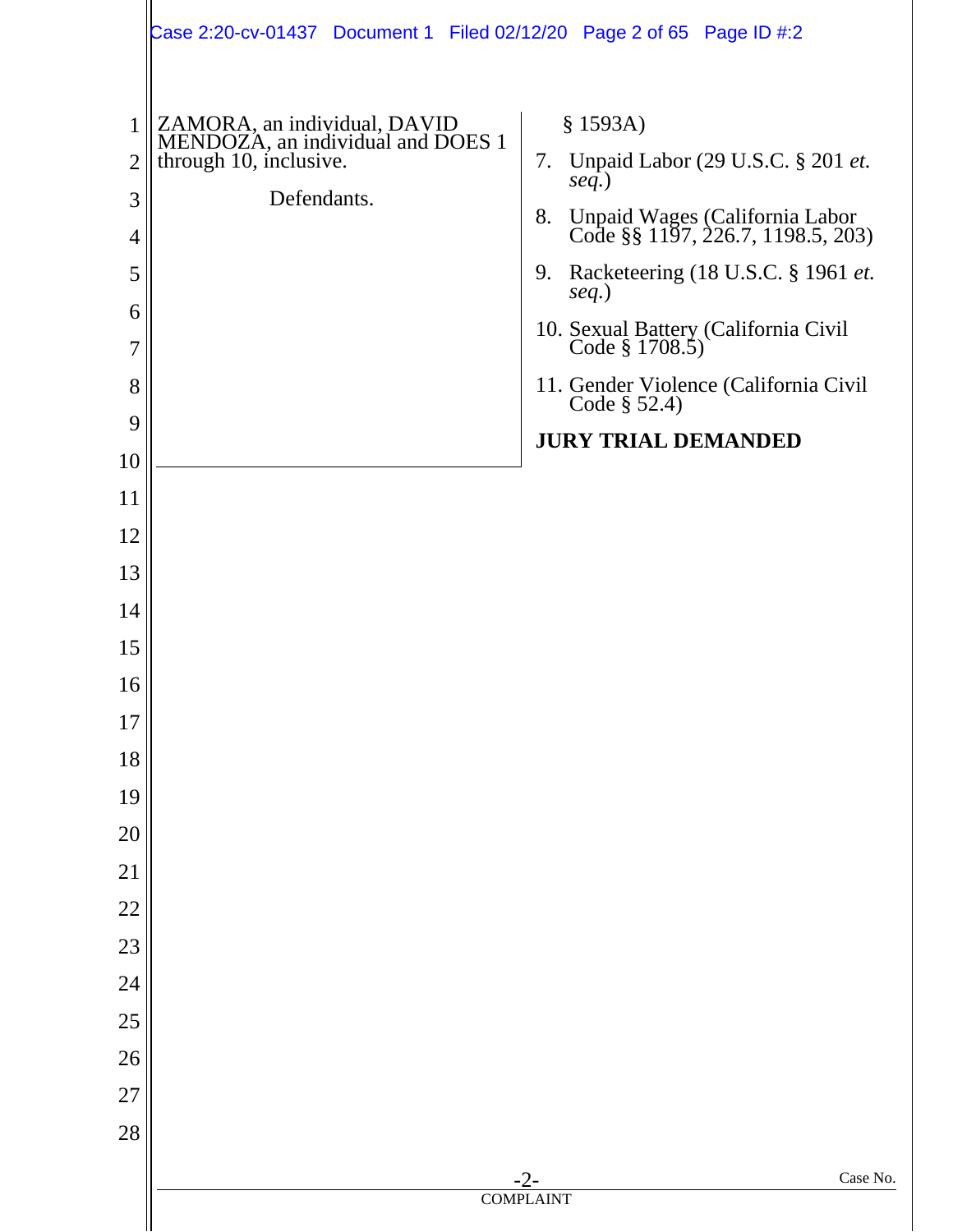1 2 3 4 5 Plaintiff Sochil Martin ("Plaintiff") hereby submits this Complaint pursuant to 18 U.S.C. §§ 1589 *et. seq.*, 29 U.S.C. §§ 201 *et. seq.*, 18 U.S.C. §§ 1961 *et. seq.*, and the California Labor Code under federal question and supplemental jurisdiction against Defendants La Luz Del Mundo, Naasón Joaquín García, and all other named and unnamed defendants ("Defendants") and states as follows:

6

## **INTRODUCTION**

7 8 9 1. This case is about a lifetime of manipulation and abuse of a young woman perpetrated by sexual predators and the global institution built around and for the protection of those predators.

10 11 12 13 14 15 16 17 18 2. For most of her young life, Plaintiff Sochil Martin has been enslaved, trafficked, and sexually abused by the leaders of La Luz Del Mundo ("LDM"), a global religious institution that has made the economic and sexual exploitation of children and others a centerpiece of its operations for decades. With over 5 million members in 58 nations on 5 continents, the reach of LDM's criminal enterprise has become vast and entrenched. LDM has spent the past thirty years expanding their organization into the United States, constructing nearly fifty houses of worship in the state of California alone, including the East Los Angeles church that Ms. Martin was raised in.

19 20 21 3. LDM controlled every social, educational, and physical decision of Ms. Martin's life, grooming her for a position as an unpaid propagandist for the institution and a sexual servant of its "royal family."

22 23 24 25 26 27 28 4. The abuse arrived early and often. When Ms. Martin was nine, her own aunt and foster mother groomed her to serve as an erotic dancer and sexual servant to LDM's self-proclaimed "Apostle," Samuel Joaquín Flores ("Samuel"). Over the next twenty-two years, she was trafficked throughout California and Mexico, was forced to serve Samuel and his son and successor Naasón Joaquín García ("Naasón"), was raped dozens of times, and endured numerous severe beatings, causing physical, emotional, and mental injuries that afflict her still today.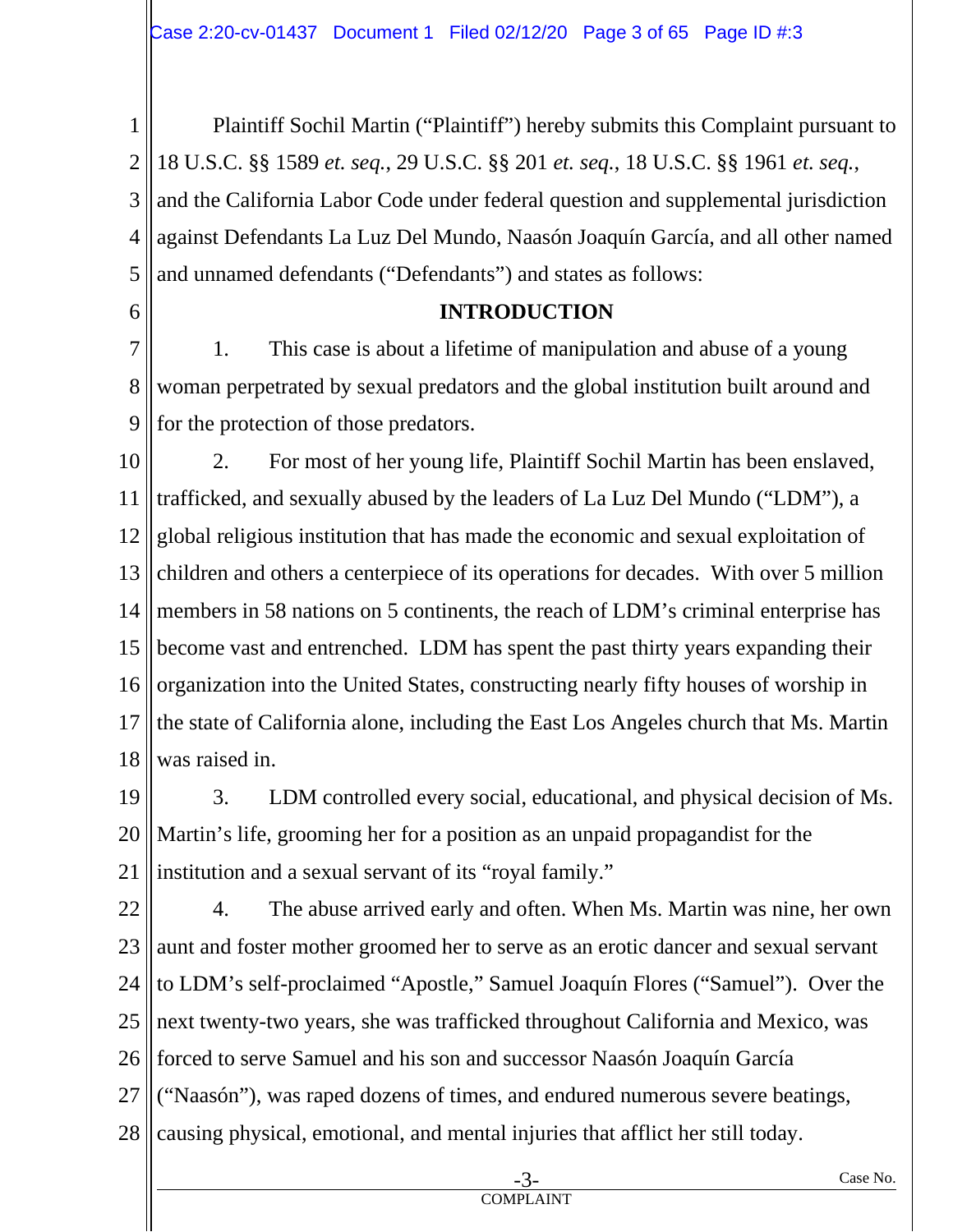1 2 3 Throughout, she was taught by LDM's leaders that her only value and chance at salvation lay in serving the sexual whims of the two Apostles, which at times included forcing others to have sex with children.

- 4 5 6 7 8 9 10 11 5. Ms. Martin's servitude was not only sexual. Beginning at age sixteen, she worked an estimated 30,000 or more hours – days, nights, and weekends – without pay for LDM and its affiliated organizations, all while going into extreme debt to meet financial obligations to LDM and while foregoing both a college education and a traditional career. She did so under threat of severe physical harm, ostracization, financial destruction, and spiritual damnation. Much of her coerced and unpaid labor involved producing LDM propaganda via its U.S.-based communications arm.
- 12 13 14 15 16 17 18 6. Ms. Martin was far from LDM's only victim. Both before and after she escaped from the organization, she witnessed or learned of hundreds of other children and young women subjected to sexual abuse at the hands of the LDM leadership, often in horrific circumstances. She also saw and heard of hundreds of fellow LDM members who were similarly exploited for unpaid labor under coercive conditions. Both sexual abuse and forced labor are systematic practices that have been institutionalized within LDM for decades.
- 19 20 21 22 23 24 25 7. Naasón and his father did not act alone. In abusing Ms. Martin and others, they were actively assisted by various members of LDM's senior leadership, including the members of the elite "Consejo de Obispos" (Council of Bishops), who furthered their own privileged positions within the organization by providing the "Apostles" with young children – including their own relatives – for sexual exploitation, and by perpetuating the widespread use of unpaid labor to enrich themselves, the Apostles, and LDM itself.
- 26 27 28 8. When Ms. Martin eventually began her escape from LDM at the age of thirty and began cooperating with law enforcement to uncover and stop the ongoing trafficking and abuse, the organization responded first by trying to buy her silence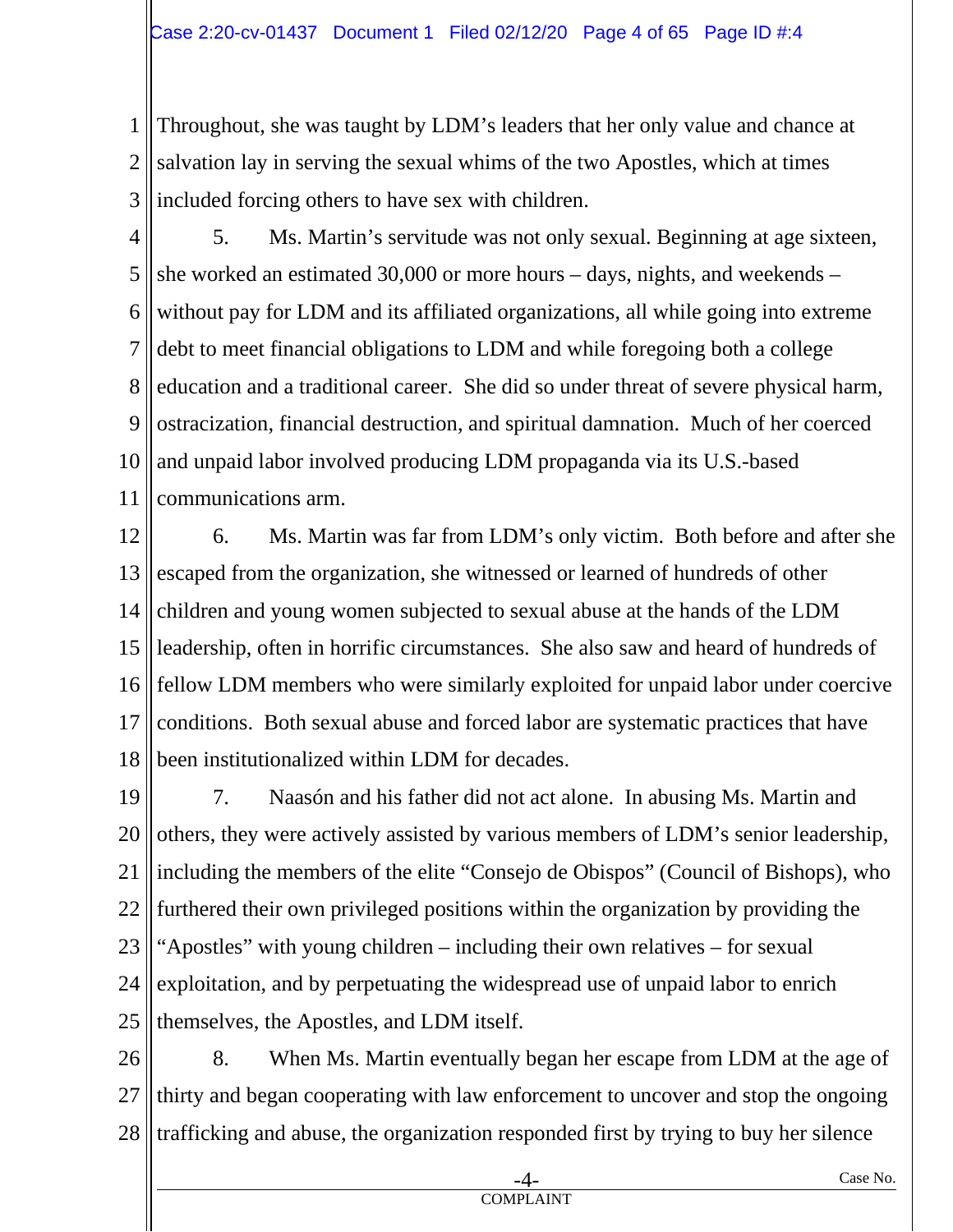1 2 3 and then, when that failed, by launching a virulent public smear campaign against her and sending one of its infamous "enforcers" to stalk and threaten her at her undisclosed residence.

4 5 6 9. Ms. Martin brings this action both to end LDM's longstanding cycle of abuse and retaliation, and to seek redress for the decades of physical, emotional, and financial harm to which the group and its leaders subjected her.

7

#### **JURISDICTION AND VENUE**

8 9 10 11 12 10. This Court has federal subject matter jurisdiction over this action pursuant to 28 U.S.C. § 1331 because it arises under the Trafficking Victims Protection Reauthorization Act (18 U.S.C. §§ 1589 *et. seq.*), the Fair Labor Standards Act (29 U.S.C. §§ 201 *et. seq.*), and the Racketeer Influenced and Corrupt Organizations Act (18 U.S.C. §§ 1961 *et. seq.*).

13 14 15 16 17 11. This Court has supplemental jurisdiction over all asserted state law claims pursuant to 28 U.S.C. § 1367 because all state law claims are so related to, and arise from, the same common nucleus of operative facts from which the federal claims arise and, therefore, they form part of the same case or controversy under Article III of the United States Constitution.

18 19 20 12. Venue is proper in this Court pursuant to 28 U.S.C. § 1391(a) because a substantial part of the events and omissions giving rise to the claims occurred in this District.

21

22

#### **THE PARTIES**

13. Plaintiff Sochil Martin is a citizen and resident of California.

23 24 25 26 27 28 Ms. Martin was a minor, United States citizen, and resident of the state of California at the time that she first became a victim and survivor of Defendants' sexual abuse and trafficking. During the twenty-two years of her abuse, trafficking, and unpaid labor at the hands of Defendants, Ms. Martin has been a resident of various cities throughout the state of California as well as a resident of various locations in the country of Mexico. As a direct and proximate result of Defendants' wrongful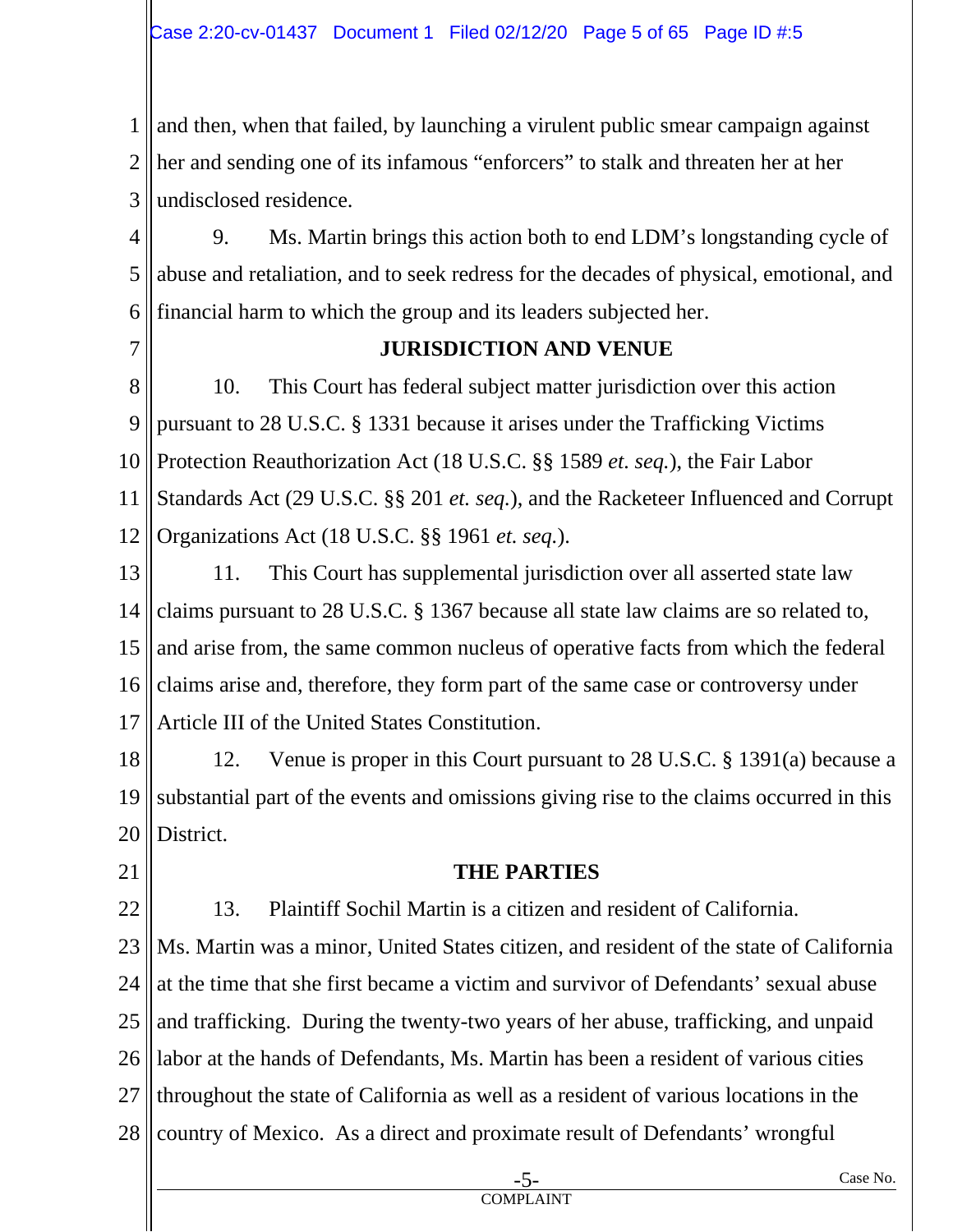1 2 3 conduct, Ms. Martin has suffered, and will continue to suffer, physical and/or mental injury, pain, suffering, and other actual and consequential injury, harm, and economic damages.

4 5 6 7 8 9 10 11 12 13 14. Defendant La Luz Del Mundo ("LDM"), headquartered in Guadalajara, Mexico, with at least fifty locations in the state of California, is an unincorporated association conducting business as a religious institution in the United States, with affiliates operating in more than fifty countries worldwide. LDM, at all times relevant to the events that form the basis of this Complaint, has also done business in California as "Iglesia Del Dios Vivo Columna y Apoyo De La Verdad." Many, but not all, individual locations of LDM within California have registered with the California Department of Justice as Charitable Trusts. Many, but not all, individual locations of LDM within California have registered with the Secretary of State as incorporated entities.

14 15 16 17 18 19 20 21 15. Defendant LDM has ecclesiastical, governmental, and administrative authority over the business and conduct of all locations of LDM, Defendant el Consejo de Obispos, and Defendant International Berea USA, d/b/a Casa Cultural Berea USA ("CCB"). This authority includes, but is not limited to, the selection of ministers, the direction of liturgical interpretation, the collection of tithings and additional funds for Defendants LDM and Naasón, the organization of mandatory pilgrimages to the Guadalajara headquarters, and the issuance of behavioral and commercial directives for LDM members worldwide.

22 23 24 25 26 16. Defendant LDM orders the creation and design of all locations of the LDM institution within global regions determined and governed by Defendants Naasón and el Consejo de Obispos. Defendants LDM, Naasón, and el Consejo de Obispos have exclusive authority to create, appoint, assign, reassign and retire all ministers, deacons, and bishops of the LDM institution.

27 28 17. Defendant LDM had direct control of the operations of Defendants el Consejo de Obispos and CCB at all times relevant to the events that form the basis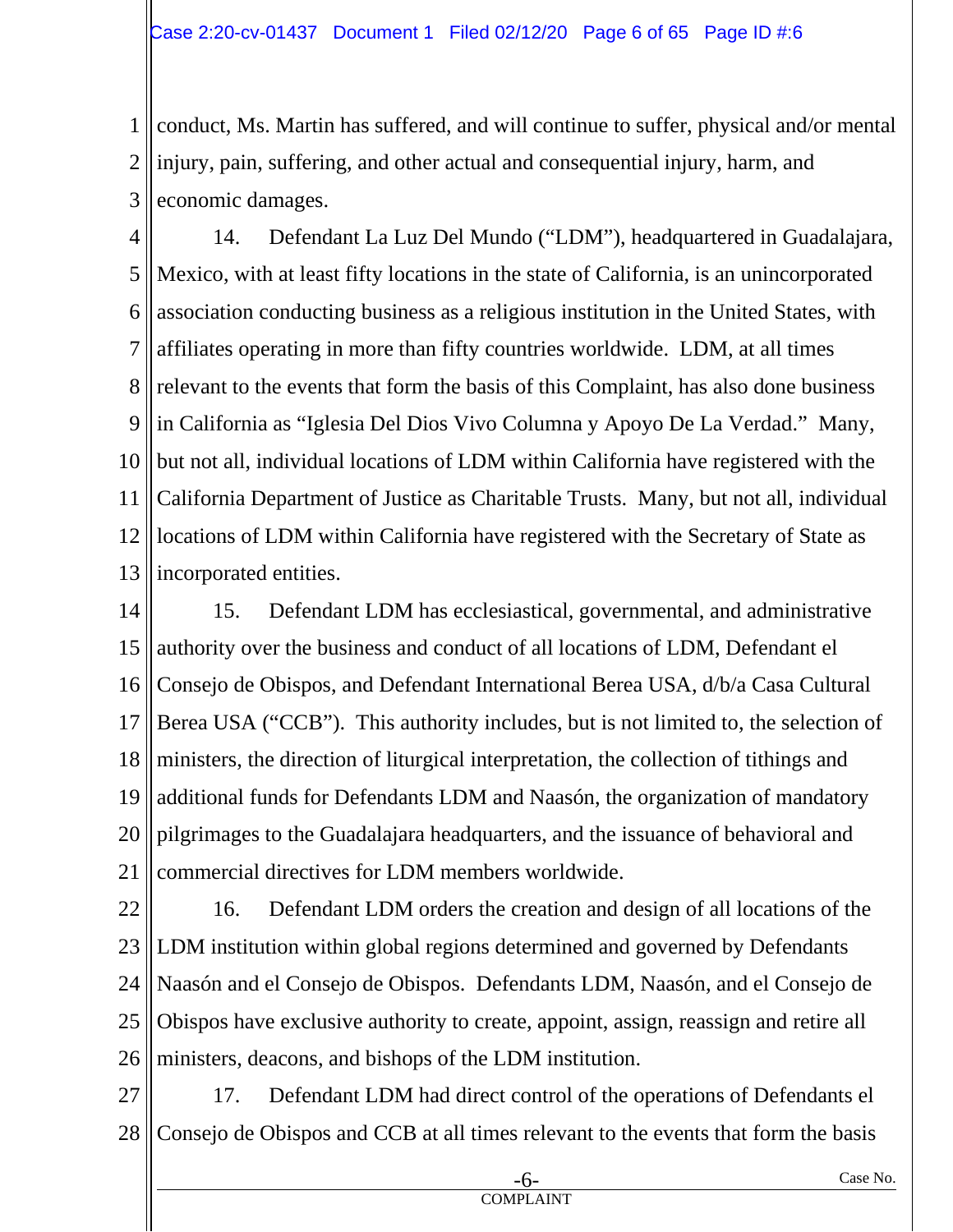1 2 3 of this Complaint. Defendant LDM benefitted directly from the trafficking and unpaid labor of Ms. Martin, and had both the knowledge and authority to cease the conditions of Ms. Martin's abuse.

4 5 6 7 8 9 10 18. Defendant LDM's Mexican counterpart maintains multiple corporate registries within the country of Mexico, as well as registered real estate and communications entities. LDM also possesses many registered trademarks and copyrights within Mexico. LDM employs its own general counsel, and has recorded corporate policies and procedures related to myriad subjects, including the allocation of shares, handling of corporate funds, and a mandatory reporting policy for sexual abuse within LDM.

11 12 13 14 15 16 17 18 19 19. Defendant Naasón Joaquín García is a United States citizen, currently detained in the Los Angeles Men's Central Jail. At all times relevant to the events that form the basis of this Complaint, Defendant Naasón regularly traveled between Mexico and California, residing in California for extended periods while conducting business in California on behalf of Defendant LDM. Defendant Naasón's conduct that forms the basis of his personal liability to Ms. Martin (including, but not limited to, his actions related to trafficking Ms. Martin between the United States and Mexico and his personal financial benefit from Ms. Martin's unpaid labor) primarily occurred in Los Angeles, California.

20 21 22 23 24 25 26 20. Before December 14, 2014, Defendant Naasón held a senior position within the unincorporated association of Defendant LDM as the son of the prior "Apostle," Samuel Joaquín Flores. Prior to December 14, 2014, Defendant Naasón oversaw Defendant LDM's efforts to expand its membership and media penetration into the United States, residing for extended periods in the state of California. Defendant Naasón had exclusive control over the operations of Defendant CCB during Ms. Martin's unpaid employment with Defendant CCB.

27 28 21. Defendant Naasón, at various times relevant to this Complaint, served as minister of various LDM California locations, including at the East Los Angeles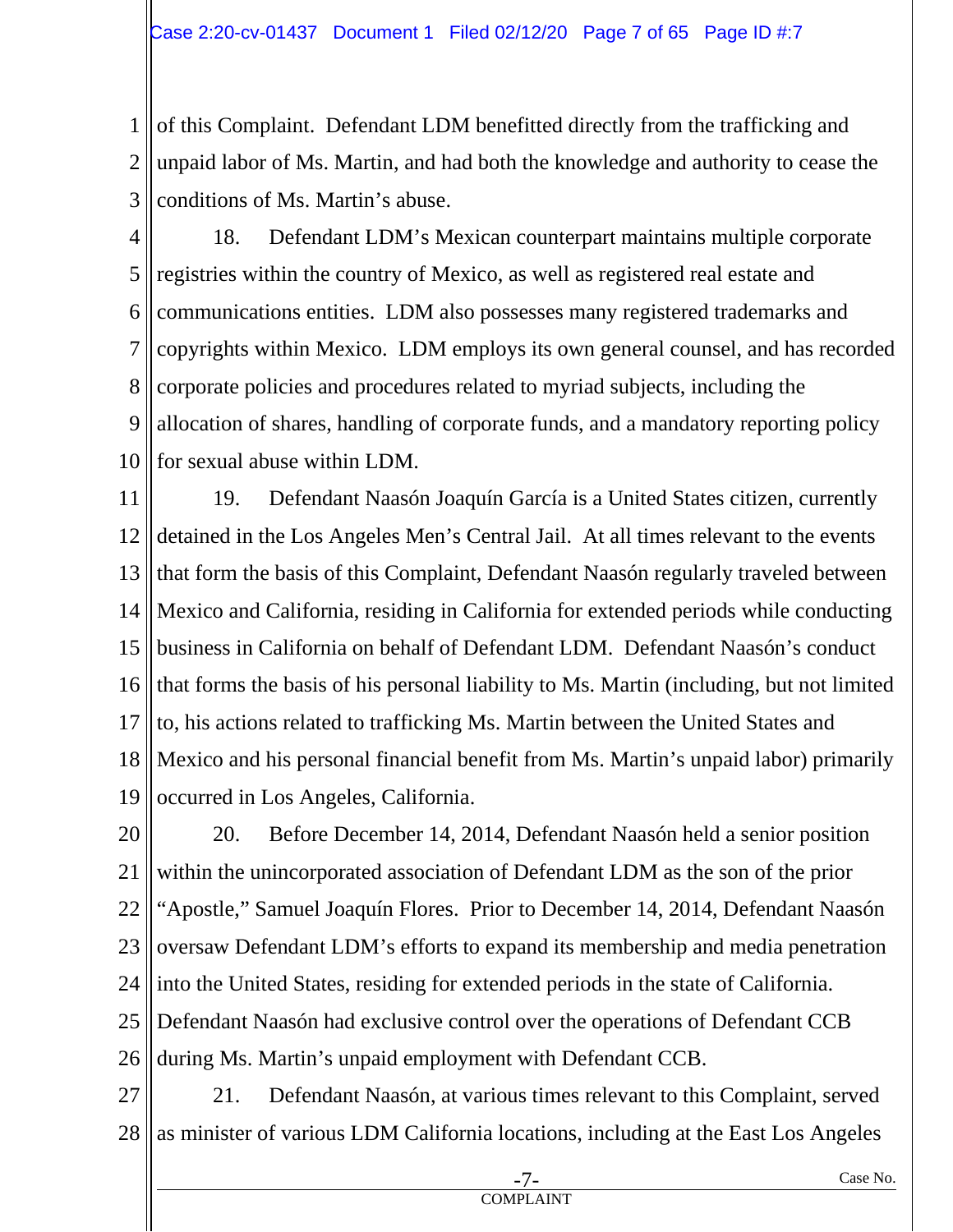1 2 3 4 5 6 and Pasadena locations, located at 112 North Arizona Avenue, Los Angeles, California and 385 East Orange Grove Boulevard, Pasadena, California, respectively. During his residence in California, Defendant Naasón perpetrated a series of abuses against Ms. Martin, including an extended pattern of physical, sexual, and psychological abuse, aided by Defendant Naasón's conduct of trafficking Ms. Martin and benefitting from her unpaid labor.

7 8 9 10 11 22. Defendant Naasón, since December 14, 2014, has held the position of "Apostle" within the unincorporated association of Defendant LDM, additionally holding the titles of "International Director" and "President" of LDM and affiliated associations. Through the authority and trappings of these titles, Defendant Naasón was able to direct and benefit from the trafficking and unpaid labor of Ms. Martin.

12 13 14 15 16 17 18 19 20 23. Defendant International Berea USA, d/b/a Casa Cultural Berea USA ("CCB") is an unincorporated association that holds itself out as a non-profit entity designed and organized by defendant Naasón in 2009 for the purpose of broadcasting LDM's doctrine, including services, Bible studies, temple inaugurations, addresses from Apostles (including Naasón), and important events. Defendant CCB maintains offices throughout the state of California and the United States, with, upon information and belief, a principal place of business at 127 North Kern Avenue, Los Angeles, California – adjacent to the East Los Angeles location of LDM at 112 North Arizona Avenue, Los Angeles, California.

21 22 23 24. Defendant CCB directed and benefitted from the trafficking and unpaid labor of Ms. Martin, propagating film and other media products filmed, produced, and directed by Ms. Martin.

24 25 26 27 28 25. Defendant el Consejo de Obispos (translation, Council of Bishops) is an unincorporated association that holds itself out as the administrative and ministerial executive board of unincorporated association LDM. El Consejo de Obispos constitutes the upper echelon of LDM leadership. Upon information and belief, members meet four or five times a year in the United States and elsewhere,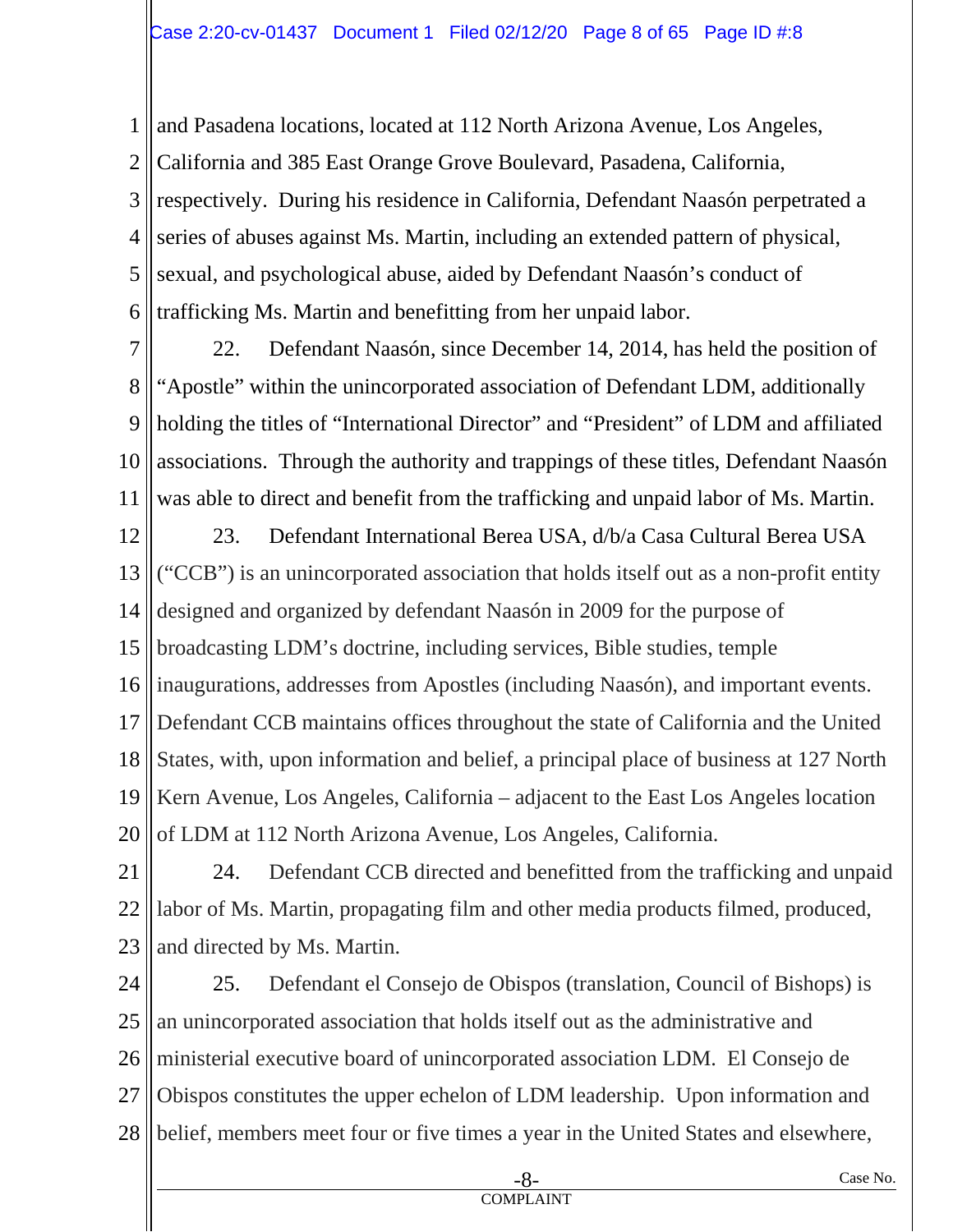1 2 3 4 5 6 7 usually coinciding with major religious festivities, with or without the attendance of the Apostle. Membership of el Consejo de Obispos is determined by the Apostle, and with his guidance, el Consejo de Obispos oversees operations of LDM. During all times relevant to the events that form the basis of this Complaint, a branch of el Consejo de Obispos operated in and for the United States regions of LDM. From its position of power, el Consejo de Obispos had knowledge of and benefitted from the trafficking and unpaid labor of Ms. Martin.

8 9 10 11 12 26. Defendant Gilberto García Granados is a Mexican citizen who, upon information and belief, regularly resides in the United States for extended periods in his role as a bishop of LDM. Granados is a constituent member of el Consejo de Obispos. From his position of power, Granados had knowledge of and benefitted from the trafficking and unpaid labor of Ms. Martin.

13 14 15 16 17 18 19 27. Defendant Jose Hernandez, upon information and belief, is a United States citizen and California resident. Hernandez is a bishop of LDM and a constituent member of el Consejo de Obispos. At certain times relevant to this Complaint, Hernandez served as the minister of the East Los Angeles location of LDM located at 112 North Arizona Avenue, Los Angeles, California. From his position of power, Hernandez had knowledge of and benefitted from the trafficking and unpaid labor of Ms. Martin.

20 21 22 23 24 25 28. Defendant Uzziel Joaquín, upon information and belief, is a United States citizen and California resident. Uzziel is a son of the Apostle Samuel and brother to Apostle Naasón. Uzziel is also a bishop of LDM and a constituent member of Defendant unincorporated association el Consejo de Obispos. From his position of power, Uzziel had knowledge of and benefitted from the trafficking and unpaid labor of Ms. Martin.

26 27 28 29. Defendant Silverio Coronado, upon information and belief, is a California resident. Coronado is a bishop of LDM and a constituent member of Defendant unincorporated association el Consejo de Obispos. At certain times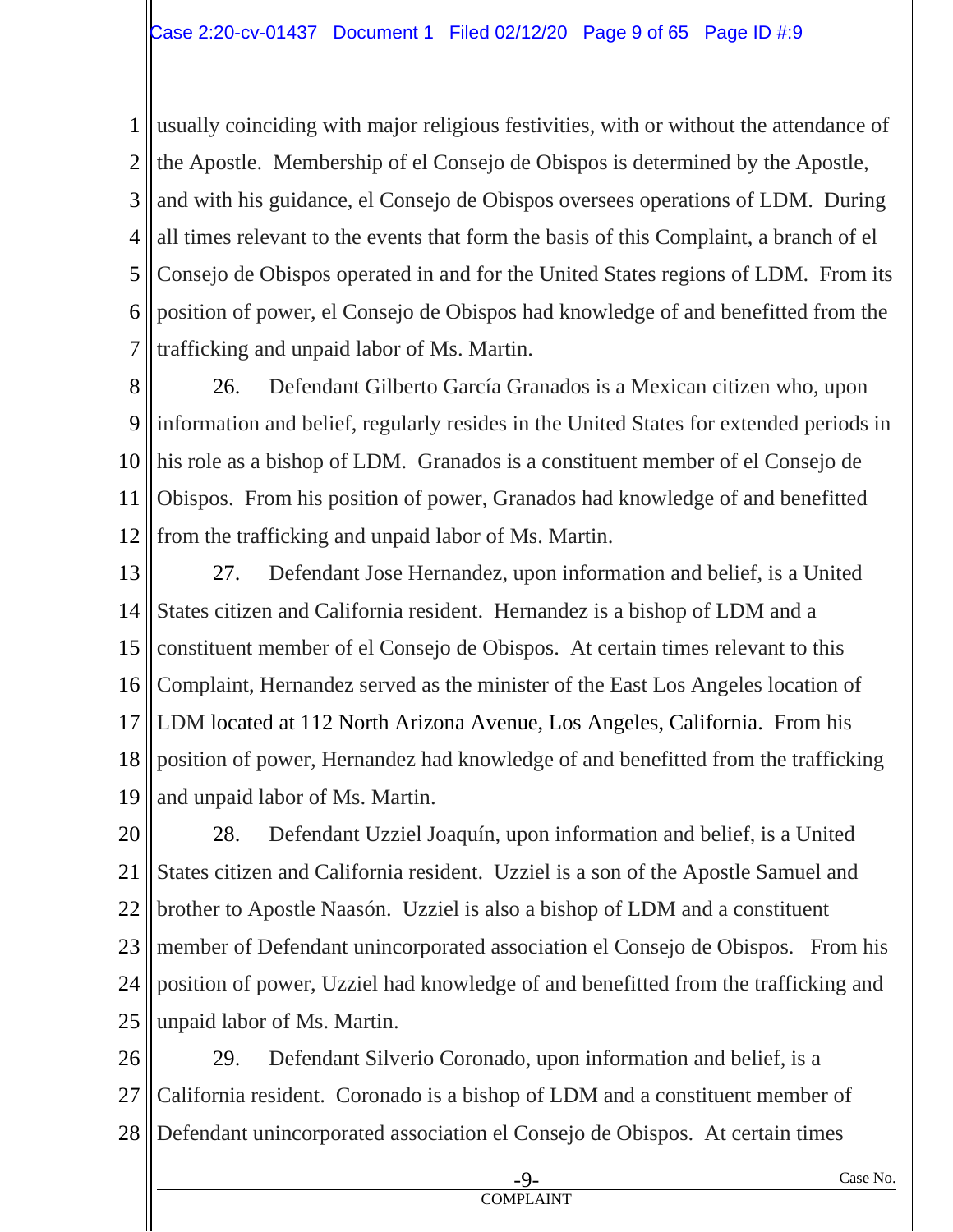1 2 3 4 relevant to the basis of this Complaint, Coronado worked in an executive role with Defendant CCB in the Redlands, California location of LDM. From his position of power, Coronado had knowledge of and benefitted from the trafficking and unpaid labor of Ms. Martin.

5 6 7 8 9 30. Defendant Aurelio Zavaleta, upon information and belief, is a California resident. Zavaleta is a bishop of LDM and a constituent member of Defendant unincorporated association el Consejo de Obispos. From his position of power, Zavaleta had knowledge of and benefitted from the trafficking and unpaid labor of Ms. Martin.

10 11 12 13 14 15 16 31. Defendant Jose Luis Estrada, upon information and belief, is a California resident. Estrada is a bishop of LDM and a member of LDM's executive treasury in the United States, known as el Tesorería. Estrada held a position of leadership with Defendant CCB, acting for certain times relevant to the basis of this Complaint as Ms. Martin's direct employment supervisor. From his position of power, Estrada had knowledge of and benefitted from the trafficking and unpaid labor of Ms. Martin.

17 18 19 20 21 22 23 32. Defendant Jonathan Mendoza, upon information and belief, is a California resident. Mendoza is a bishop of LDM and a constituent member of Defendant unincorporated association el Consejo de Obispos. Mendoza held a position of leadership with Defendant CCB, acting as co-Director with Defendant Naasón for certain times relevant to the basis of this Complaint. From his position of power, Mendoza had knowledge of and benefitted from the trafficking and unpaid labor of Ms. Martin.

24 25 26 27 28 33. Ms. Martin is ignorant of the true names of the defendants sued herein as Does 1-6, inclusive, and therefore sues these defendants by such fictitious names. Ms. Martin will amend the Complaint to allege their true names when ascertained. Ms. Martin alleges that, at all relevant times herein, Does 1-6 were the wives and agents of constituent members of Defendant el Consejo de Obispo, each named in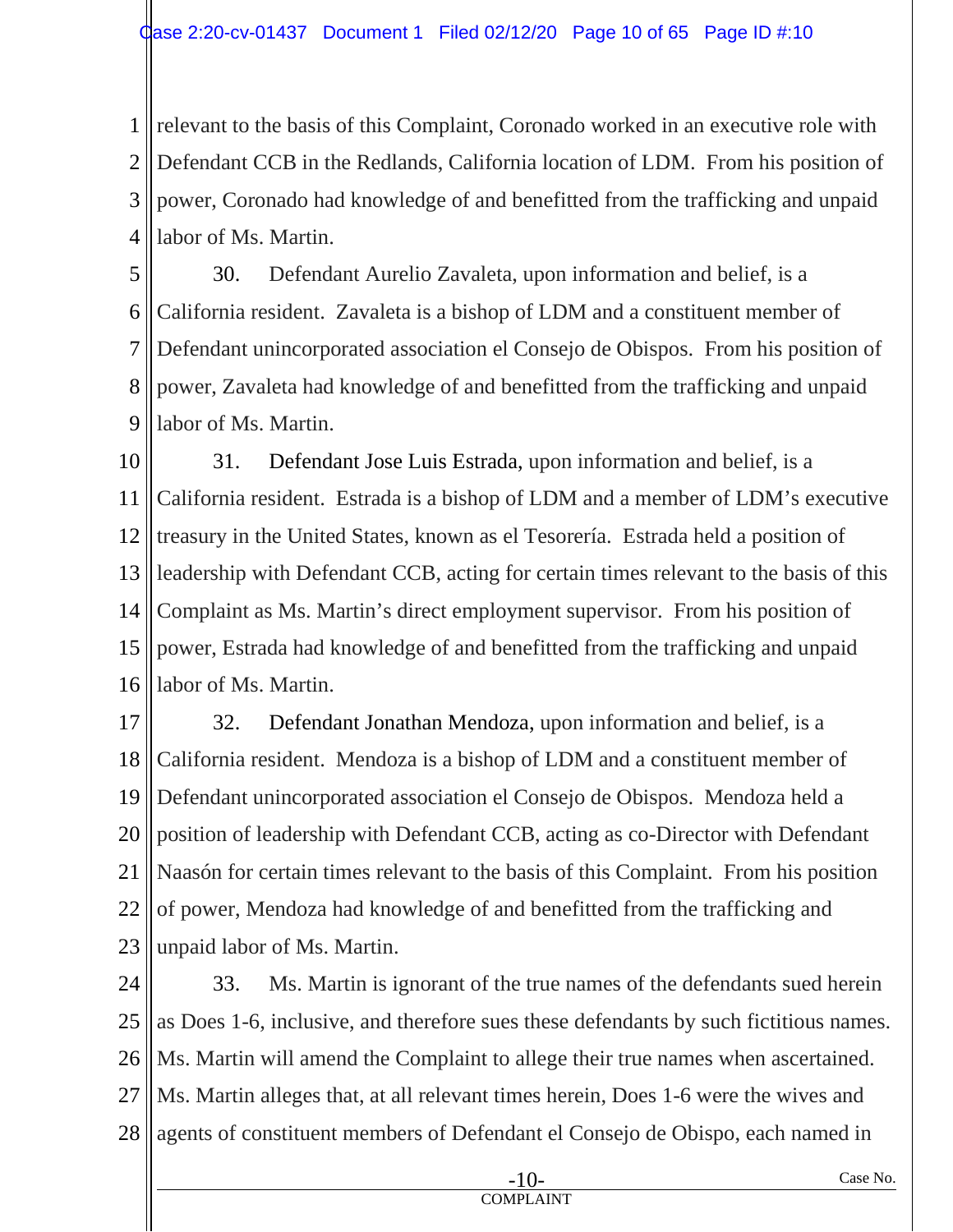1 2 3 4 their individual capacity as Defendants herein. Ms. Martin alleges that each of the fictitiously named defendants is legally responsible for the actions forming the basis of this Complaint and that Ms. Martin's losses and damages are the result of their wrongful conduct.

5 6 7 8 9 34. Defendant Alma Zamora de Joaquín, upon information and belief, is a United States citizen who regularly resides in California and Texas. Zamora is the wife of Defendant Naasón. As an immediate family member of the Apostle, benefitting from his and LDM's financial and social successes, Zamora had knowledge of and benefitted from the trafficking and unpaid labor of Ms. Martin.

10 11 12 13 14 35. Defendant Benjamin Joaquín García, upon information and belief, is a United States citizen who regularly resides in California and Texas. Benjamin is the brother of Defendant Naasón. As an immediate family member of the Apostle, benefitting from his and LDM's financial and social successes, Benjamin had knowledge of and benefitted from the trafficking and unpaid labor of Ms. Martin.

15 16 17 18 19 36. Defendant Rahel Joaquín García, upon information and belief, is a United States citizen who regularly resides in California and Texas. Rahel is the sister of Defendant Naasón. As an immediate family member of the Apostle, benefitting from his and LDM's financial and social successes, Rahel had knowledge of and benefitted from the trafficking and unpaid labor of Ms. Martin.

20 21 22 23 24 37. Defendant Adoraim Joaquín Zamora, upon information and belief, is a United States citizen who regularly resides in California and Texas. Adoraim is the son of Defendant Naasón. As an immediate family member of the Apostle, benefitting from his and LDM's financial and social successes, Adoraim had knowledge of and benefitted from the trafficking and unpaid labor of Ms. Martin.

25 26 27 28 38. Defendant David Mendoza, upon information and belief, is a citizen of the United States who has engaged in acts obstructing enforcement of the Trafficking Victims Protection Reauthorization Act in San Diego, California. Upon information and belief, David Mendoza is a direct report to Defendant Naasón,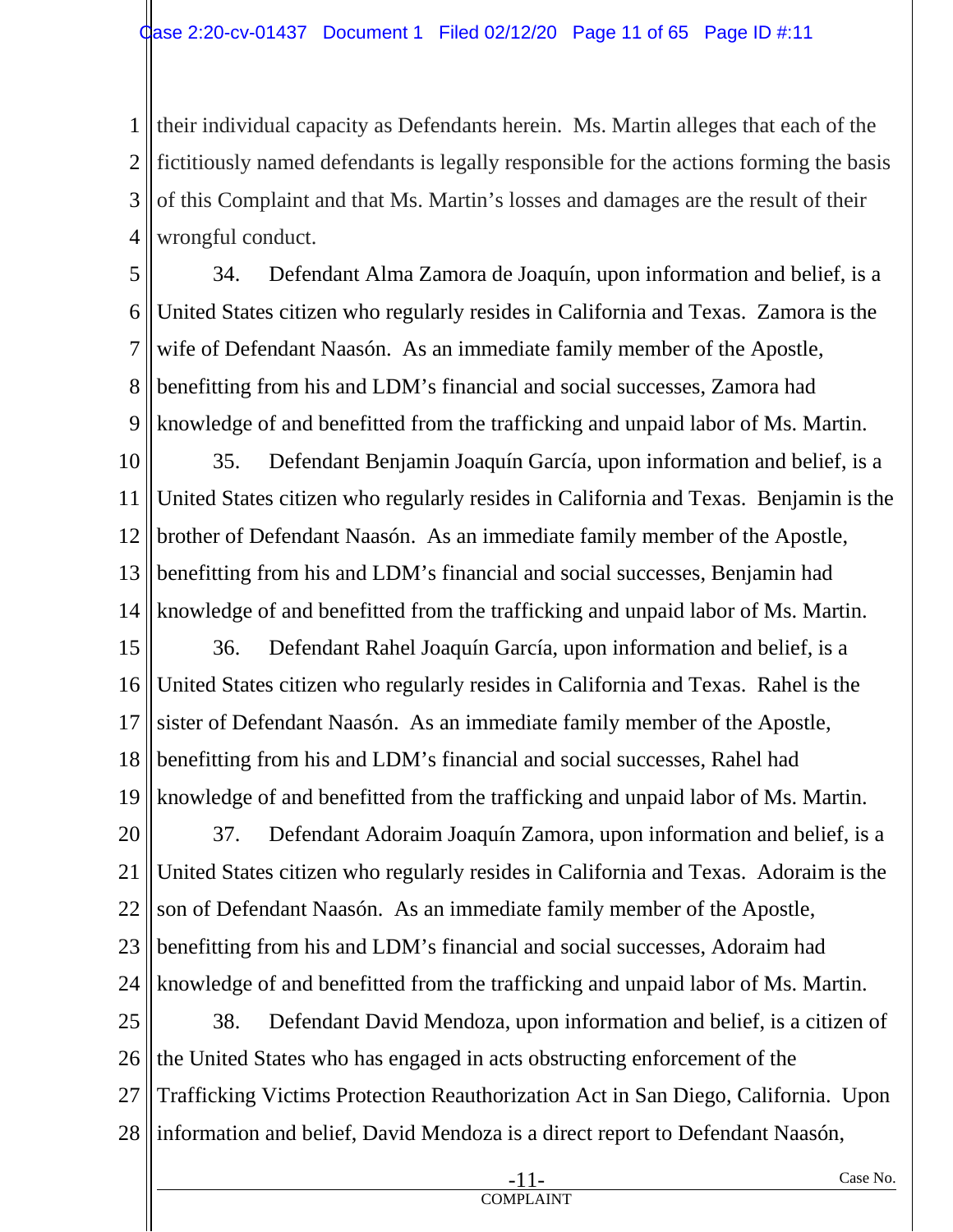1 2 operating as a strong man and known within LDM leadership and to Ms. Martin as "The Enforcer."

3 4 5 6 7 8 9 10 11 12 39. Ms. Martin is ignorant of the true names of the defendants sued herein as Does 7-10, inclusive, and therefore sues these defendants by such fictitious names. Ms. Martin will amend the Complaint to allege their true names when ascertained. Ms. Martin alleges that, at all relevant times herein, Does 7-10 held one or more assets for named defendants as a result of fraudulent transfers. Ms. Martin is ignorant of the true names of the defendants given the misleading and deliberately deceptive accounting practices of the other named defendants. Ms. Martin alleges that each of the fictitiously named defendants is legally responsible for the actions forming the basis of this Complaint and that Ms. Martin's losses and damages are the result of their wrongful conduct.

13

# **GENERAL ALLEGATIONS**

14 15 16 17 18 19 20 40. LDM holds itself out as a religious sect that originated in Mexico around 1926 at the direction of Eusebio Joaquín Gonzalez, known within the sect as "Aaron." According to LDM, the sect was first founded by Jesus Christ during his lifetime and was subsequently lost after the death of the last of his apostles. Pursuant to these teachings, in 1926, God appeared to Eusebio, and named him "Aaron," the next Apostle, and charged him with restoring the original Christian church (also referred to by LDM as the primitive church).

21 22 23 24 41. LDM teaches that its Apostle is the only true servant of God, and the only apostle of Jesus Christ in current times. LDM is led by its Apostle with the coordination of his closest advisors, el Consejo de Obispos, and teaches that salvation can be attained only by following its Apostle.

25 26 27 28 42. According to LDM, its Apostles are chosen and sent by God. While succession of the Apostle is by divine calling, leadership of LDM has remained in the Joaquín family since LDM's inception. When Aaron died in 1964, his son Samuel declared himself the next Apostle. When Samuel died in 2014, his son,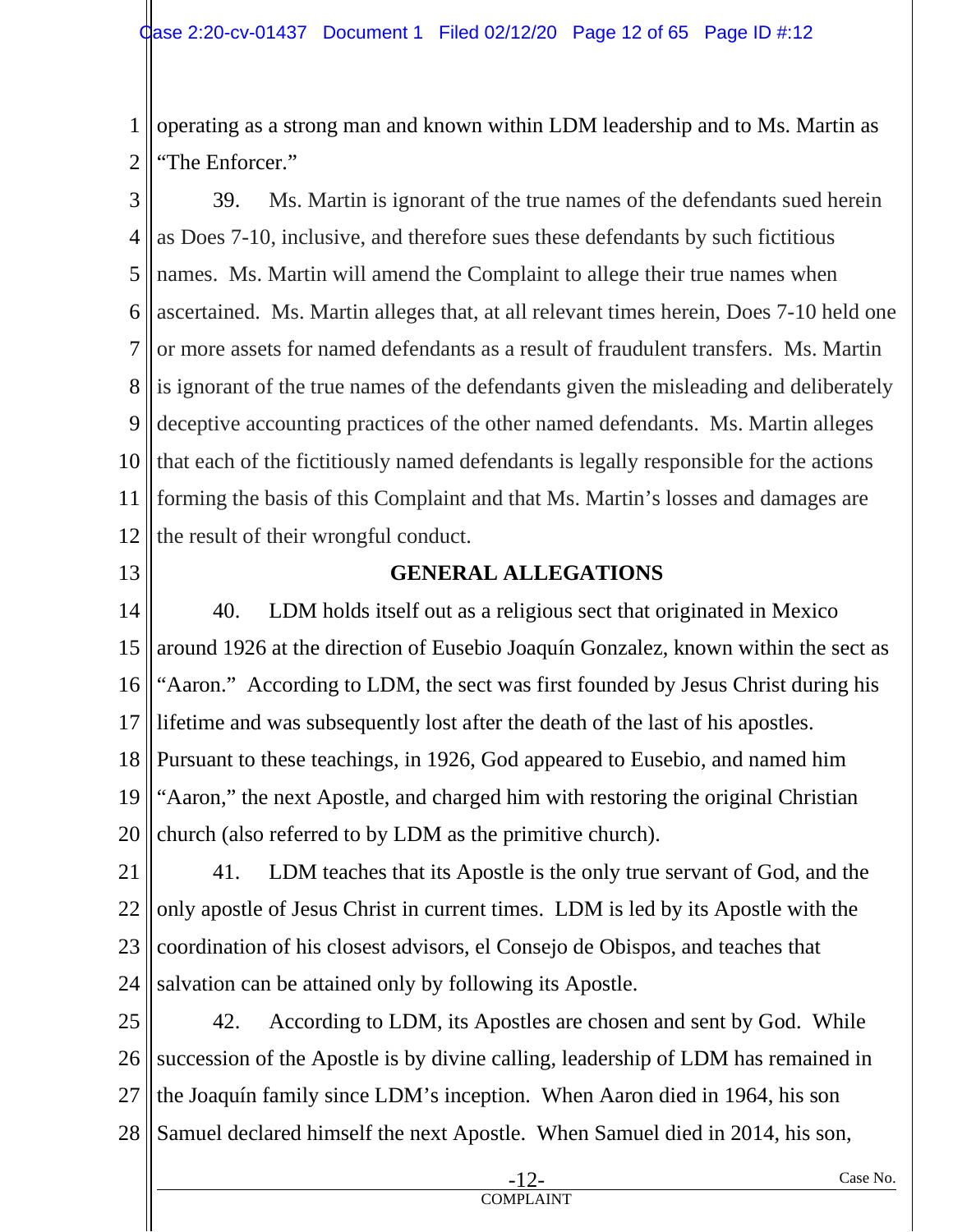1 Naasón, declared himself the next Apostle, a position he still holds.

2 3 4 5 6 43. As of 1934, LDM has been headquartered in Guadalajara, Mexico. According to its website, LDM has more than 15,000 houses of prayer and has grown to reach 5 million people (baptized) in 58 nations on 5 continents, constituting the second largest religious body in Mexico after the Roman Catholic Church.

7 8 9 10 11 12 13 14 15 44. While LDM holds itself out as a religious sect, it has historically operated as a social, governmental, and commercial institution. Beginning with the creation of the "Hermosa Provincia" neighborhood in Guadalajara in 1952, LDM has purchased large parcels of land in urban centers that typically house the poorest populations of the community. LDM then builds its "temples" in the center of those parcels, establishing businesses and housing centers in its vicinity for the residence and employment of its members. By centralizing its membership, LDM gained political power, directing its membership to vote in civic elections as a "bloc" and thus gaining sway with the local and national political parties.

16 17 18 19 20 21 22 23 24 25 26 45. Under the direction of Samuel, and now Naasón, LDM has focused in recent years on the international growth of its associated institutions and political power. Members are encouraged to emigrate to new countries and build communities that mirror the structure of la Hermosa Provincia in Guadalajara. Members of LDM's inner circle – the Unconditionals – are sent from Mexico to the United States and other foreign countries at the direction of the Apostle, often with the direction to marry local LDM members, establish residency, and have children in order to develop a naturalized LDM membership. Desirable foreign ministries are then gifted to members of the LDM leadership that have gained favor with the Apostle through the provision of money or attractive women and girls for the Apostle.

27 28 46. LDM and Naasón also own and operate numerous business entities in Mexico and around the world, including hospitals and institutions of higher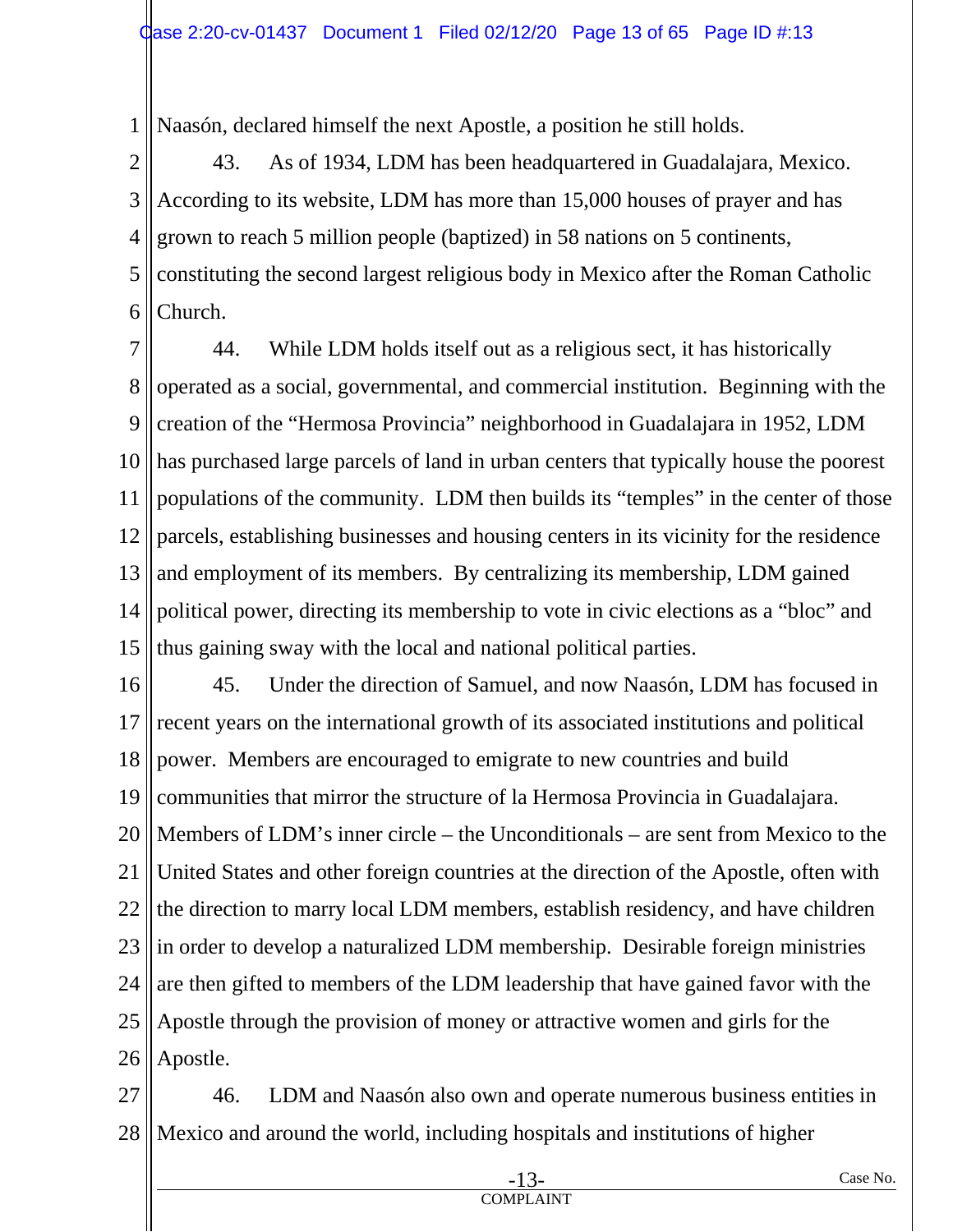1 2 learning. Members are often expected to both patronize and work at these institutions. Each institution benefits from the unpaid labor of LDM members.

3

Structure of LDM

4 5 6 47. The Apostle is the spiritual and literal head of LDM. LDM uses a hierarchal chain of command, with the Apostle at the top, approving everything that happens within LDM.

7 8 9 10 11 12 13 14 48. Operations of LDM are managed by the Apostle's inner circle of bishops, who sit on the council of bishops, or "el Consejo de Obispos." There are separate Consejos de Obispos for operations in Mexico, the United States, and the rest of the world. Membership in el Consejo de Obispos is at the sole discretion of the Apostle. Members are chosen due to a combination of familial relation to the Apostle, familial relation to former members of el Consejo de Obispos, a history of raising considerable amounts of money for the Apostle as ministers, or a history of providing desirable young girls and women to the Apostle for his sexual enjoyment.

15 16 17 18 19 20 21 22 49. Additional leadership roles are filled by "el Tesorería," or the Treasury. Senior ministers promoted to this group manage the finances for LDM and the Apostle. As with el Consejo de Obispos, separate Tesorerías exist for Mexico, the United States, and the rest of the world. Upon information and belief, the vast majority of the funds raised by LDM are collected and delivered to the Apostle, who keeps and spends the funds as he wishes. Members of el Tesorería direct members of LDM to open bank accounts and purchase properties in their own names with money collected by the Apostle, to hold for his purposes and enjoyment.

23 24 25 26 27 28 50. In addition to el Consejo and el Tesorería, LDM leadership includes a legal team, IT personnel, public relations personnel, and the leadership of the media and propaganda arms of LDM. The media and propaganda division of LDM in Mexico is called Berea International, otherwise known as Casa Cultural Berea. In the United States, this branch operates as Berea International USA, d/b/a Casa Cultural Berea USA ("CCB").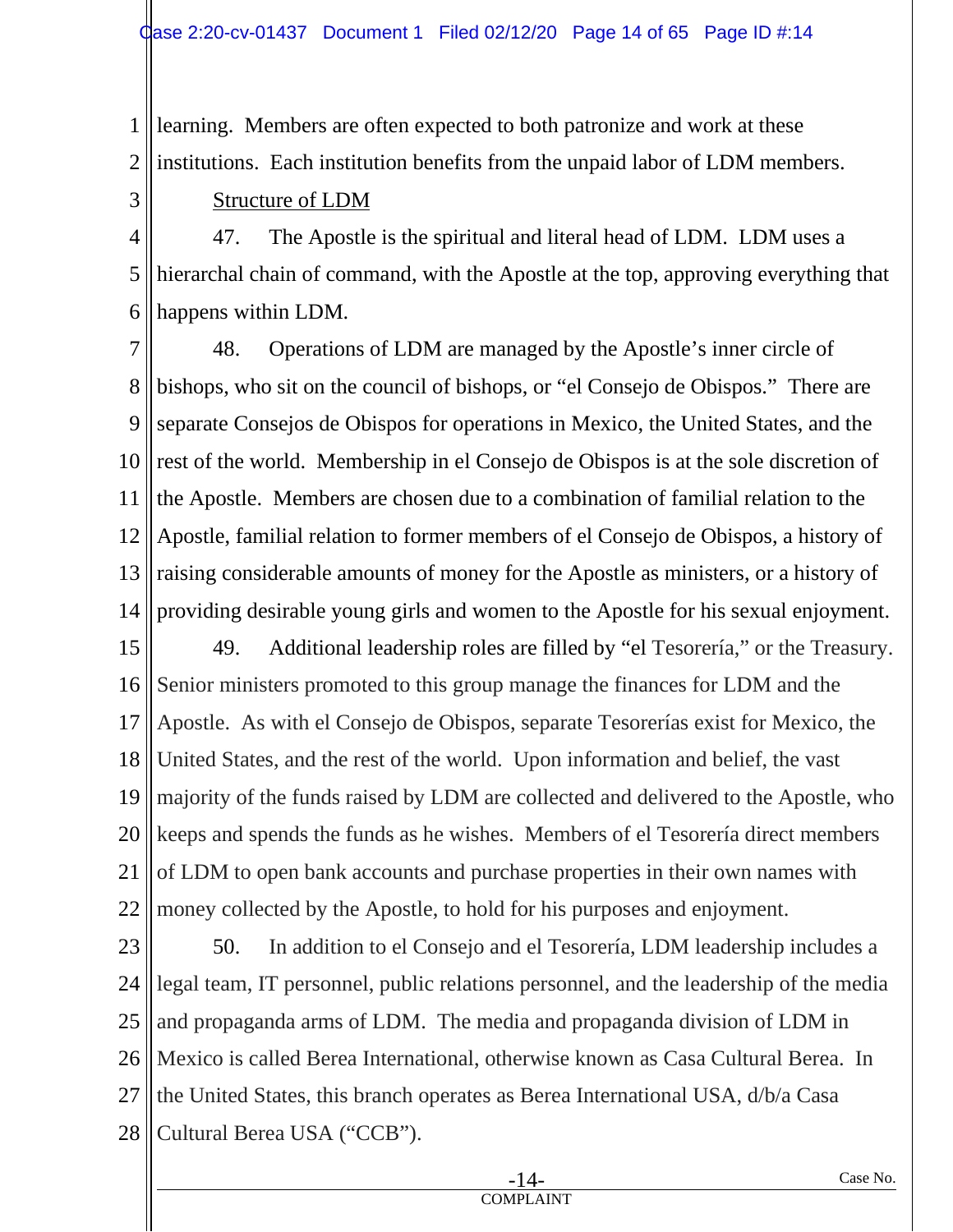1 2 3 4 5 6 51. CCB was established in the United States in 2009 under the leadership of Naasón. The purpose of CCB, according to its Facebook page, is to "make the Light of the World Church known through in depth written, photographic, and video coverage of all official activities" of LDM. In addition, CCB manages LDM's online and social media presences, including active accounts on Facebook, Twitter, YouTube, Instagram, and Pinterest.

7 8 9 10 11 12 13 14 15 16 52. Beneath the executive leadership of LDM is a large network of deacons and ministers. Each LDM location within the United States falls within one of four "regions" – North, South, West, and Central. Members of el Consejo de Obispos have authority over the individual regions, and serve as ministers of the more prominent LDM locations within their region on a rotating basis. Naasón and el Consejo de Obispos select ministers for smaller locations in the various regions based on individual pleas by members to "go to the labor" and preach the Apostle's gospel. There is no single procedure by which a member becomes a minister, and no formal educational requirements to qualify for the position. Ministers maintain their positions at the discretion of Naasón and el Consejo de Obispos.

17

## Teachings, Doctrine, and Life in LDM

18 19 20 21 22 23 24 25 53. LDM, with roots in mysticism and Pentecostalism, holds itself out as a Nontrinitarian Christian sect that identified its founder Aaron as the first new apostle since the first century. LDM teaches that the word of God speaks only through the Bible and the Apostle's teachings. With an emphasis on the old testament and Jewish symbology, LDM preaches that its membership constitutes the "new Israel," elevating the Apostle to a level of "kingship." Within LDM, the family of the Apostle is referred to with royal titles, with his sons and daughters called "Princes" and "Princesses."

26 27 28 54. It is from this kingship that the Apostle claims "Solomonic" rights to dictate the behaviors of LDM's membership. Simultaneously, LDM teaches of the parallel between Jesus Christ and the LDM Apostles, purporting that God not only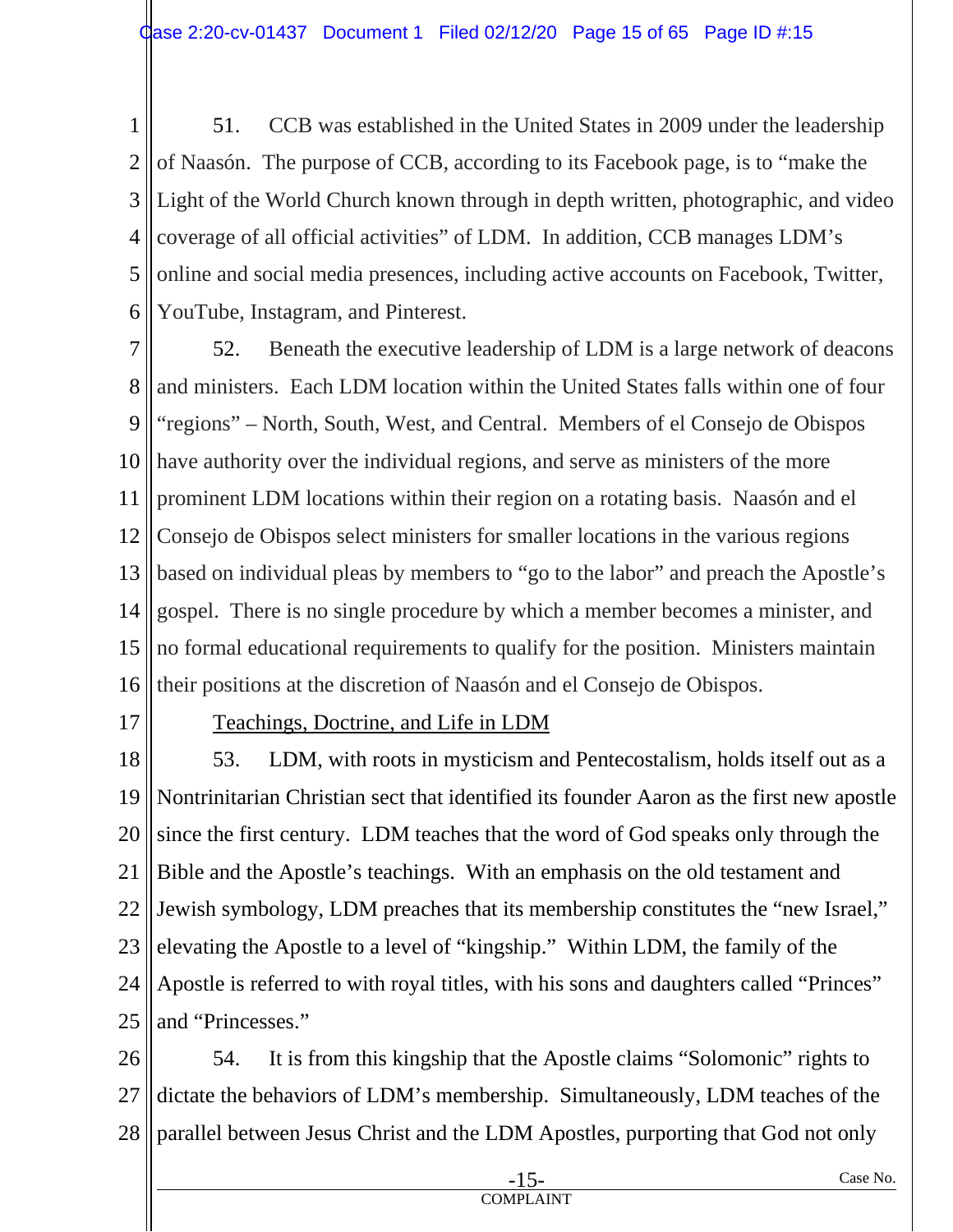1 2 speaks to the Apostle, but that the Apostle's word is the very word of God, or "Jesus on Earth."

3 4 5 6 7 55. According to LDM, the only path to salvation is the acceptance of the Apostle as the word of God on Earth. Aaron preached to his followers that the Christian church had been so perverted from God's will that all followers of the Christian faith since the days of John the apostle had suffered eternal damnation. Salvation was only accessible through him – the Apostle.

8 9 10 11 12 13 14 15 16 17 56. This liturgical premise laid the foundations for an institution with militant discipline that settles for nothing less than absolute loyalty. Attendance at multiple prayer services each week is mandatory. Obedience and strict loyalty are demanded in all walks of life, including in education, social relationships, marital choices, political behaviors, and economic participation. Medical and hygienic practices are dictated by LDM. Higher education is, for all but a select few, discouraged based on Aaron's teachings that advanced education is the work of the devil. Those who live in LDM communities, such as la Hermosa Provincia, have their movements regulated by a military-like collection of LDM guards, requiring special permits for extended leave from the community.

18 19 20 21 22 23 24 25 26 27 28 57. The movements and freedoms of women are heavily curtailed by the teachings of LDM. The Apostle and his ministers preach with regularity of the subservience of women to men. Women are prohibited from wearing makeup or pants, and must maintain long hair. For much of LDM's existence, women were also forbidden to have their photograph taken. In their social lives, female LDM members are prohibited from spending time alone with a man without the permission of their minister, which is nearly universally withheld unless the man is an LDM member or approved by the ministry. Women sit separately from men within the temple, and must wear a head covering in the temple or at any appearance of the Apostle. Women are not allowed to serve as ministers or hold leadership roles within the LDM institution.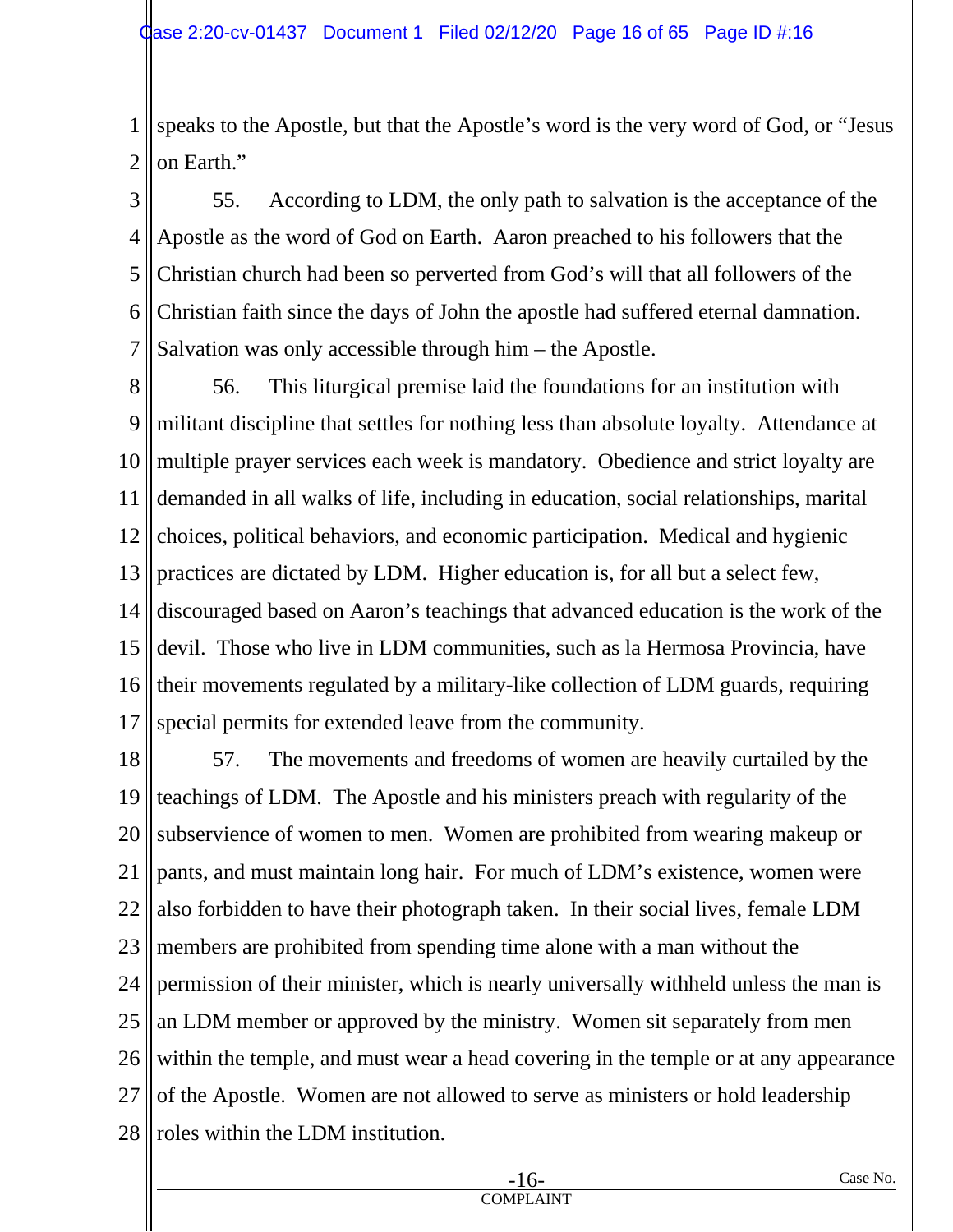1 2 3 4 5 6 7 8 9 58. All LDM members are restricted in their interactions with the non-LDM world around them. Children of members are often prohibited from engaging in social activities or civic involvement that is not directed by LDM. LDM ministers direct members to the books, movies, and music that they should consume to maintain their loyalty to LDM. Ministers preach about the extent to which LDM members should interact with non-members, and warn against developing social relationships with the outside world. The opportunity for members of LDM to participate in the world around them is restricted most severely by the financial burden imposed by LDM membership.

10 11 12 13 14 15 16 17 18 19 20 21 22 23 24 25 59. Services are held three times a day during the week, with two meetings on Sunday, where members hear the Apostle's message and teachings, and required to provide donations. Each baptized member of LDM (children are baptized at age 14) is expected to give thousands of dollars a year to LDM and directly to the Apostle in various forms. Donations are required on a regular basis of at least three types: An income tithing of at least ten percent; a weekly special offering to the Apostle himself; and a weekly "pro templo" contribution to the maintenance of their local temple. Special offerings to the Apostle are expected to cover the costs of special projects undertaken by LDM as well as a personal gift to the Apostle to demonstrate one's loyalty to God. Every week, individual temples post lists of the contributions of its members within the temple, encouraging members to compete with one another in showing their love for the Apostle with larger and larger donations, while shaming members who do not give sizable donations. Among other required donations to LDM are a \$2,000 per year contribution for insurance and taxes, temple utilities, pastor stipends, monthly and yearly Apostle gifts, and other specified and required "donations."

26 27 28 60. Members are also required to purchase certain goods from LDM, including their hymn book and other books, veils and other required dress for LDM services and events, and food items. The goods are sold by LDM members as well,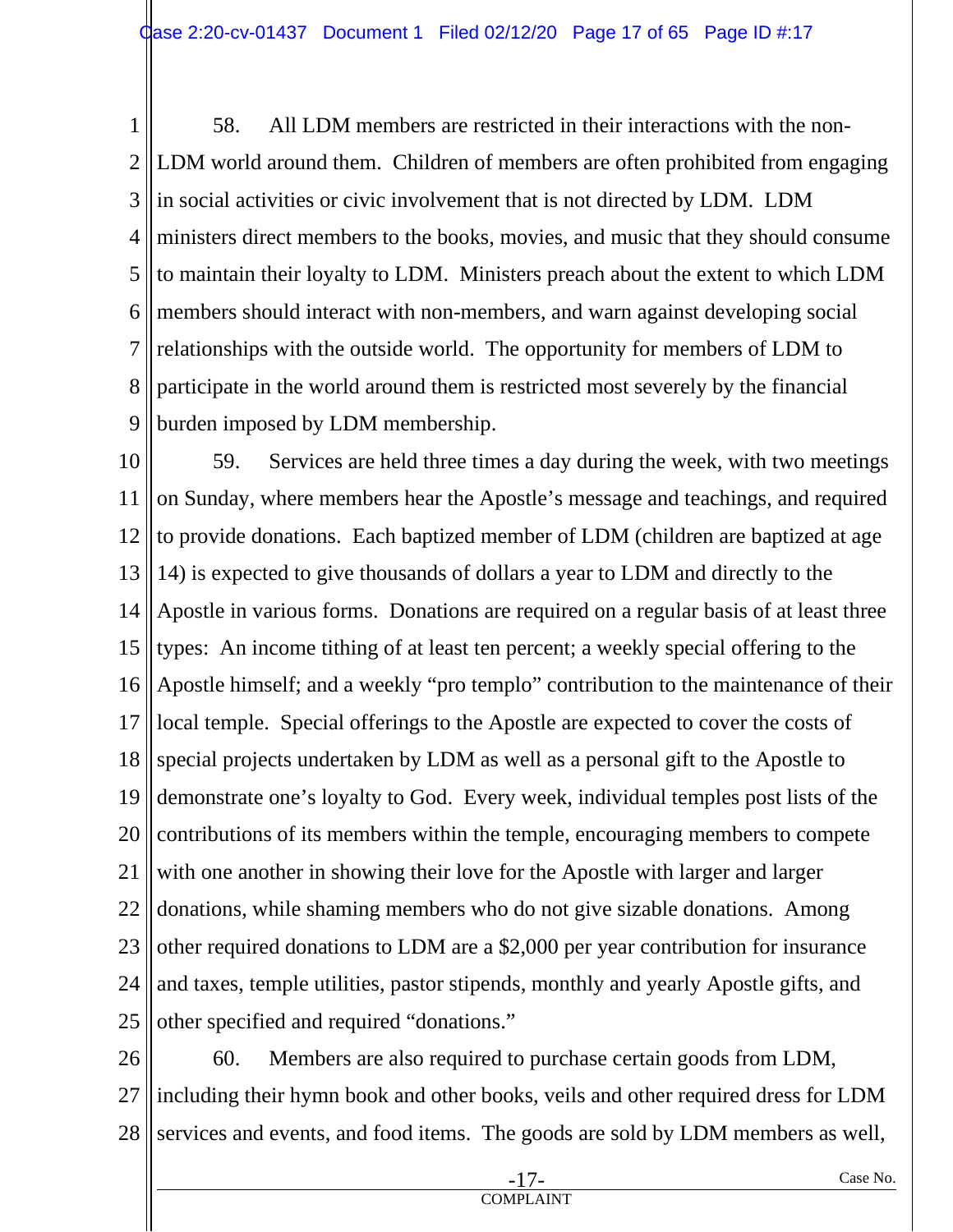1 2 who are not paid for their services. The food and many of the goods sold are made by LDM members at their own expense.

3 4 5 6 7 8 9 10 11 12 13 14 15 16 61. LDM members are consistently told by the Apostle, members of el Consejo de Obispos, and their ministers that their contributions pay for the specific costs of LDM and for special projects directed by the Apostle. In Ms. Martin's own experience, when making their payments to LDM, members are given an envelope that specifically explains where their money is meant to go. The ten percent tithing is said to go to the operations of the LDM institution at large, including the costs for operating major LDM festivals and the costs of administering services to their members. The "pro templo" portion of their payment is said to go to paying for the costs of operating their particular temple, including everything from utilities and property taxes to the salaries of their ministers. And the Special Offering to the Apostle always contains a mandatory minimum donation amount, usually with specific descriptions of the projects that the Apostle is undertaking. Only payments above and beyond the amount asked for are unaccounted-for donations meant for use within the Apostle's discretion.

17 18 19 20 21 22 23 62. When LDM Members make additional contributions, either in response to particular requests or by purchasing goods or services from LDM, they are almost always given either an explicit explanation or implicit understanding of what the monies will be used for by LDM and the Apostle. However, despite this appearance of structure and transparency, Ms. Martin learned during her time among the LDM elite that the monies given to LDM for any purpose nearly always go directly to the Apostle and his family, which he then distributes in part to el Consejo de Obispos.

24 25 26 27 28 63. Money collected by each LDM location is taken entirely in cash. Money paid to CCB or other branches of LDM selling goods on LDM's behalf is also collected in cash. In each region of LDM, a member of el Consejo de Obispos or el Tesorería who is particularly close to the Apostle is tasked with collecting the cash donations made to each location. Upon information and belief, during all times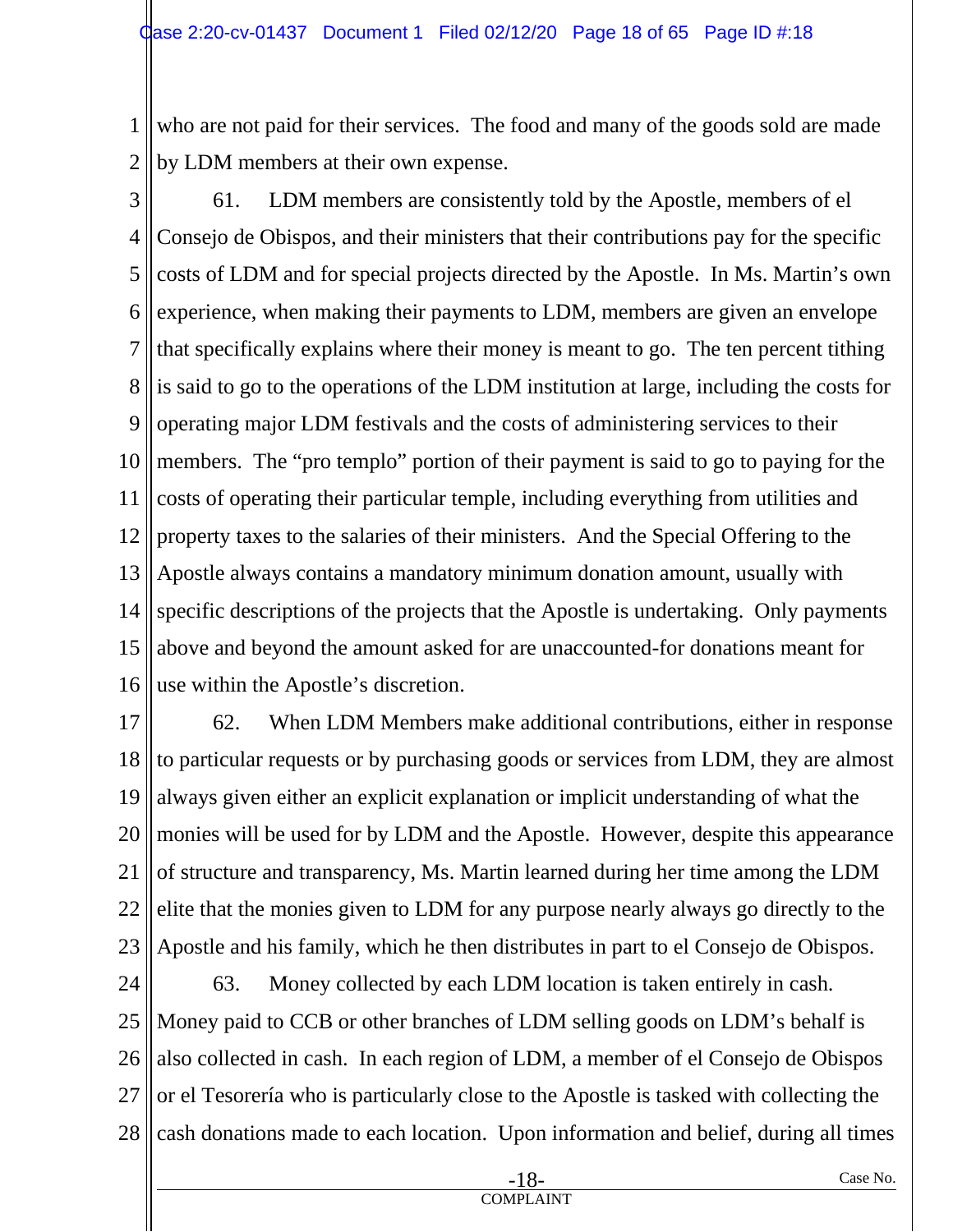1 2 3 4 5 6 7 8 relevant to the basis of this Complaint, el Tesorería member Defendant Jose Luis Estrada held this role in the Northern Jurisdiction, which contains the state of California. In Ms. Martin's experience, upon collecting the money, Estrada did not separate out donations based on the purpose indicated on the member's donation envelope, as members thought would happen. Rather, Estrada pooled all of the monies given and brought them to the Apostle's son, Defendant Naasón Joaquín García, who from 2003 until his ascension to Apostle in 2014 served as the Director of the Northern Jurisdiction.

9 10 11 12 13 14 15 16 17 18 19 20 64. As Ms. Martin witnessed, upon receipt of the monies, Naasón or Defendant Gilberto García Granados would direct Estrada as to how the money should be handled. Ms. Martin was told that only Naasón and Granados had any authority over the money collected in the Northern Jurisdiction through 2014, and throughout the entire LDM institution after 2014. Most of the money was deposited in bank accounts held by members of el Consejo de Obispos to be held on behalf of Naasón or the Apostle. Upon information and belief, these members regularly included Defendants Jose Hernandez, Silverio Coronado, and Aurelio Zavaleta. The loyalty of these Defendants to Naasón was unquestioned, even earning Coronado one of Naasón's more prestigious nicknames – "faithful dog." Once deposited in the accounts of the three Defendant bishops, the money could be used by the Apostle, Naasón, or their immediate family members for any purpose.

21 22 23 24 25 26 27 28 65. According to Ms. Martin and other knowledgeable former LDM members, consistently, the donated money is used to fund an extraordinarily lavish lifestyle for the Apostle and his family. Naasón himself lives a particularly grand lifestyle, which Ms. Martin herself regularly witnessed. Naasón would often spend over \$150,000 on extravagant dinners for his friends, and purchased any number of luxury items for his own personal use, including bespoke designer clothing, flashy cars, Victorian furniture, and expensive art. In addition to luxury goods, Naasón used LDM donations to fund his own outlandish projects, flying in veterinarians,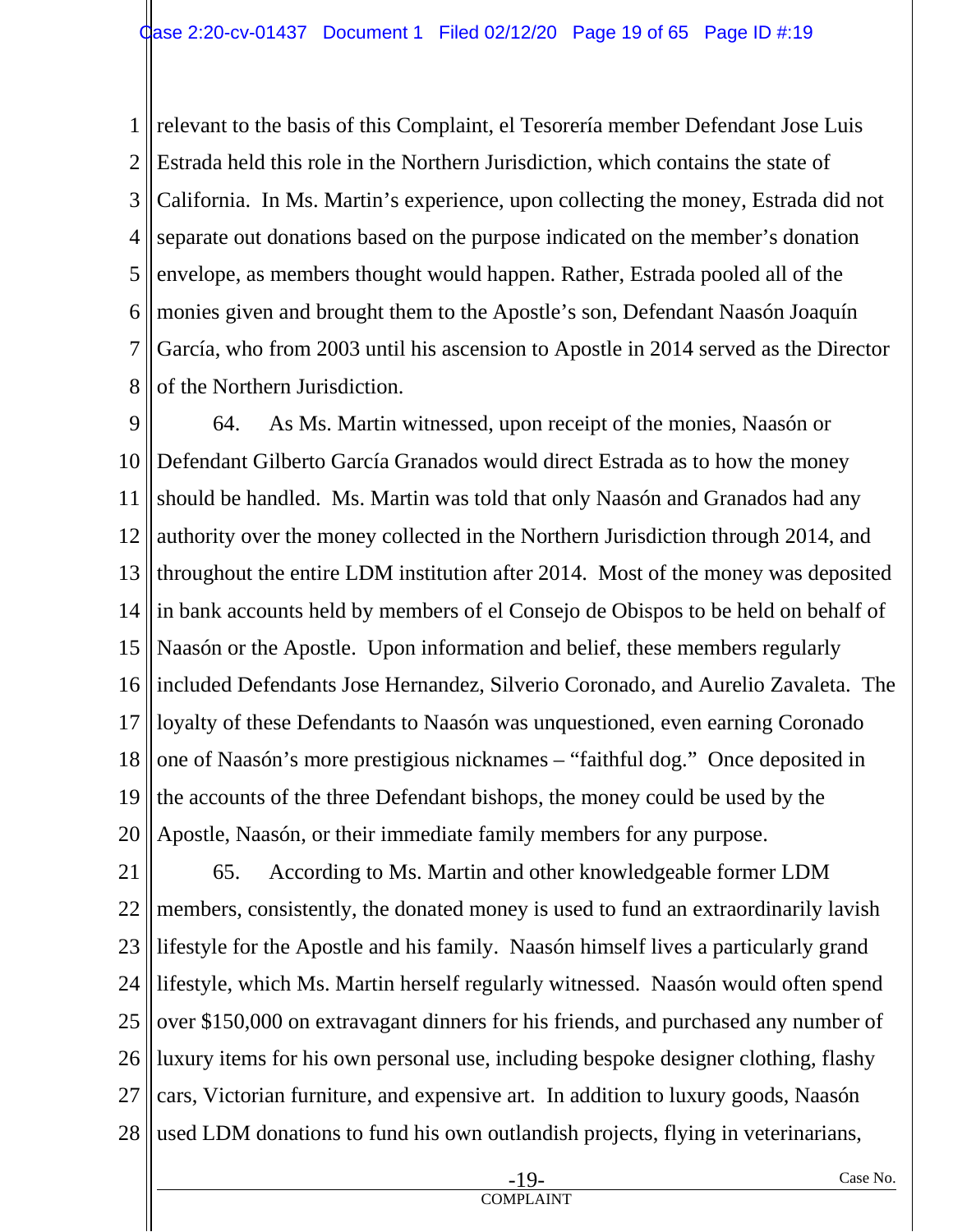1 2 3 4 5 6 architects, and other specialists at great expense to work on projects of his own personal interest. Naasón uses funds donated by LDM members to pay for his own lavish homes and residences for his children, and to send his children to expensive universities. Upon information and belief, one of Naasón's sons, Defendant Adoraim Joaquín Zamora, acquired a mansion in Malibu, California, paid for by these contributions of LDM members.

7 8 9 10 11 12 13 14 15 16 17 18 19 20 21 22 23 66. In one instance, members were instructed to make special donations to fund the creation of two ranches for the use of LDM members – one in Redlands, California and one in Seguin, Texas. In reality, Ms. Martin was informed that Naasón's family already owned the properties and used them for their own personal enjoyment, but sought contributions from LDM members to pay for them. Members of the Apostle's family, including Naasón's wife, Defendant Alma Zamora de Joaquín, lived on the two properties and enjoyed access to a menagerie of exotic animals either purchased by the family, or presented to the Apostle by members of the LDM elite seeking favor with the Apostle. The properties house big cats such as lions and tigers, a pet bear, oxen, and hundreds of exotic birds. The Texas ranch is said to include a private museum of restored vintage cars that have been presented to the Apostles by influential LDM members seeking favor. Upon information and belief, both the Redlands Ranch in California and the Silver Wolf Ranch in Texas were once owned by Samuel, and are now owned by Naasón's brother, Defendant Benjamin Joaquín. Each property is believed to be worth well over \$2 million. Benjamin is also believed to own a \$2.7 million beach-front mansion in Palos Verdes, California, paid for by contributions made to the Apostles.

24 25 26 27 28 67. Upon information and belief, additional funds given to LDM and the Apostle were, at one time, used to fund a localized prostitution ring. Young girls were trafficked for the purposes of providing sexual services to members of el Consejo de Obispos and other members of LDM leadership. Naasón would then pay the girls, usually only thirteen or fourteen years of age, for their sexual labor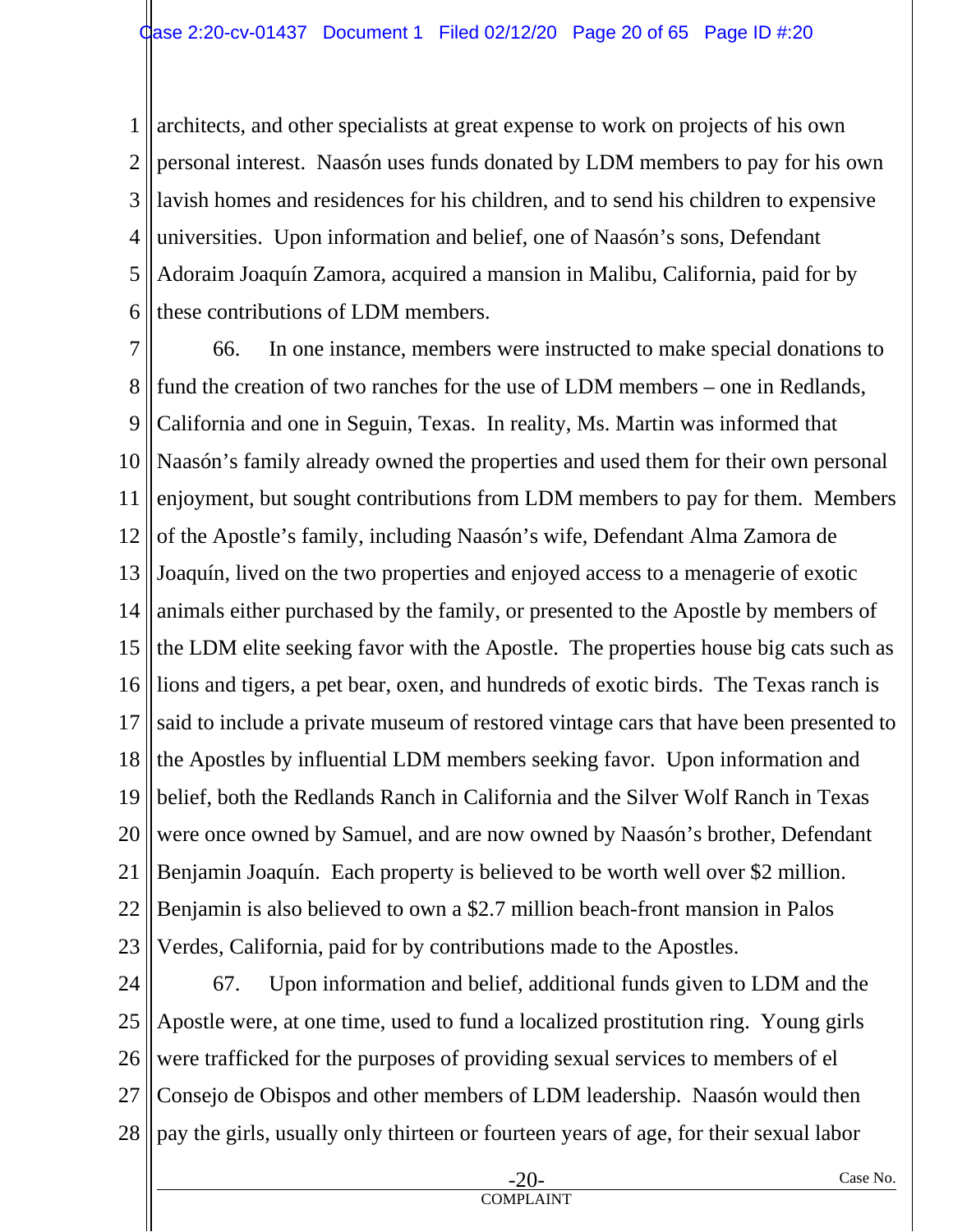1 using funds from member donations.

2 3 4 5 6 7 8 9 10 68. Often, the money that is deposited into the accounts of members of el Consejo de Obispos at Naasón's or Granado's direction is used to purchase properties for the use of the Apostle or his family. The properties are purchased in the name of LDM members, who are forced to take out mortgages on the properties on the promise that the Apostle will pay for the property and that it is a great honor to serve the Apostle and his family in this way. Naasón often, in turn, rents these properties out to LDM members and others to earn even more revenue for himself and his family. Ms. Martin personally knows LDM members who have been coerced into taking these steps for Naasón.

11 12 13 14 69. Cash collected in the United States that is to be sent to Mexico for safekeeping at the Guadalajara headquarters is laundered across the border. Naasón and others enlist LDM members to take regular trips to Guadalajara with cash hidden on their bodies and in their luggage.

15 16 17 18 19 20 21 22 70. In addition to money donations, LDM members are encouraged to donate their property to LDM and the Apostle. LDM members are encouraged to sign over their real property to members of el Consejo de Obispos to hold on behalf of the Apostle. Members who do not have real property to give are encouraged to give other valuable items. On one occasion that Ms. Martin recalls, LDM members in Southern California were encouraged to donate to the Apostle any gold heirlooms and jewelry that they owned. The donations were then melted down and used to paint the molding in Naasón's new home in Los Angeles.

23 24 25 26 27 28 71. LDM also forces its members to work in various businesses owned by LDM, including CCB. Across the board, upon information and belief, LDM's labor force is made up of unpaid LDM members. The construction of temples and homes for the Apostle and other members of LDM leadership is staffed by unpaid LDM members. Members provide childcare and housekeeping services to the Apostle's family and the families of el Consejo de Obispos. Nearly all of the members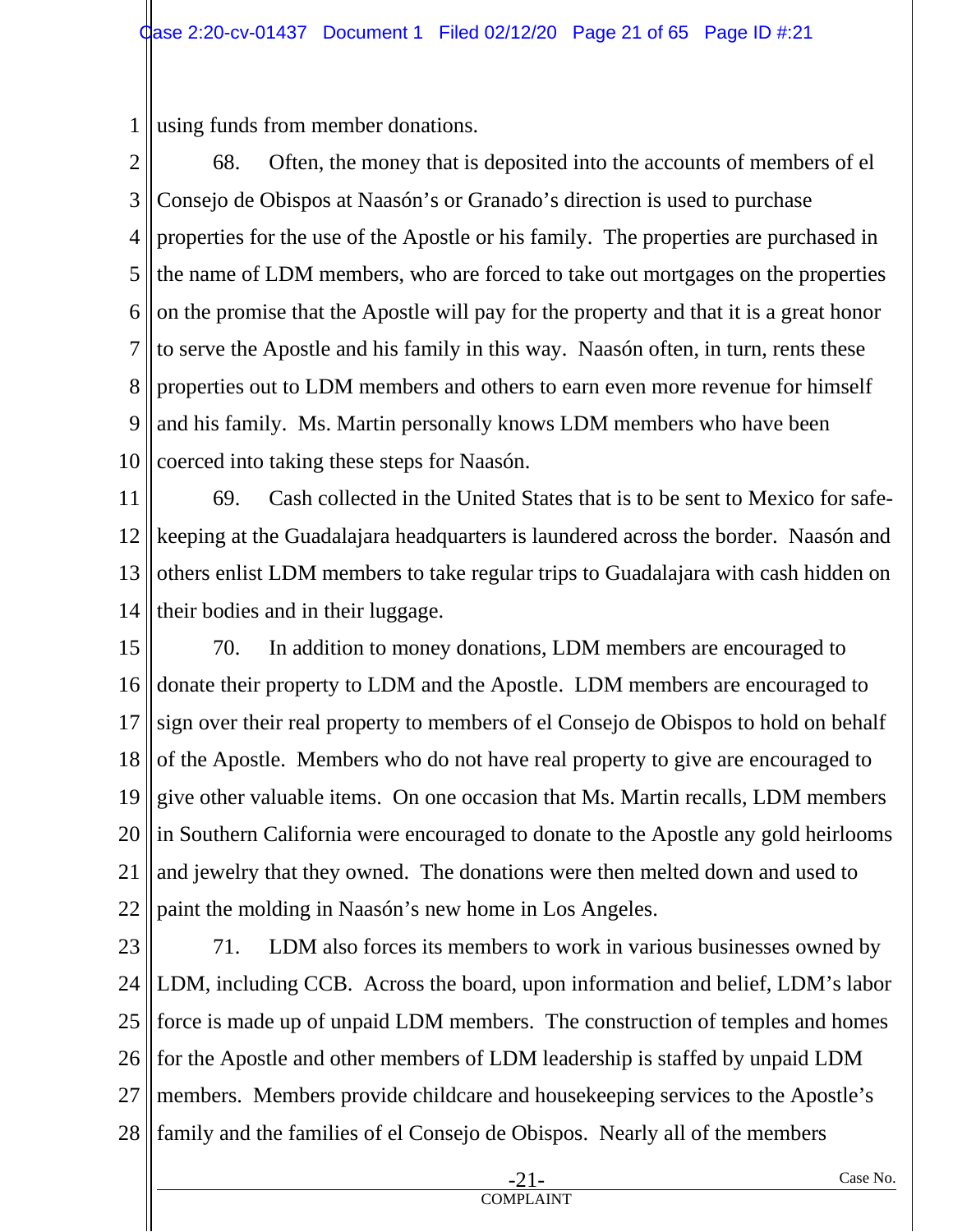1 2 3 4 5 6 7 8 working at CCB – cameramen, directors, writers, etc. – are unpaid for their services, which are often full time jobs. Not only do members receive no compensation for the services that they are forced to provide, but they are also frequently required to pay the expenses associated with the work itself. For example, members are often forced to provide services in cities not near their homes, and must pay their own travel, transportation, and housing expenses. If preparing a meal or serving food for the Apostle or a bishop, members are required to provide the food. Workers at CCB pay for videography equipment out of their own pockets.

9 10 11 12 13 14 15 16 17 18 19 20 21 72. Among all of the expensive and time-consuming activities associated with being an LDM member, none are as onerous as the extraordinary festivals held in honor of the three LDM Apostles. Celebrations are held in Guadalajara, Mexico, to celebrate the birthdays of Aaron, Samuel, and Naasón. For Samuel's birthday in February and Naasón's birthday in April, members are encouraged to make a pilgrimage to Guadalajara – at their own expense – and to make particularly generous "special offerings" to the Apostle for the occasion. Aaron's birthday is considered the holiest of holidays in LDM, and is known as the festival of the Holy Supper. All members of LDM worldwide are expected to make the pilgrimage to Guadalajara for the event. Any member who cannot attend is expected to give additional money to the Apostle, purportedly to pay for other members to make the trip. Upon information and belief, this money is never used to bring members who could not otherwise afford the pilgrimage to Mexico for the celebration.

22 23 24 25 26 27 73. Once at the festival in Guadalajara, members are expected to provide more unpaid labor. Hundreds of thousands of members descend upon Guadalajara for the festivities, all of which are set up and paid for by the members. Rafters are built, food is sold, tokens of LDM and the Apostle are made and sold, literature is printed and disseminated, video is taken – all at the expense of and via the unpaid labor of members.

28 ///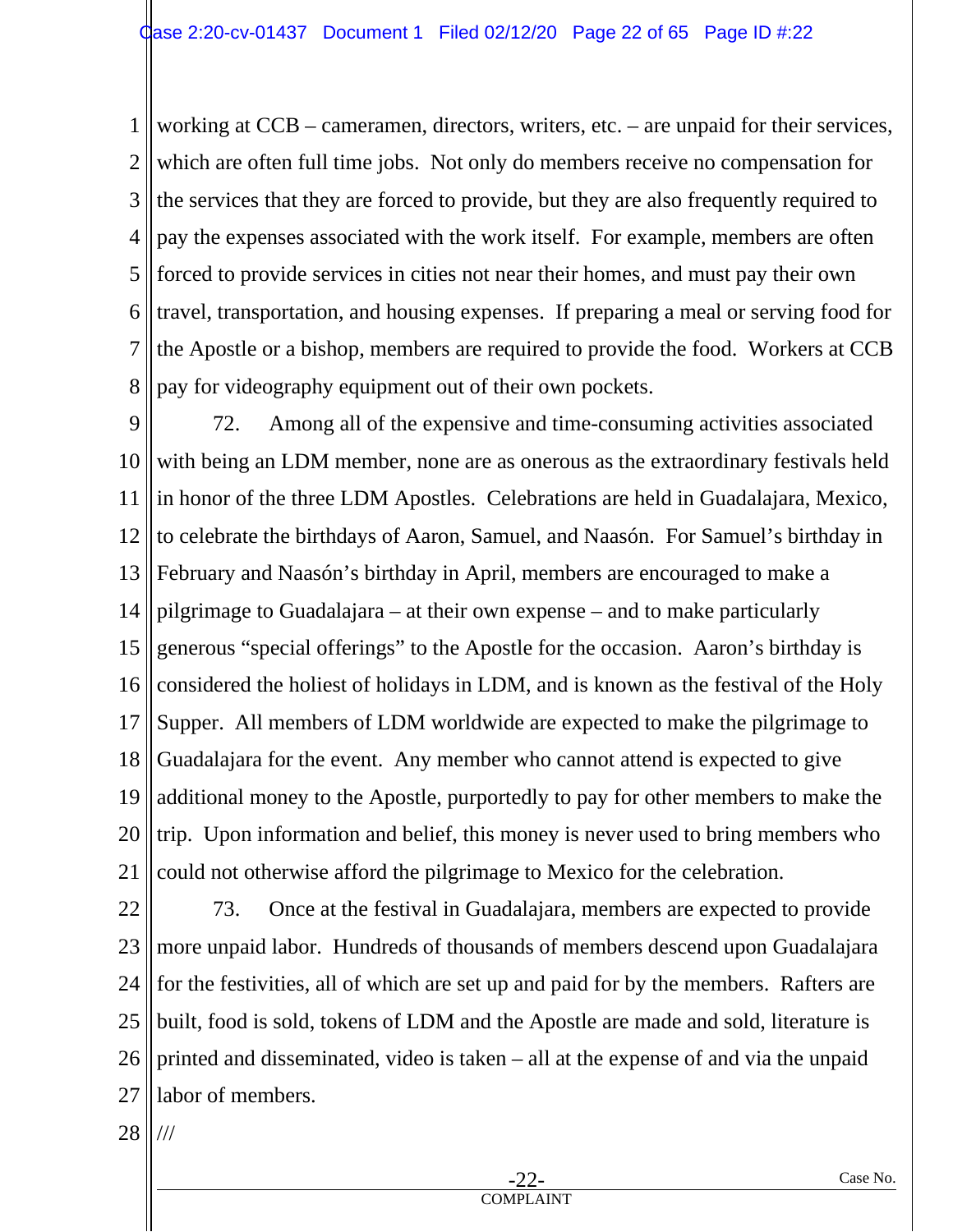1 2 3 4 5 6 7 8 9 10 11 12 13 74. These grandiose holidays highlight the centrality of the Apostle's importance to LDM and the taught association between devotion to God and financial generosity to the Apostle. LDM temples rarely contain crosses or images of Jesus Christ. Rather, temples and LDM merchandise are emblazoned with the initials of the Apostle, far outstripping in size and prominence any traditional religious iconography. Where many Christian churches would place an altar or crucifix to focus the attention of worshipers during prayer, LDM temples place a lavish, throne-like chair for the minister, surrounded by the initials of the Apostle. Upon Naasón's succession as the Apostle, temples around the world changed these logos to reflect the new Apostle's initials. Those initials are now found everywhere; above altars and on temple doorways, on hymnbooks, and across myriad branded merchandise available for sale from LDM – including t-shirts, ties, pins, keychains, pens, and so on.

14 15 16 17 18 19 20 21 22 23 24 25 26 27 28 75. Such idolatry exemplifies the role of the Apostle as the messenger and "Servant of God" to LDM followers, underscoring the fundamental tenet of the ministry – salvation is available only through worship of the Apostle. It is from this tradition that members are taught to obey the Apostle no matter what – his word and his actions are as infallible as the words and actions of God himself. The Apostle is said to be incapable of sin. Official induction to LDM requires multiple admissions of the Apostle's infallibility over the course of three ceremonies conducted during childhood. At age thirteen, a "revival" ceremony requires members to show absolute and unquestionable loyalty to the Apostle and admit that they are nothing and their entire life is for the Servant of God. At this ritual, children are tested to "receive the Holy Spirit" in front of the entire temple community, by kneeling before the Apostle or his minister without speaking or eating – sometimes until their knees bleed. They can only speak or get up once the Apostle or his minister decides that they have sufficiently demonstrated their devotion to the Apostle. Once permitted to rise, the children are deemed to have "received the Holy Spirit." After

COMPLAINT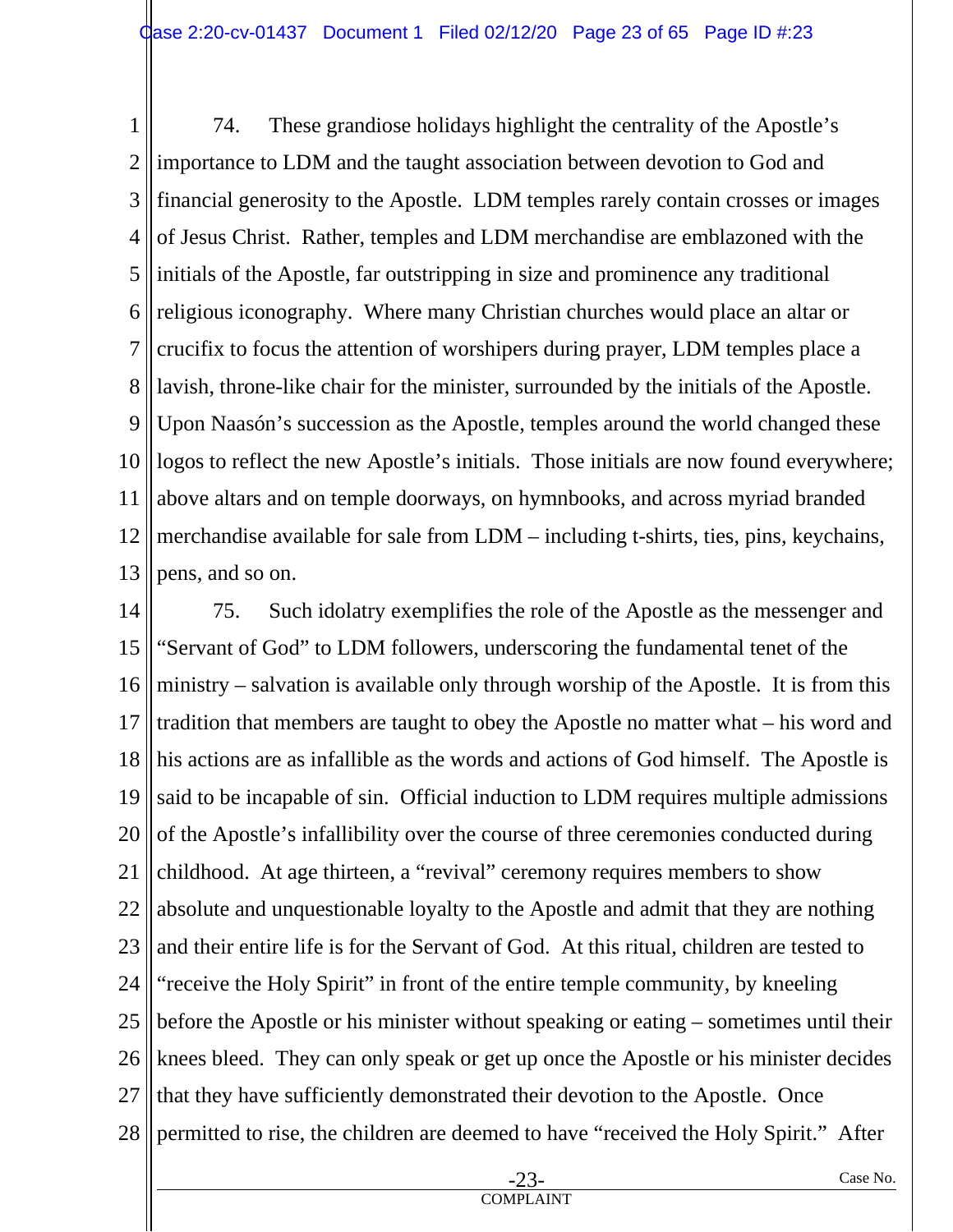1 2 3 4 5 receiving the Holy Spirit, members are "presented" to their community in a second ceremony, where they must stand before their temple and declare that they are nothing, and the Apostle is their only chance for salvation. Finally, at age fourteen, members are baptized. Only after completing all three ceremonies is a child a full member of LDM.

6 7 8 9 10 11 12 13 14 76. LDM imposes harsh strictures to maintain obedience and secrecy. As Ms. Martin has witnessed, ministers use the power of the pulpit to call out an individual member's nonconforming or disobedient behaviors, calling on their family, friends, and other members to persuade them to obey. Depending on the severity of the offense, members are called upon to speak ill of named offenders, ignore them at services or turn their backs to them, refuse to sell food or other products to them, refuse to patronize their businesses, or even kick them out of their homes. Ostracization is imposed for offenses as small as going on an unsupervised date or missing services for school functions.

15 16 17 18 19 20 21 22 77. Members who try to leave LDM are cut off entirely from their friends, family, and community. Members whose spouses leave LDM are instructed to keep their children away from the non-believing parent. Ministers preach during services that it is a sin to talk to ex-LDM members that have turned their back on the Apostle, and counsel that God will punish LDM members for associating with ex-LDM members. Leaving LDM, according to their teachings, condemns a person to eternal damnation, and association with such apostates threatens one's immortal soul.

23 24 25 26 27 28 78. Former members are subjected by LDM leadership to "smear campaigns" by LDM on social media. LDM will defame former members to their family and friends, often with devastating consequences. Pictures of former members and their families are displayed for all to see, with directions not to interact with, hire, or do business with the non-believer. Pictures of former male members with their children are posted with allegations that the former members are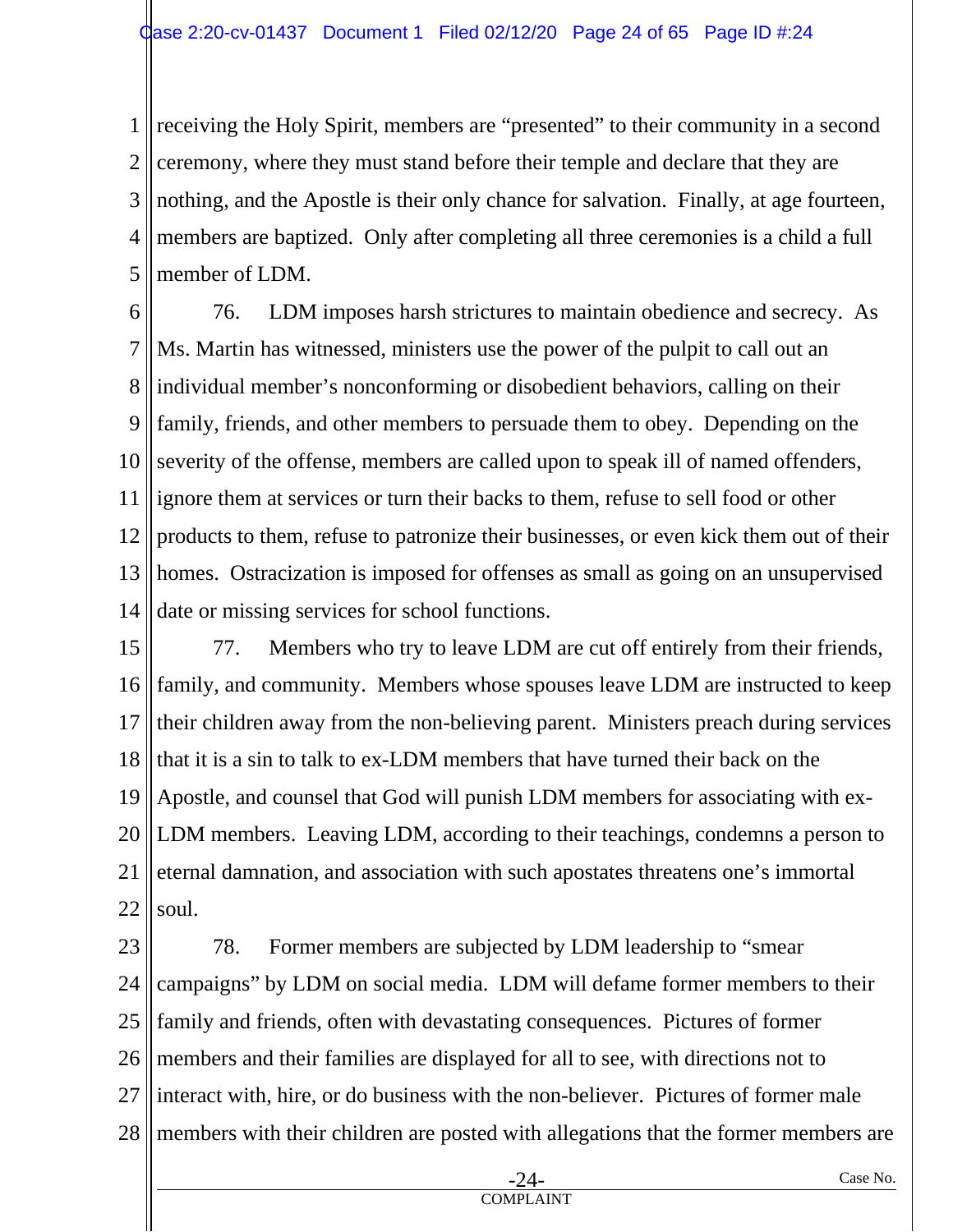1 2 sexual predators. Children are instructed to isolate the children of former members at school.

3 4 5 6 7 8 9 79. Members of the LDM elite who have left LDM or spoken out against its practices have faced far worse than even this detrimental social and economic isolation. Naasón, and his father Samuel before him, have in their employ a number of "strongmen," who use intimidation and threats of physical assault to enforce absolute obedience to the Apostle. Stories of these enforcers' tactics are wellknown among LDM's elite, and Ms. Martin herself has heard of many disturbing efforts to silence dissenters.

10 11 12 13 14 15 16 17 18 19 80. Upon information and belief, one member of el Consejo de Obispos that attempted to leave LDM with his family was beaten so severely at the direction of Samuel that he was left blind in one eye. Samuel further ordered an attack on the bishop's daughter that led to her being confined to a wheelchair. Numerous other accounts have been made public of former LDM members who spoke out against the Apostle and were physically attacked and their lives repeatedly threatened. Upon information and belief, Samuel even ordered a physical attack on one of his own brothers when he threatened to leave LDM. Ms. Martin has also been told of the attempted murder of an individual believed to have information potentially supporting criminal proceedings against Naasón.

20

The Unconditionals

21 22 23 24 25 26 27 28 81. Within LDM's membership, an elite group of members exist, known as *Los Incondicionales* (the "Unconditionals"). The Unconditionals were created by Samuel upon his accession to the position of Apostle amidst questions of his spiritual legitimacy. Samuel was Aaron's youngest son, and Aaron never publicly announced his successor during his lifetime. Upon Aaron's death, Samuel spread the story of his own apostolic origins, claiming that he was stillborn, taking his first breath only once Aaron lifted his body to God and called upon God to breathe life into him. Samuel purged from LDM leadership members of his father's "old guard"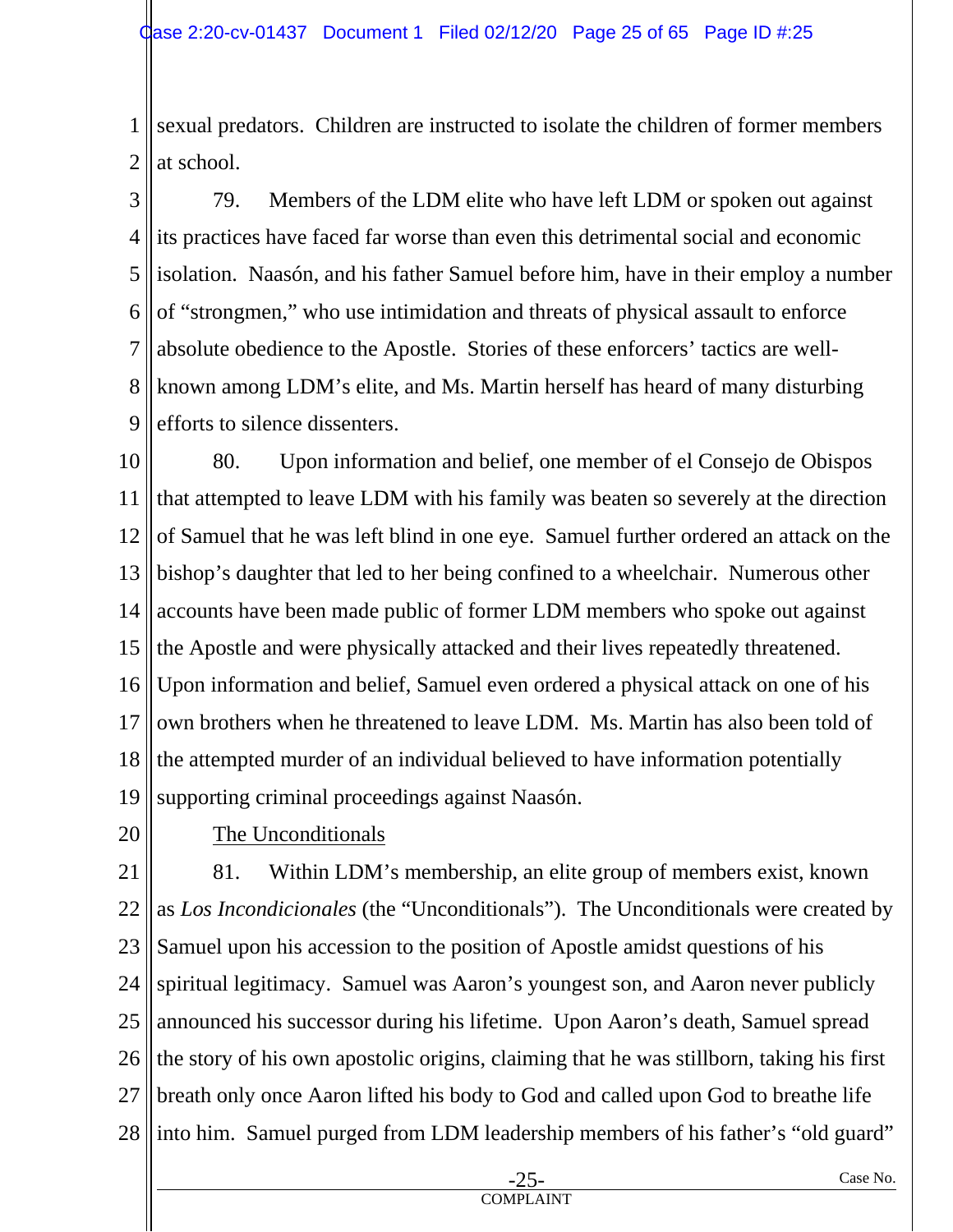1 2 3 that would not minister to this narrative, and designated an elite group of followers as his Unconditionals to preach the story and demonstrate to members the rewards of complete loyalty to his legitimacy as head of LDM.

- 4 5 6 7 8 9 10 11 82. Members of the Unconditionals today are typically the familial descendants of that initial group designated by Samuel. Unconditionals are taught an even stricter set of rules and level of obedience and secrecy. Unconditionals must come before the Apostle himself and declare that their life belongs to the Apostle. They are his property. It is a deadly sin to oppose the Apostle's wishes – which extend to where an Unconditional lives, where they work, the services they provide to LDM, which family and friends they interact with, and who they marry. The Apostle controls all aspects of an Unconditional's life.
- 12 13 14 15 16 17 83. The marriage of an Unconditional is dictated by the Apostle with strategic purpose. Marriages are arranged to increase political power, strengthen alliances, and promote LDM's efforts to colonize foreign countries. Unconditionals are frequently required to marry persons with different citizenship to their own in order to give birth to new LDM members with citizenship in foreign countries that can then spread the membership, and therefore financial reach, of LDM.
- 18 19 20 21 22 23 24 84. Designation as an Unconditional usually occurs shortly after baptism, around the age of sixtee. New Unconditionals must go before the Apostle and pledge their unconditional loyalty to him, and must sign a letter confirming their acceptance as an Unconditional. As a child of fifteen or sixteen, the member must say to the Apostle and his audience that "my life is no longer mine. My life is yours. My life is in your hands to do as you please. If I were ever to go against your word, may God strike me from this earth."
- 25

## Sochil Martin

26 27 28 85. Sochil Martin was born in 1986 in Monterey Park, California. She is a third generation Unconditional. Her mother, and her parents before her, were Unconditionals within LDM. When Ms. Martin was three, after her mother was

COMPLAINT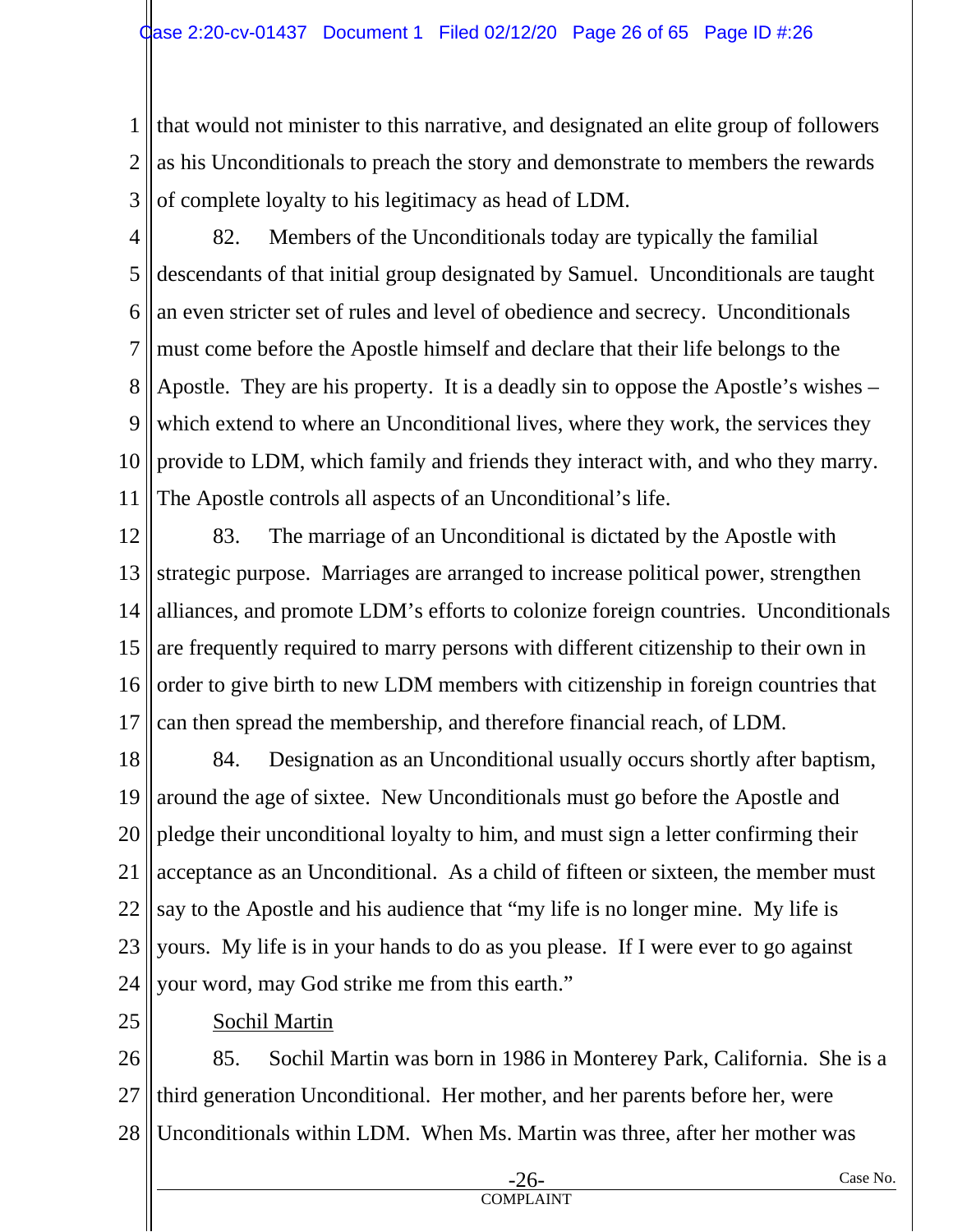1 2 3 4 5 6 7 deemed an unfit parent by the state due to drug abuse, Ms. Martin and her three brothers went to live with their aunt, also an Unconditional. From birth, Ms. Martin was taught to follow and obey the Apostle, and not to question his teachings or messages. Salvation could only come from strict and "unconditional" following. From her earliest memories, Ms. Martin was a part of the LDM Unconditional community, attending services, special events, making required offerings, and providing other labor as demanded of her by LDM.

8 9 10 11 12 13 86. Ms. Martin attended public school, but those hours were the only time she was not with the LDM community. Ms. Martin's time was strictly monitored and she was not allowed to spend time outside of school with friends or others who were not LDM members. For example, Ms. Martin was not permitted to participate in any after school activities or attend school or extracurricular functions, such as girl scouts, school dances, or sporting events.

14 15 16 17 18 19 20 21 22 23 87. When she was nine years old, Ms. Martin's aunt told her that she had been chosen to serve the Apostle, Samuel. Ms. Martin's aunt told her that this was a special and wonderful blessing, and that she herself had served Samuel when she was younger. Samuel had many girls of different ages serving him, all brought to him by the men and women of his inner circle. Members of el Consejo de Obispos and their wives would find attractive young girls and bring them to the Apostle for his entertainment. If the Apostle approved of the young girls, they would be "groomed" to serve the Apostle by women who knew what the Apostle expected – either because they themselves had served the Apostle or because they were wives of el Consejo de Obispos members.

24 25 26 27 28 88. Ms. Martin's aunt and mother had both served Samuel when they were younger. When Ms. Martin's aunt brought Ms. Martin to the Apostle, she was trained by his groomers on how to please the Apostle. At that time, when Ms. Martin was nine, serving the Apostle meant training to serve him not only coffee and meals, but learning choreographed dance routines with other children as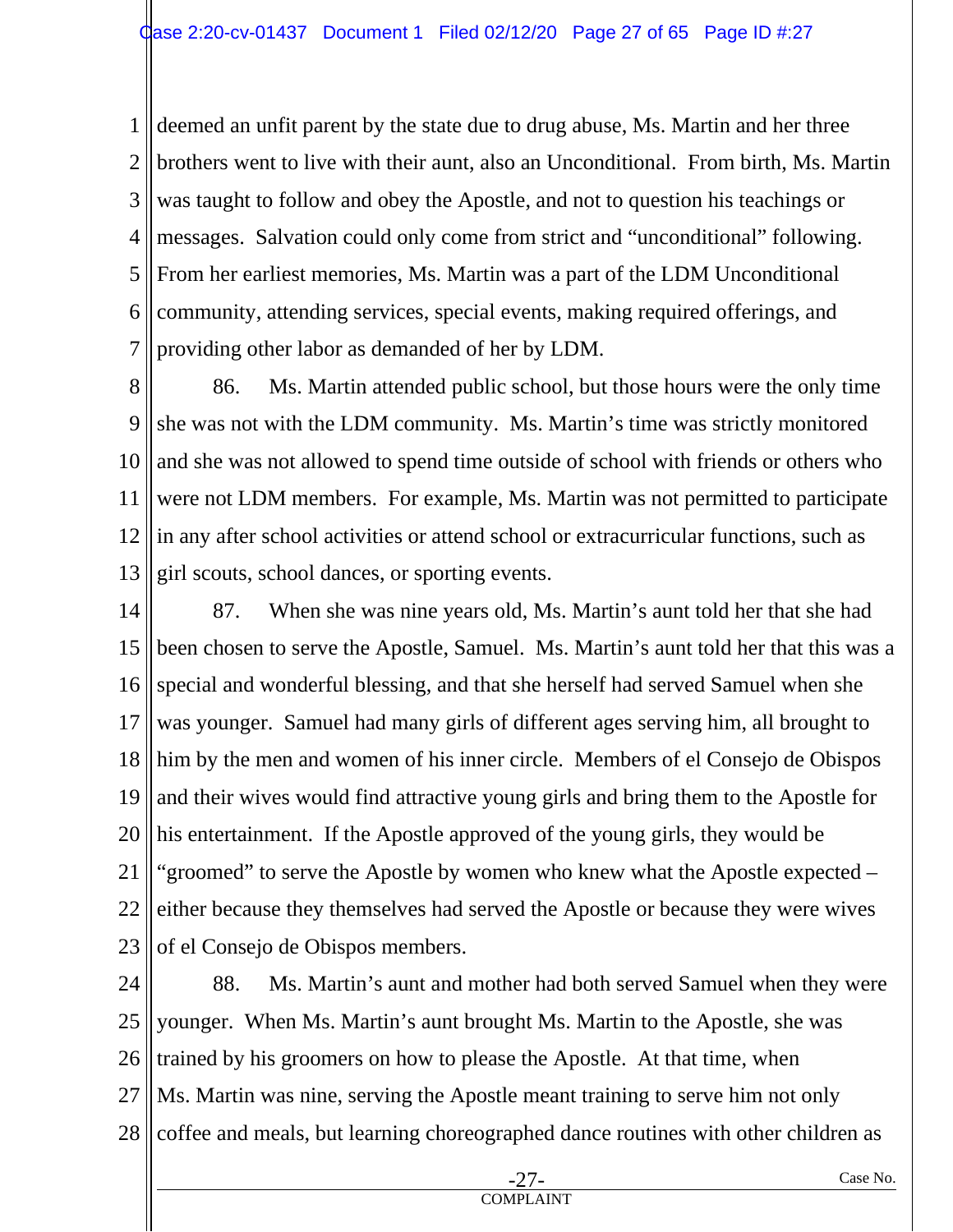1 2 3 4 5 well. The children performed their dances at LDM services in public, but also performed private, erotic dances for Samuel. The groomers trained the children for these erotic dances, often providing them with scandalous and revealing clothing to wear during the dances. The groomers taught Ms. Martin what Samuel liked and did not like, and how and where he wanted to be touched.

6 7 8 9 10 11 12 13 14 15 16 89. As part of her training, Ms. Martin and the other children were given special Bible studies and directed to learn and memorize certain Bible passages that LDM said proved that the Apostle was the Servant of God, incapable of sin. The children were taught by their groomers that these passages explained why being touched or "loved" by the Apostle was a gift from God and an honor. Among these passages were quotes from Kings in the Old Testament describing the harem of wives and concubines of King Solomon, used by the groomers as evidence of the power of the Apostle – as the "King" of the "new Israel" – to be surrounded by endless women. The girls were also taught that passages from the Sermon on the Mount about "stor[ing] up for yourselves treasures in heaven" required them to serve the Apostle in any way asked of them, to provide for their eternal souls.

17 18 19 20 21 22 23 24 90. Once sufficiently "trained," Ms. Martin, at age twelve, was ordered by Samuel's daughter, Defendant Rahel Joaquín García, to travel to an event in Big Bear, California to perform erotic dances for Samuel in revealing clothing. "Princess" Rahel served for many years as Samuel's primary groomer. When Ms. Martin would object to wearing the revealing outfits that the Princess or her aunt gave to her, Rahel would explain to the young Ms. Martin that LDM members could not contradict the Princess or any member of the "royal" apostolic family, for their orders were the orders of God.

25 26 27 28 91. For the next four years, Ms. Martin was expected to regularly serve and dance for Samuel, including private erotic dances in the Apostle's Los Angeles home. When privately dancing for Samuel, Ms. Martin would caress and touch the Apostle as she had been trained, and allow him to caress and touch her as he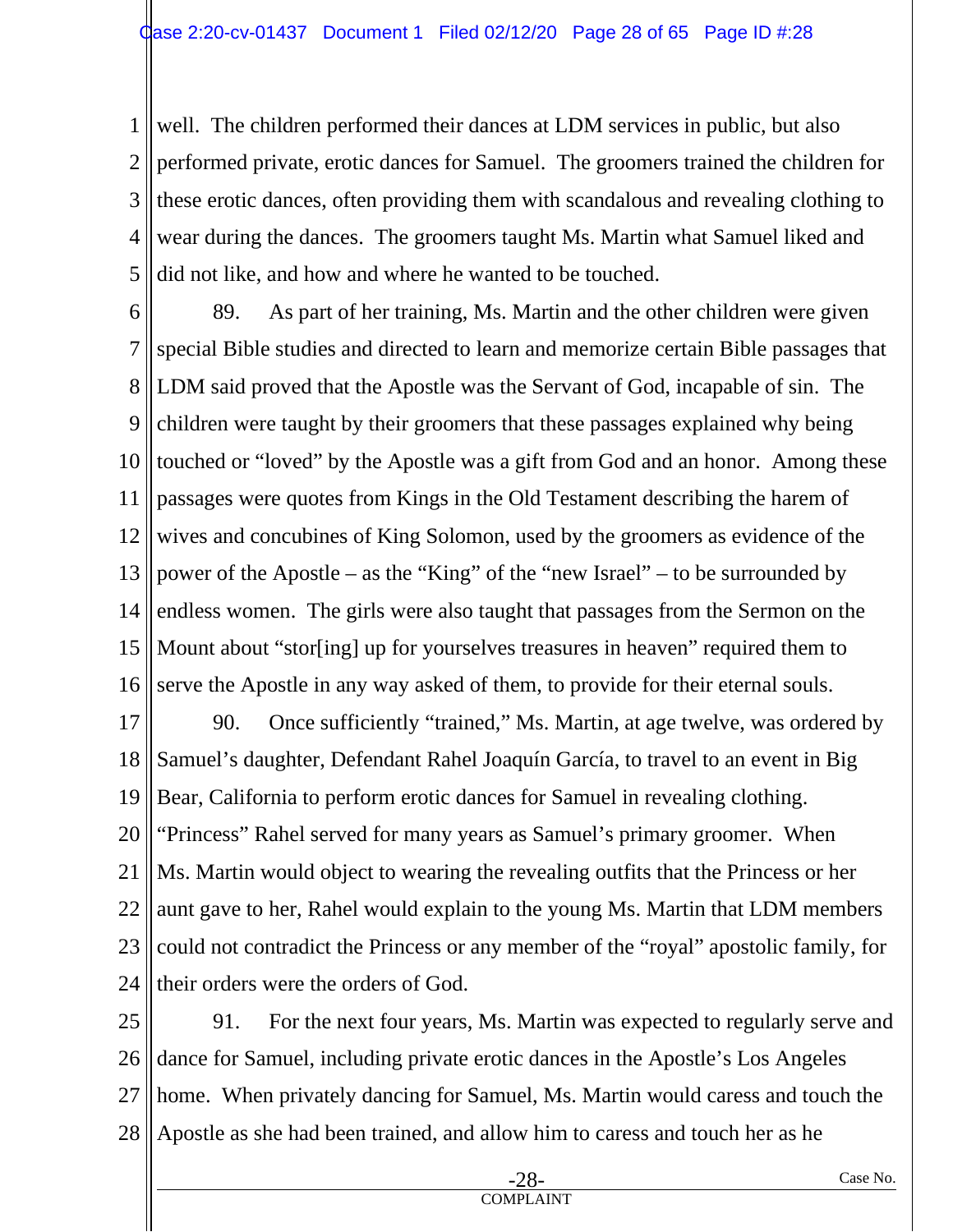1 pleased. Ms. Martin would serve the Apostle in various states of undress.

2 3 4 5 6 7 8 9 10 11 12 13 14 92. At age thirteen, Ms. Martin attended her "revival" at the LDM East Los Angeles location to "receive the Holy Spirit." The ritual was overseen by Consejo de Obispos member Defendant Jose Hernandez, who had known Ms. Martin since she was a child. Hernandez was Naasón's cousin, and his own daughters had served and then become concubines for the Apostle Samuel. As was the custom, Ms. Martin knelt before the minister for hours, not eating or speaking. Her knees bled and legs shook as she waited for bishop Hernandez to tell her that she had received the Holy Spirit. She listened as she was told by Hernandez that she was nothing and humiliated before other members in the temple. Hernandez also oversaw Ms. Martin's baptism at age fourteen. Ms. Martin pleaded with her aunt to not be presented to the church, begging instead to be allowed to play softball with friends from her high school. But Ms. Martin's aunt forced the young Ms. Martin to be presented.

15 16 17 18 19 20 21 22 23 24 93. Once baptized, Ms. Martin was required to start making payments to LDM, though only fourteen years old. Ms. Martin would sell her belongings at yard sales to come up with the money to make her special offerings to the Apostle. On one occasion, Ms. Martin was forced to decide between making her payment to LDM or buying required vaccinations for her pet dog. Her money went to LDM, and the dog was euthanized. At age fifteen, Ms. Martin started working at her aunt's law firm, answering phone calls and handling paperwork after school. All of the money that Ms. Martin earned went straight to LDM and the Apostle. There was nowhere else for the money to go, anyway – Ms. Martin was not allowed a life outside of LDM or friends to go with to a movie or the mall.

25 26 27 28 94. Any time that Ms. Martin had left after serving Samuel, working, or going to school was spent either at the LDM temple or working for LDM. Ms. Martin's aunt would time how long it would take Ms. Martin to get home from school, and then send her directly to LDM for prayers and labor. Ms. Martin was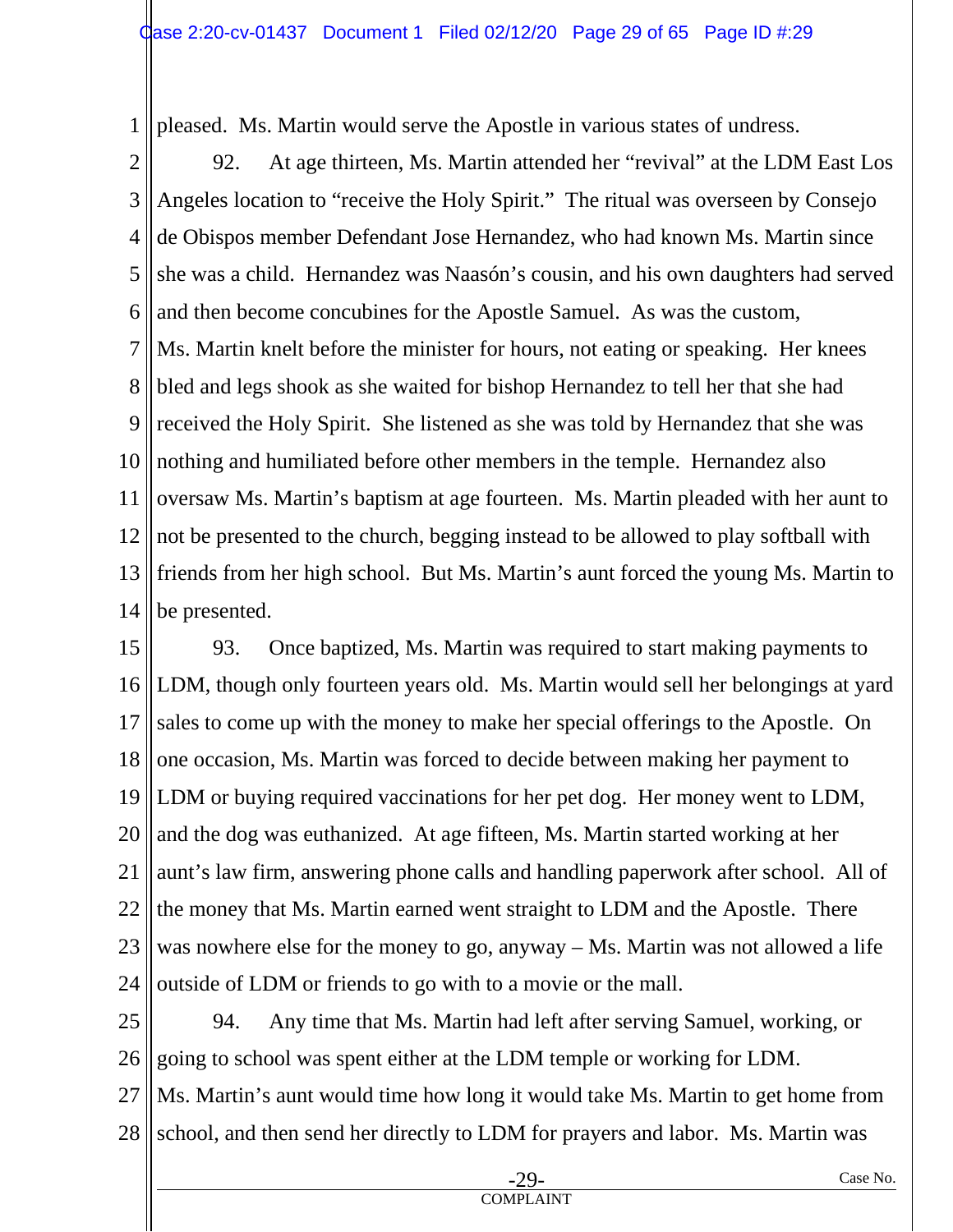1 2 3 4 5 put to work by the East Los Angeles LDM location selling goods in the neighborhood. She would sell hymn books, bibles, personal objects, veils, chocolate bars, and other foods to raise money for LDM. The proceeds from the sales went directly to LDM and the Apostle, and were not considered part of Ms. Martin's personal donations or special offerings.

6 7 8 9 10 11 12 95. When Ms. Martin was sixteen, Samuel's son Naasón was made the minister at the East Los Angeles location of LDM, where Ms. Martin and her aunt attended services. Naasón had come to Los Angeles with the intention of establishing the United States media and propaganda apparatus of LDM. The endeavor started as "BereaVision," an LDM radio station that has since developed into CCB. Naasón instructed Ms. Martin that she was to begin working for him at BereaVision producing his radio programming.

13 14 15 16 17 18 19 20 21 22 96. Ms. Martin was required to work tirelessly for BereaVision. She would go directly to the station after school and work there every weeknight and all weekend, often until eleven in the evening. While still attending school, Ms. Martin would work more than forty hours a week, and never received any pay for her work, even though CCB distributed time cards and required workers to keep track of their hours. She would write and record programming for the station, travel to different LDM locations throughout California, and record services to be broadcast on BereaVision. Naasón would order her to miss school to finish her work, and Ms. Martin would even be told to get notes from doctors associated with LDM to excuse her from classes so that she could work for BereaVision.

23 24 25 26 27 28 97. Naasón soon added video production to Ms. Martin's obligations, having started an internet streaming channel to broadcast LDM services and events. Consejo de Obispos member Defendant Jose Luis Estrada joined Naasón in CCB activities while ministering at a location in Long Beach, California. When Ms. Martin did not report directly to Naasón, she reported to Estrada. Another Consejo de Obispos member, Defendant Jonathan Mendoza, acted as the co-Director of CCB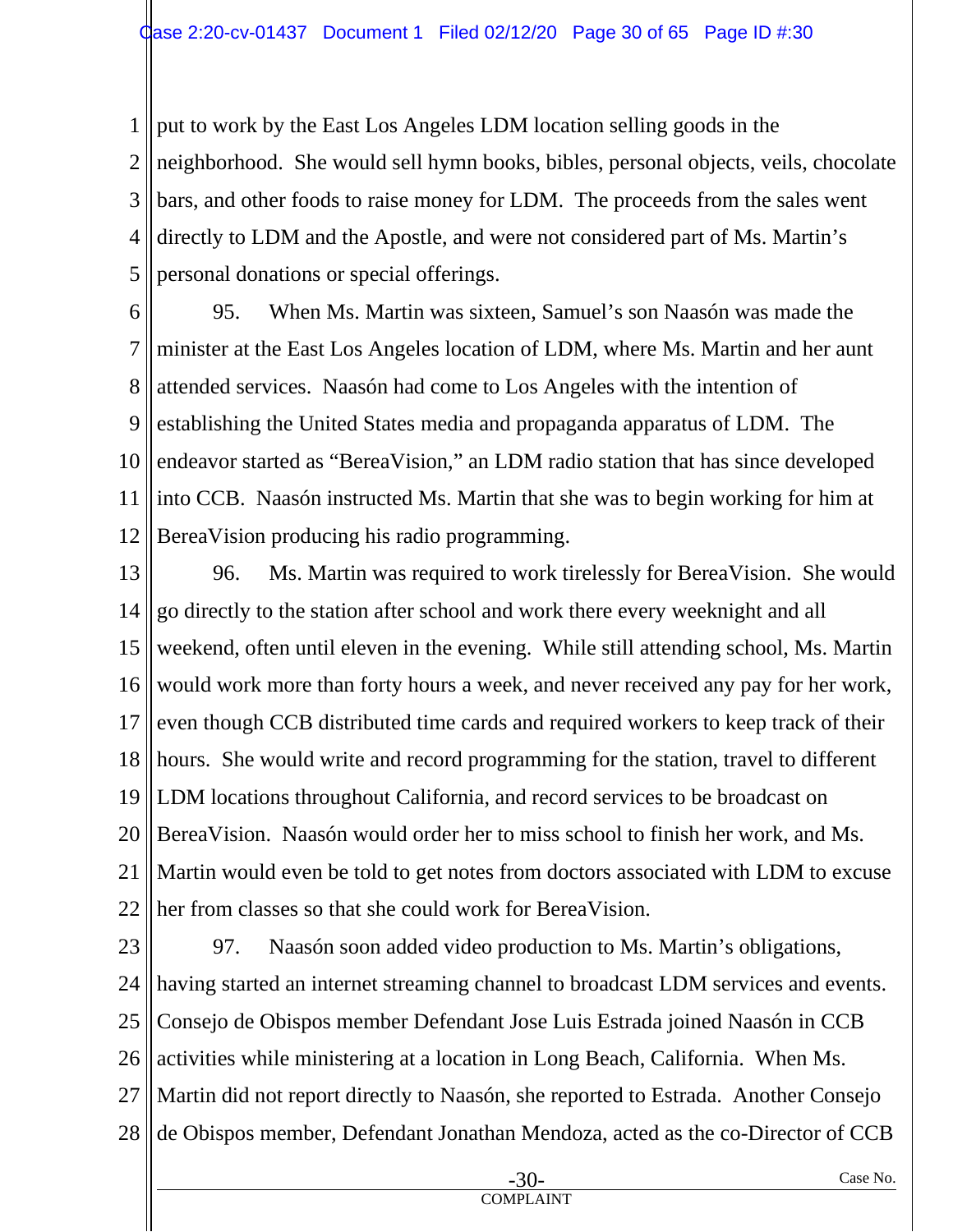1 2 after Naasón. He too worked out of the East Los Angeles location, and worked closely with Ms. Martin in her CCB activities.

3

4 5 6 7 8 9 98. Naasón started ordering Ms. Martin to travel to Mexico to tape services and events for CCB. Naasón's secretary would purchase plane tickets for Ms. Martin, and she would travel to Mexico roughly four times a year. The trips would usually last for two to three weeks, during which time she worked constantly and missed school. These trips would correspond with the major LDM religious festivals, which last for several weeks. During the February festivals, Ms. Martin would often stay in Mexico for three or four weeks.

10 11 12 13 14 15 16 17 99. While on these trips, Ms. Martin would produce entire segments for the CCB channel. This work included, among other things, conducting interviews with LDM members from around the world, arranging interviews with influential politicians, writing scripts for reporters, and reporting on events herself. Additionally, Ms. Martin wrote pieces for the LDM website, reporting on the festivities. She was given official CCB USA badges, which she has to this day. While Naasón would pay for Ms. Martin's plane ticket to Mexico for these trips, she had to pay for all of her and CCB's expenses during the festivities.

18 19 20 21 22 23 24 100. When Ms. Martin was back in California, she continued her work producing videos for CCB, and also was required to sell commercial slots on the network. Other LDM members that worked at CCB assumed that the money raised from the commercial sales was used to fund CCB's operations, as they told Ms. Martin. Upon information and belief based on Ms. Martin's personal involvement with the process, the money went directly to Naasón. When new costs arose at CCB, the unpaid workers would spend their own money to meet them.

25 26 27 28 101. In one instance, Ms. Martin was forced to pay \$1,500 of her own money to purchase a camera tripod for CCB. On another occasion, Ms. Martin spent \$1,500 on a drone for CCB. Neither sum was ever returned to Ms. Martin. Ms. Martin was forced to rely on her LDM-associated family members and LDM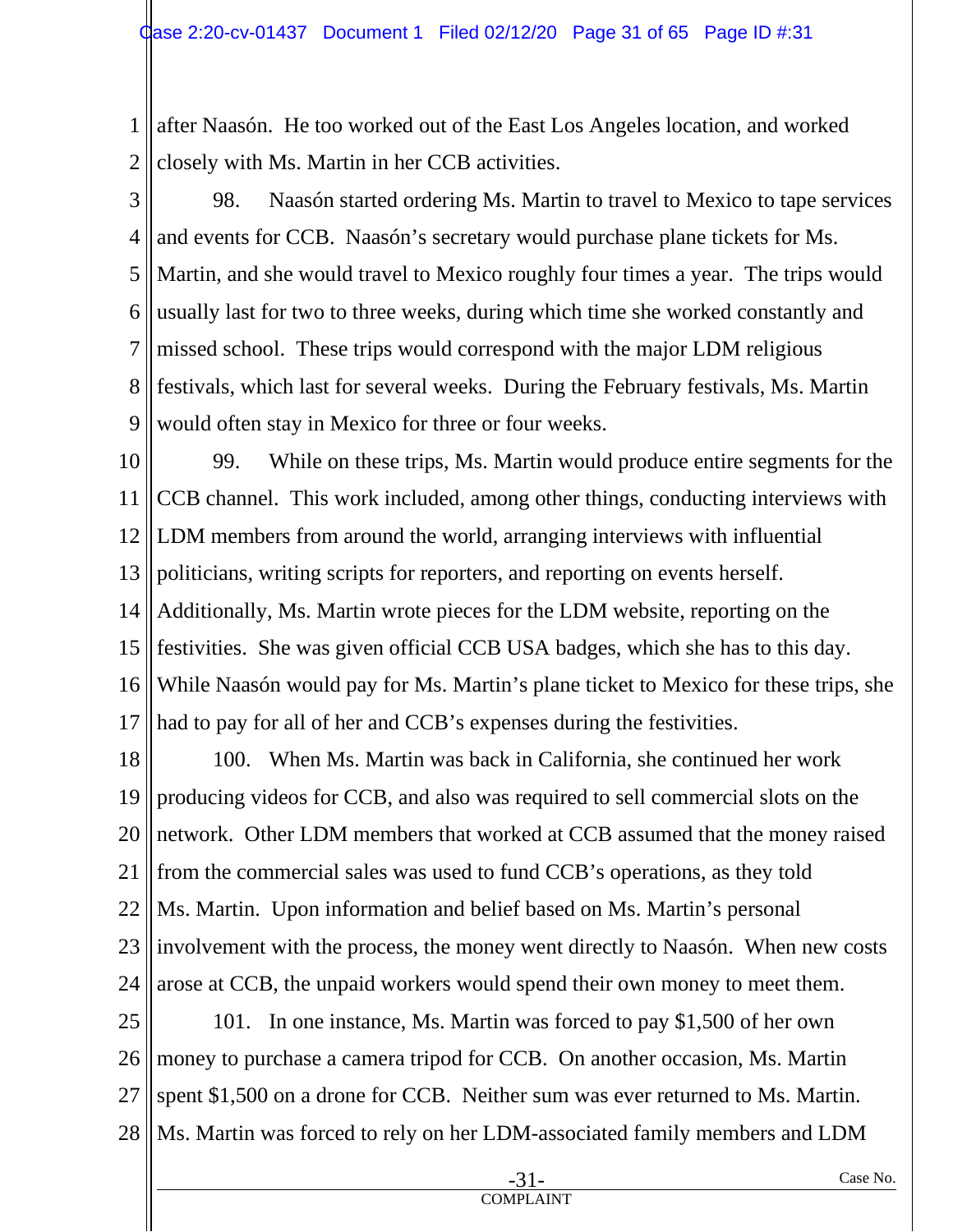1 2 3 itself for housing, food, and any other financial needs. Every debt that Ms. Martin took on in service of the church made her only more dependent on her LDM membership, and more susceptible to threats of ostracization.

4 5 6 7 8 9 10 11 12 13 14 15 102. Ms. Martin was also ordered by Naasón to smuggle cash to Guadalajara during her trips for CCB. Ms. Martin would be given envelopes of up to \$5,000 at a time, and be required to hide the money on her person or in her garment bag to smuggle it to Guadalajara. This cash was the same cash donated by LDM members, collected by Defendant Jose Luis Estrada. Naasón would variably enlist Ms. Martin in other unpaid tasks for his benefit outside of her responsibilities at CCB. When Naasón built his new home in Los Angeles, Ms. Martin was one of many young LDM members required to spend their weekends contributing to its construction and decoration, including painting the new moldings with the melted down gold possessions of LDM members. Naasón would also take Ms. Martin to the family's ranch in Redlands, where she was required to learn to take care of many of the exotic animals.

16 17 18 19 20 21 22 23 103. The CCB operations were housed in a residential home adjacent to the East Los Angeles location of LDM. Ms. Martin was forced to spend hours working alone with Naasón in his office. During these sessions, Naasón would tell Ms. Martin that his relationship with his wife was loveless and that he felt incomplete and unloved. He would tell Ms. Martin that he "needed a hug" and that "no one loves me." Based on her trained loyalty to the Apostle and his family, Ms. Martin would tell Naasón that she loved him. Naasón would tell her that he did not believe that she loved him because she would not hug, kiss, or massage him.

24 25 26 27 28 104. Under these coercive conditions, Ms. Martin began kissing and touching Naasón when he would request it during these private sessions in his office. Naasón began to pursue Ms. Martin, making comments about her appearance, touching her, complaining that his wife would not have sex with him, and pleading with Ms. Martin to love him, take care of him, and massage him. In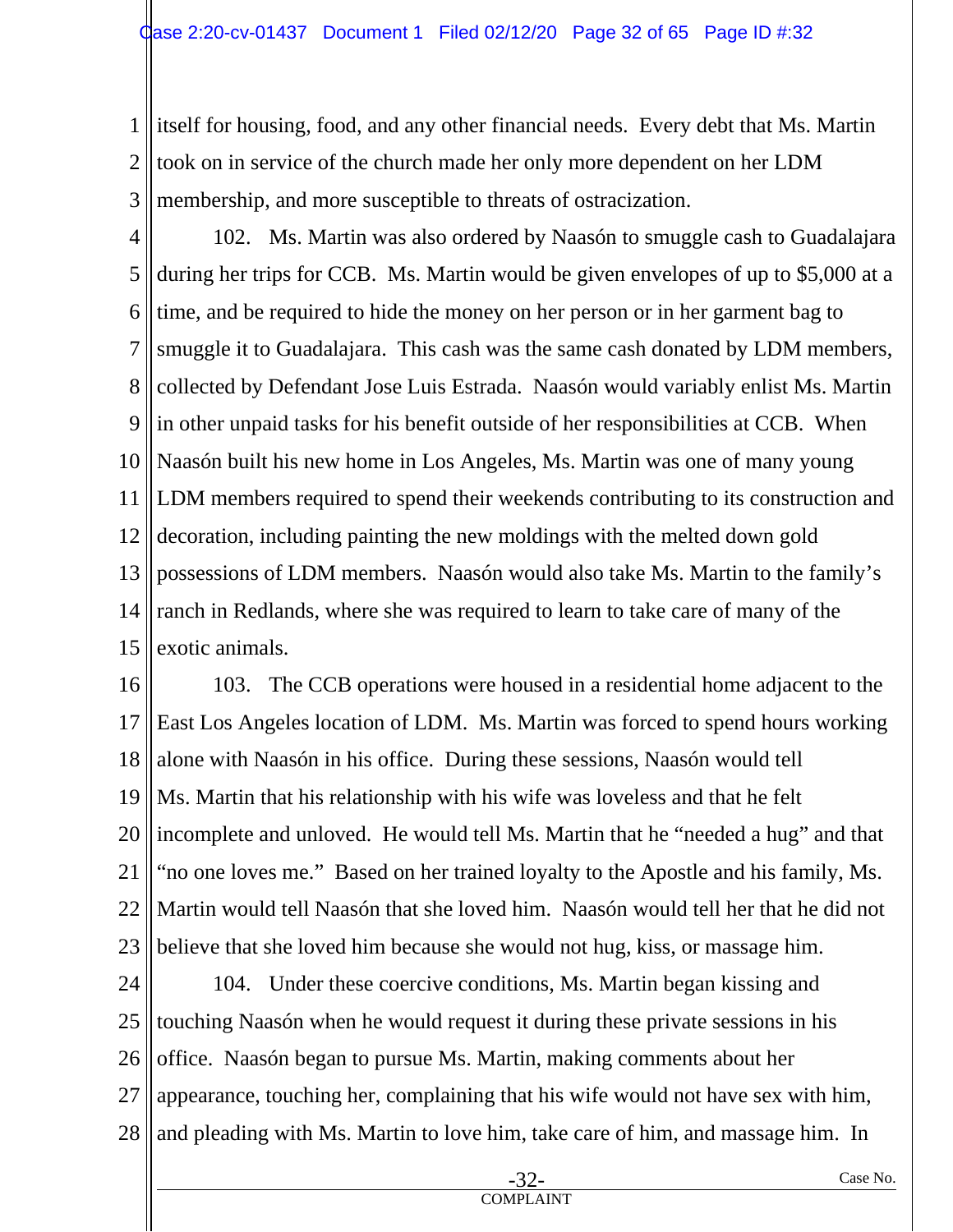1 2 3 4 deference to the "Prince," Ms. Martin would comply, and allow Naasón to touch her in return. Ms. Martin knew that the Apostle's family received unquestioned loyalty from LDM's many members. Rejecting Naasón's advances could have cost Ms. Martin her family, her home, and access to any financial security.

5 6 7 8 9 10 11 12 13 14 15 16 17 105. When Ms. Martin was seventeen, she and her family were in a tragic car accident. The Apostle's son, Atlai Joaquín García, was married in Guadalajara, and Ms. Martin and her family attended the wedding. Atlai asked Ms. Martin's aunt to transport gifts from the wedding back to the United States for him. With the car overloaded with Atlai's possessions, the car was in a serious accident, resulting in the death of Ms. Martin's younger brother and Ms. Martin suffering a severe vertebral fracture. Ms. Martin's aunt proceeded to bring a lawsuit against the tire reseller PepBoys for damages incurred in the accident. Ms. Martin was awarded \$50,000 for pain and suffering damages, and two of her siblings were awarded smaller amounts. Under threat of ostracization and defamation by LDM leadership, Ms. Martin was forced to turn over the entire amount of her damages award to LDM and the Apostle as a special offering. Ms. Martin continues to suffer from severe back pain and related complications to this day.

18 19 20 21 22 23 106. When Ms. Martin turned eighteen, she made plans to attend college. She applied to New York University's film school, and was accepted – information that her aunt and Naasón hid from her. Instead, Naasón told her that she had to stay close to Los Angeles and continue to work for him at CCB. He directed her to attend California State University at Northridge and to study communications instead of film.

24 25 26 27 28 107. Once accepted to CSU-Northridge, Ms. Martin received a small scholarship and a \$60,000 grant in the form of a loan. Ms. Martin was directed by LDM to take out the full loan of \$60,000. She was then forced to give the money to Samuel, under similar threats of ostracization and lies damaging to her reputation. Without the funds from the loan, Ms. Martin was only able to attend classes at CSU-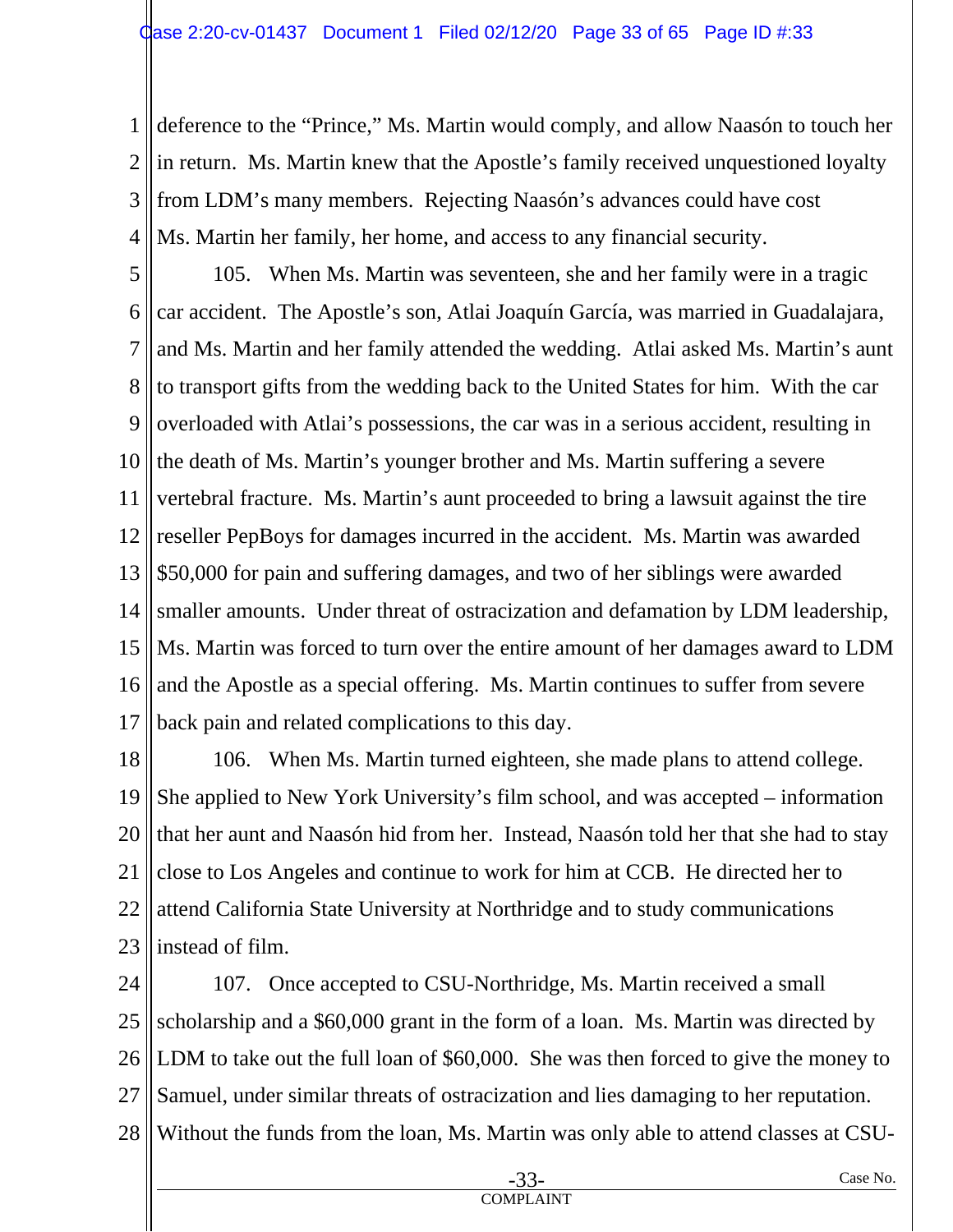1 2 3 Northridge until her scholarship ran out after roughly one year. During that year, she continued to work full time at CCB, and often was required to miss the few classes that she could afford. Ms. Martin still owes money on the loans today.

4 5 6 7 8 9 10 11 108. During this time, Ms. Martin was also being subjected to sexual abuse at the hands of her uncle. In an attempt to escape the abuse, Ms. Martin ran away to San Jose, where she stayed with a relative. While in San Jose, Naasón maintained complete control over Ms. Martin's life. Naasón called the relative that Ms. Martin was staying with on a daily basis, ensuring that she was attending LDM services and monitoring her social life. Naasón called the minister of the San Jose LDM location and instructed him to keep Ms. Martin busy with LDM activities and to monitor her behavior.

12 13 14 15 16 17 18 19 20 109. Even in San Jose, Ms. Martin had to obtain Naasón's permission to make almost any choice. Naasón had to give permission for Ms. Martin to attend a local school and permission for Ms. Martin to stay with her local relative. Even though Ms. Martin only stayed in San Jose for roughly three months, she had to seek permission from Naasón to do simple things like cut her hair, wear clear nail polish, or make new friends. Ultimately, upon Naasón's instruction, Ms. Martin's relative sent her back to Los Angeles to continue serving Naasón. Ms. Martin continued full time work at CCB, where Naasón continued his pattern of coercing Ms. Martin into touching, kissing, and caressing him.

21 22 23 24 25 26 27 28 110. When Ms. Martin was twenty, she attempted to restart her education by taking classes at Los Angeles Community College. Naasón came to meet Ms. Martin at the campus in his Range Rover, and asked her to come "take care of him" in his car. Ms. Martin told Naasón that she was worried about what her aunt would think if she allowed him to have sex with her. Naasón told Ms. Martin that he dreamed about her being his wife, and that there was nothing wrong with her taking care of the Apostle's son. He proceeded to have sex with Ms. Martin. ///

COMPLAINT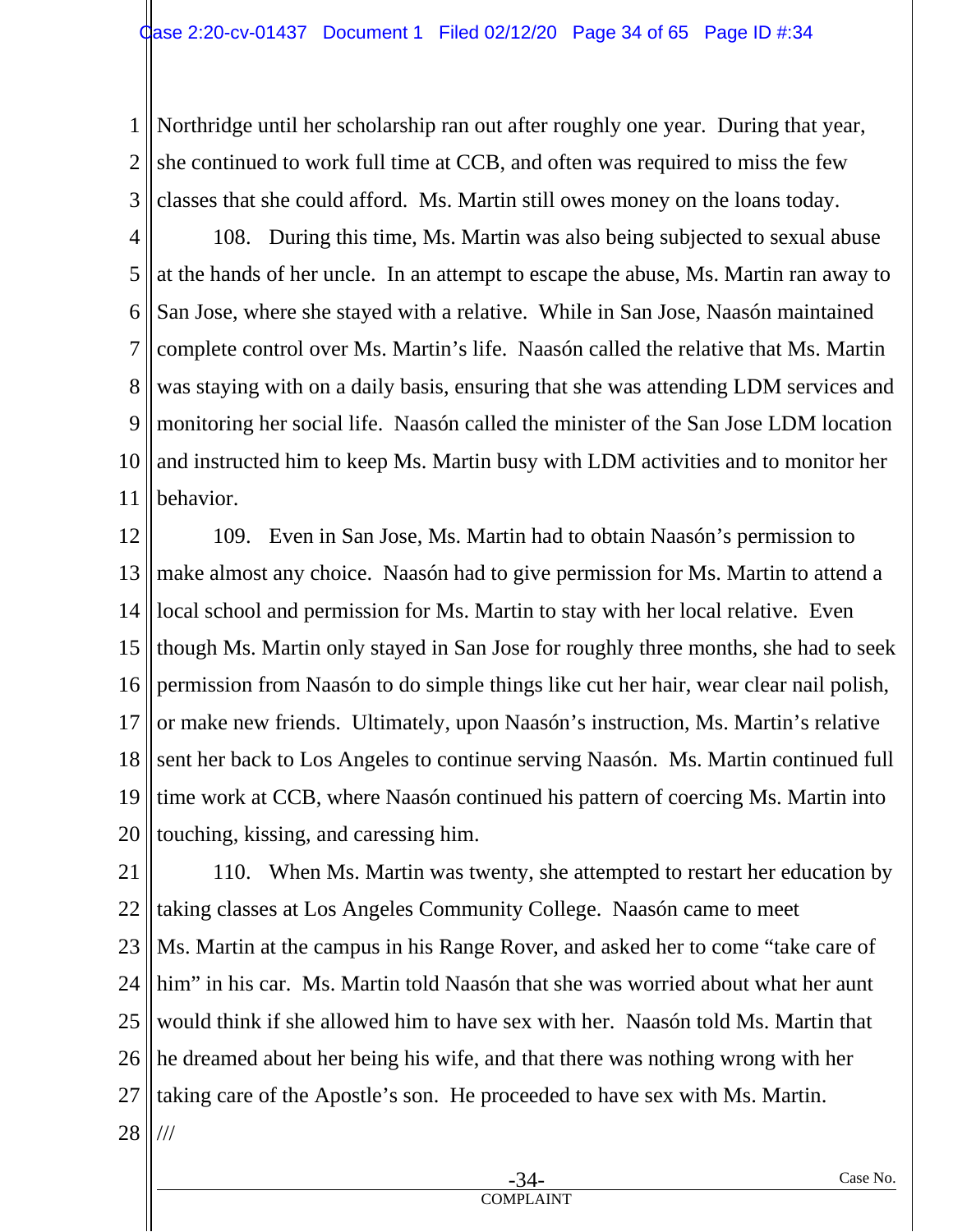1 2 3 4 5 6 7 8 9 10 11 111. For the next several months, Naasón would take Ms. Martin to hotels to have sex. Naasón would bring Ms. Martin into his private office at CCB to have sex with her, telling her that he was aroused by the fact that others in the office could hear them. LDM members began spreading gossip about Ms. Martin, disparaging her for sleeping with a married man. After three months, Ms. Martin felt like she was "in hell." To discourage LDM members from spreading gossip or accusing Ms. Martin of getting special treatment, Naasón began to publicly humiliate her. Naasón would disparage her during services in LDM, taking "blessings" away from her in public. Though Ms. Martin would try repeatedly to get out of the situation, this pattern of sexual exploitation continued uninterrupted for the next five years, with the knowledge of LDM leadership.

12 13 14 15 16 17 18 112. Ms. Martin attempted to run away from LDM, Naasón, and her family on a number of occasions. Ms. Martin told her aunt about Naasón's sexual demands of her, and told her aunt that she wanted to get out of the relationship. Ms. Martin's aunt told Ms. Martin that she could not deny Naasón's sexual advances, as he was the son of the Apostle, and if she denied him, another woman might take her place who would want to hurt the Apostle. Ms. Martin spiraled into a deep state of depression, feeling trapped by her sexual servitude to Naasón.

19 20 21 22 23 24 25 26 113. At twenty-one, Ms. Martin attempted to run away from Naasón and LDM to the home of her older brothers in Riverside, California. Both of Ms. Martin's older brothers were previously forced out of LDM, and according to LDM, were not "suitable" company for Ms. Martin as an Unconditional. Ms. Martin was suffering from an emotional breakdown due to the years of control and abuse from Naasón and LDM. She sought refuge with family, and even got a job working at a local restaurant. However, she was sought out by LDM members and pulled back into attending services.

27 28 114. Naasón, having been informed of Ms. Martin's whereabouts by LDM members, called Consejo de Obispos member Defendant Jose Hernandez – then the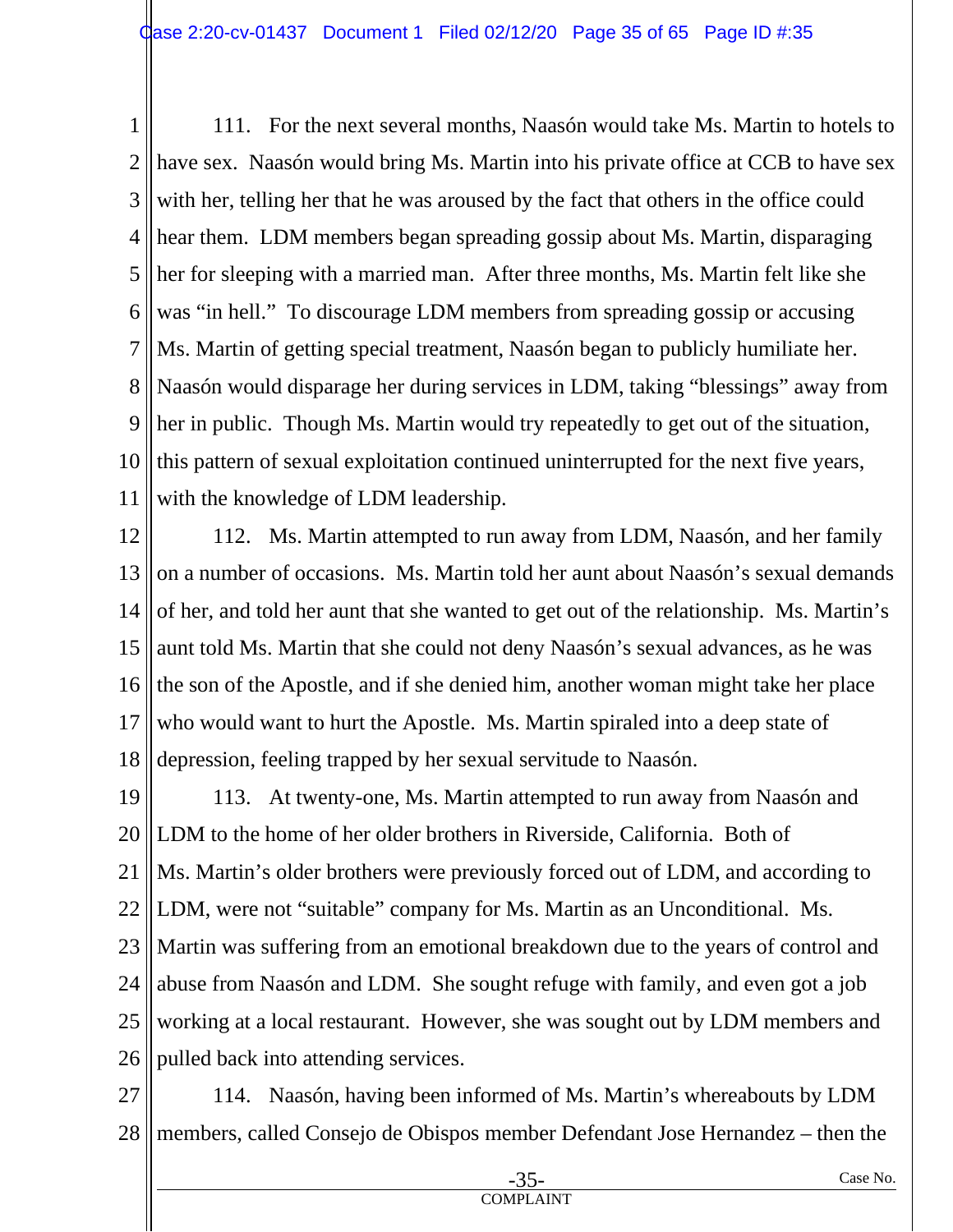1 2 3 4 5 bishop of the Moreno Valley location of LDM. Naasón asked Hernandez, as a personal favor, to bring Ms. Martin into Hernandez's services. Despite the long distance between the home of Ms. Martin's brothers and the Moreno Valley LDM location, Ms. Martin was instructed to attend services there so that Naasón's friend Hernandez could keep a close eye on Ms. Martin and report back to Naasón.

6 7 8 9 10 11 12 115. Naasón directed Hernandez to find Ms. Martin a place to live away from her brothers. At first, Ms. Martin was instructed to live in a bungalow on LDM property. She then moved into the home of a female LDM member from the Moreno Valley LDM location. However, when she defied instructions not to interact with her brothers in order to attend a family party, Ms. Martin returned to the woman's home to find that she had been thrown out and all of her possessions were strewn about outside of the house.

13 14 15 16 17 18 19 116. Ultimately, Naasón came to Ms. Martin's place of work, and ordered her to come back to Los Angeles to continue her servitude to him. Ms. Martin returned to Los Angeles, moving into an apartment with a friend from high school. Ms. Martin continued her work at CCB as instructed, and was forced to continue her sexual servitude to Naasón. Naasón became increasingly aggressive with Ms. Martin. When having sex with Ms. Martin, Naasón would slap her with a fist on her side, back, and buttocks.

20 21 22 23 24 25 26 27 28 117. On one occasion, Naasón presented Ms. Martin with a gift of a Gucci watch. He told Ms. Martin that, in return, she needed to "do something nice" for him. Naasón took Ms. Martin to a hotel with rooms decorated to accommodate various sexual kinks, including rooms designed to look like a dentist's office or a BDSM dungeon. Naasón then escorted Ms. Martin to "Déjà Vu" – a strip club – and made Ms. Martin sit with him while he watched women perform strip teases. Naasón instructed Ms. Martin to ask a dancer in the club if he could touch her. The dancer told Naasón that Ms. Martin looked too young for him, which deeply angered Naasón. He drove Ms. Martin back to the hotel, and proceeded to violently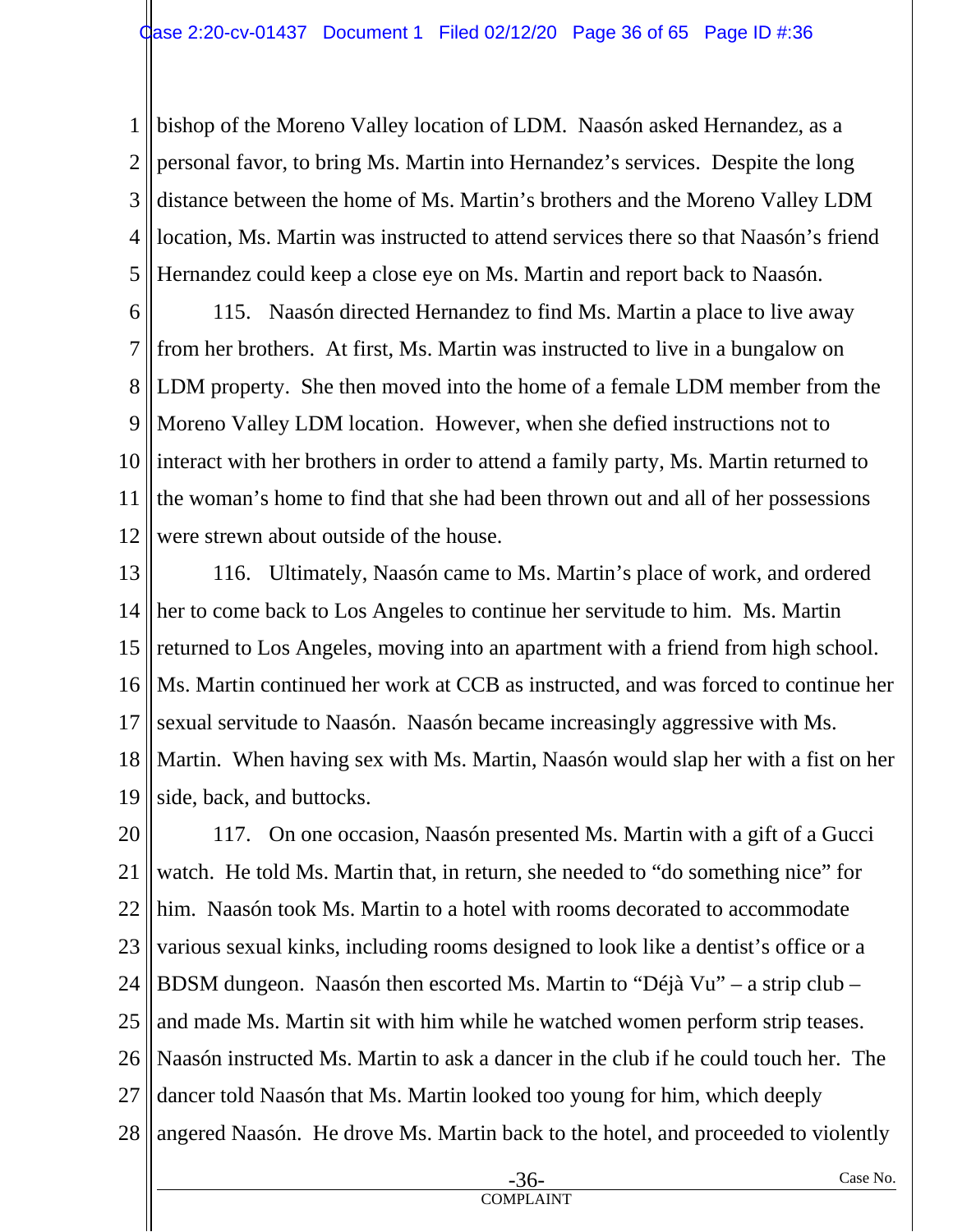1 beat and rape her, calling her vicious names and severely injuring her.

2 3 4 5 6 7 8 9 10 11 12 118. Ms. Martin's sexual servitude to Naasón and work for CCB continued uninterrupted in Los Angeles through most of 2010. Ms. Martin enrolled in classes in a local film school, attempting once again to get the education she had been repeatedly denied by Naasón and LDM. Yet after only three months of classes, LDM once again upturned her life. Samuel had become concerned about how wellknown his son's sexual exploits had become. Samuel, who was grooming Naasón to be his successor, did not want to risk the stability of LDM over Naasón's obsession with Ms. Martin. While the Apostle was infallible and could not sin, Naasón was not yet the Apostle. Only after Naasón ascended to the position of Apostle would he be free to engage in any manner of sexual exploits without risking the scorn of LDM members.

13 14 15 16 17 18 19 20 21 22 23 24 25 26 119. In October 2010, Samuel dispatched his son and Consejo de Obispos member Defendant Uzziel Joaquín to order Ms. Martin to relocate, while simultaneously reassigning Naasón to minister in the Pasadena location of LDM. Uzziel informed Ms. Martin that she would be required to get married within one month, and that Samuel had chosen her next husband. Ms. Martin was to marry a relative of Consejo de Obsipos member, Defendant Jonathan Mendoza and Defendant David Mendoza. The Mendoza family had a long history in the inner circle of LDM, and all of Jonathan's descendants had been presented to Samuel for sexual servitude. Ms. Martin's intended spouse had himself been having a sexual relationship with the Apostle since he was fourteen. As Ms. Martin had seen as a servant of Samuel herself, it was not uncommon for members of el Consejo de Obispos to bring their children and grandchildren to Samuel for sexual servitude. Consejo de Obispo member Defendant Silverio Coronado had made the same show of devotion to the Apostle with his own descendants.

27 28 120. Ms. Martin resisted the instruction from Uzziel, asking for more time and the opportunity to choose her own husband. Samuel relented, giving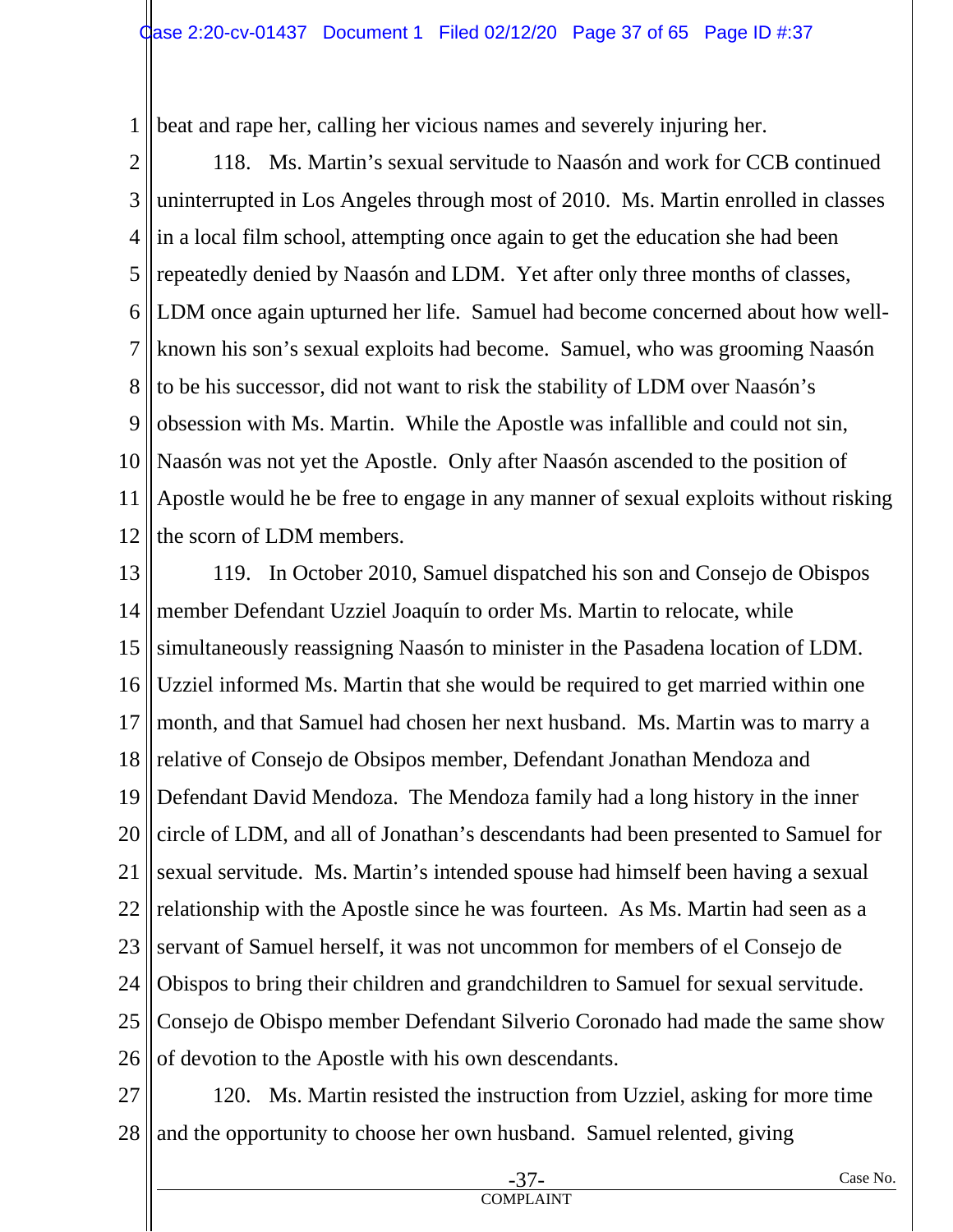1 2 3 4 5 6 Ms. Martin six months to find a potential match for his approval. Ms. Martin had, on a previous trip to Ensenada with Naasón, met an LDM member that was engaged in local politics, worked with Naasón, and came from a family well-respected in LDM. Samuel ultimately approved the marriage, and Ms. Martin was nominally married in April 2011. Unbeknownst to Ms. Martin, LDM failed to file any official paperwork, and Ms. Martin remained legally unwed until late 2019.

7 8 9 10 11 121. In order to fulfill Samuel's order to be married, Ms. Martin had to travel to and remain in Ensenada, Mexico, where her new husband worked for a local council woman. Ms. Martin soon became pregnant. Samuel had forbidden any contact between Ms. Martin and Naasón, but LDM continued to control the lives of Ms. Martin and her family.

12 13 14 15 16 17 122. In Ensenada, Ms. Martin was coerced, once again, into immense amounts of unpaid labor for LDM. She continued her work producing videos for CCB. Additionally, she provided labor doing housework for the local pastor and, along with other members, was put to work remodeling the pastor's house. Additionally, Ms. Martin was called on to provide labor to yet another fraudulent "non-profit" organization run by LDM.

18 19 20 21 22 23 24 25 26 27 28 123. Working hand-in-hand with CCB, LDM had established the Regional Alliance of Student Professionals, or "RASP." The organization purported to be a youth organization within LDM intended to help youth members continue their education and find professional work. In reality, as Ms. Martin learned while assisting the operations of RASP, the organization was another LDM racket. RASP held regular conferences for LDM members, where talks were given by Naasón and other members on professional choices and educational opportunities. Tickets to these events ranged from \$50 to \$150. Attendees were told that the money raised from ticket and LDM merchandise sales would fund a series of scholarships for LDM youth. In addition, occasional special offerings were demanded of LDM members to support the RASP efforts. However, the money raised for RASP was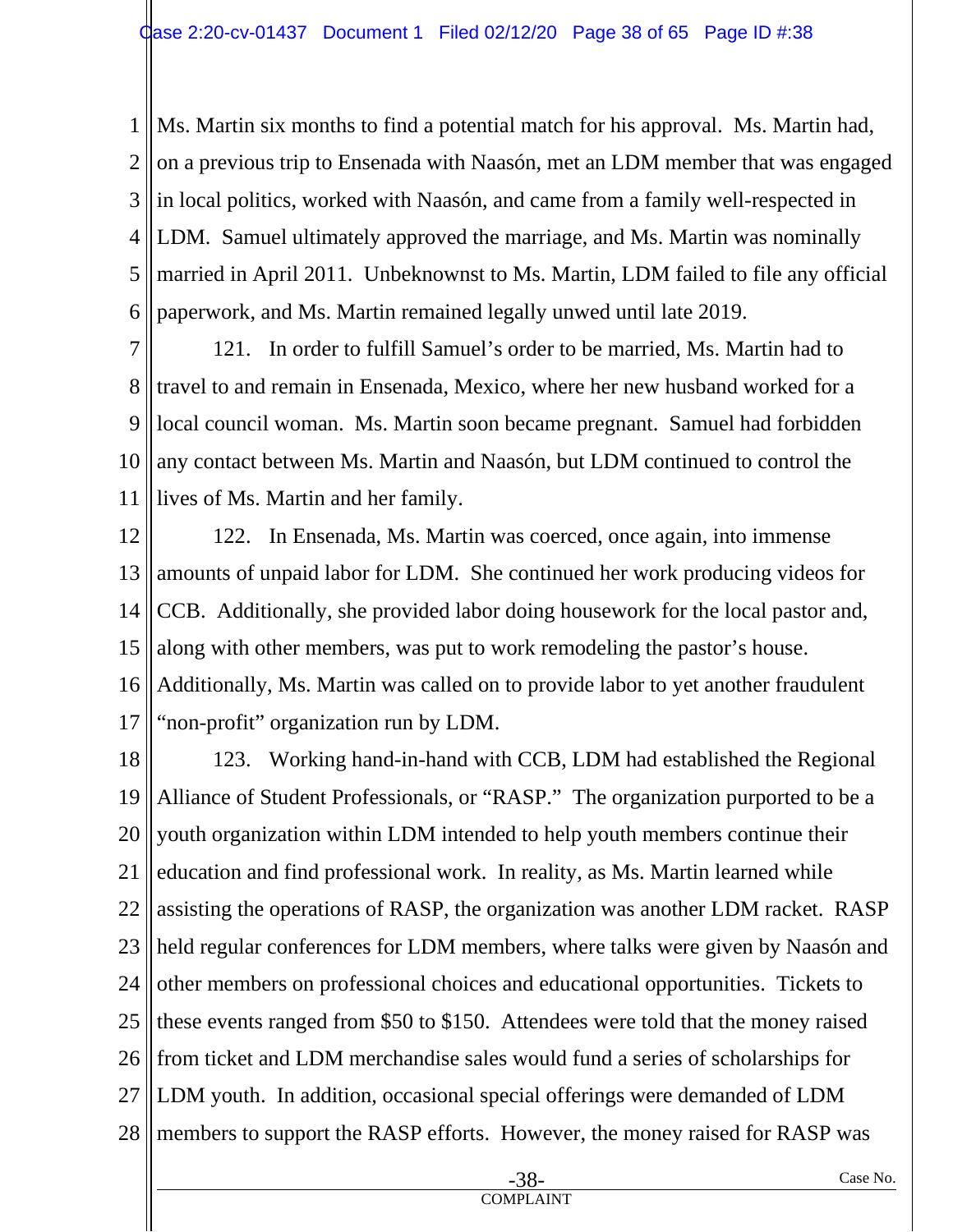1 2 delivered to the Apostle, with, upon information and belief, no scholarships ever being offered.

3 4 5 6 7 124. Ms. Martin was enlisted to help set up and run RASP conferences between 2011 and 2015. She and other members would provide goods, food, and labor to run the conferences. Ms. Martin was also expected to give talks at the conferences about careers in film production and direction. As always, Ms. Martin received no compensation for her work.

8 9 10 11 12 125. Ms. Martin worked full time in her activities with LDM, while raising her child. Ms. Martin's husband had a job with the local city council that, absent the demands of LDM, could have provided the young family with a comfortable lifestyle. However, Ms. Martin's family lived in near-poverty, with every available cent going to LDM.

13 14 15 16 17 18 19 20 21 22 23 126. In order to make the required payments to LDM, Ms. Martin and her husband regularly sold their clothes and personal effects in yard sales. Ms. Martin made clothes for her young daughter, using the same clothes for the growing child for as long as two years. Ms. Martin and her husband themselves wore hand-medown clothing, and spent no money for their own purposes, while Ms. Martin's daughter lived in a walk-in closet. Although Ms. Martin's husband was paid a reasonable income, the young family was forced to borrow money to meet their obligations to LDM. They were further required to spend what little money they had left over after making their required donations entertaining visiting members of LDM leadership, taking them out for lavish dinners and paying for their accommodations.

24 25 26 27 28 127. In December 2014, Samuel died. Though Ms. Martin had known for years that Naasón would be named as the new Apostle, it was only at this time that the announcement was made to LDM members. Naasón, like his father before him, was not the oldest child in the Apostle's family, but LDM assured their membership that he, like his father and grandfather, was chosen by God as his messenger on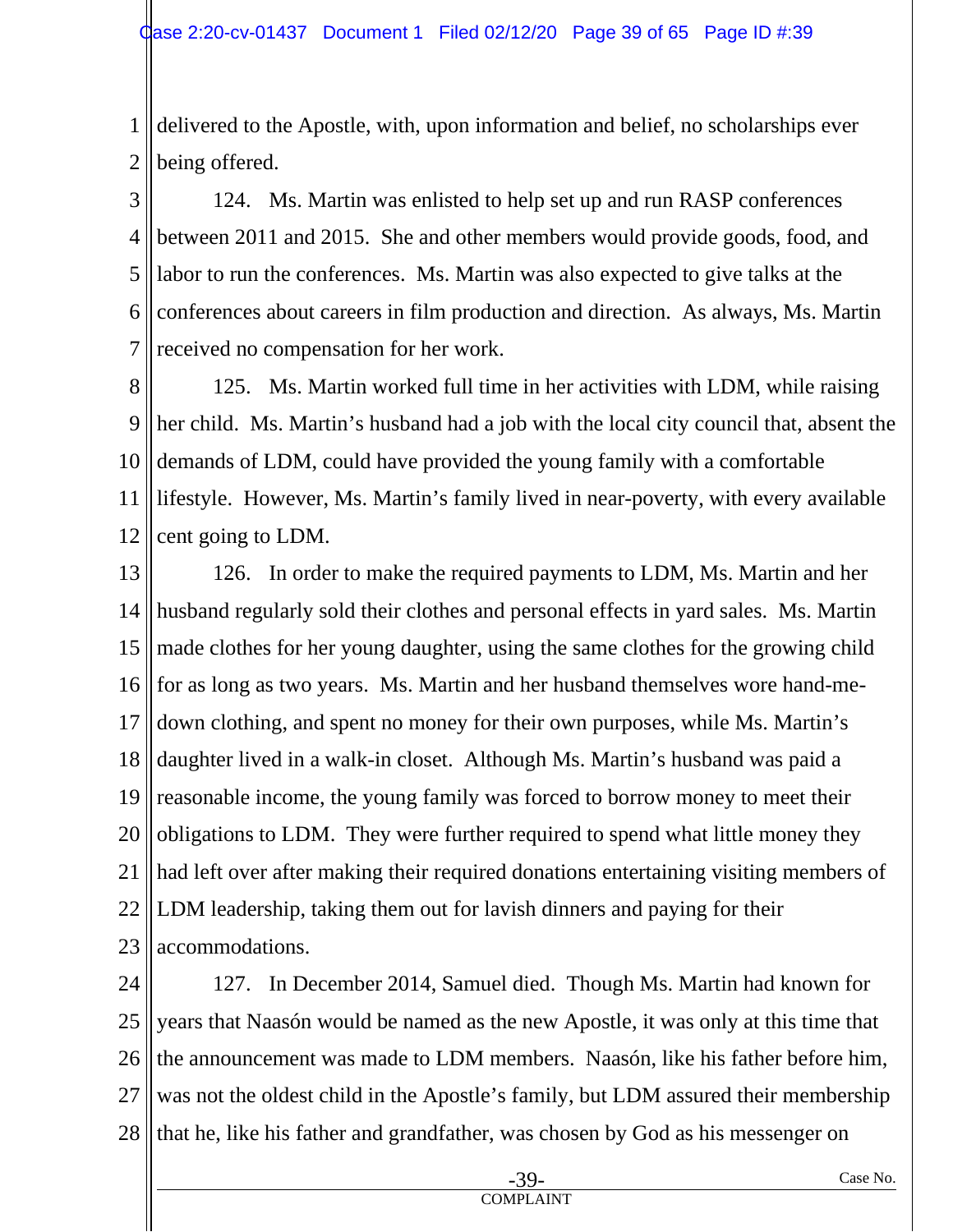1 Earth.

2 3 4 5 128. Naasón began a business relationship with Ms. Martin's husband, working with a non-profit that Ms. Martin's husband had started. Naasón wished to use the non-profit as a vehicle to further benefit LDM. In early 2015, Naasón told Ms. Martin's husband that he required Ms. Martin's presence in Guadalajara.

6 7 8 9 10 11 129. Ms. Martin was brought to the new Apostle's office in Guadalajara, where she encountered Azalea Rangel Melendez – Naasón's chief secretary and groomer. Azalea informed Ms. Martin that the new Apostle required a private audience with Ms. Martin, and she was directed into his private offices. There, Naasón had set up a laptop with a camera to record the encounter. He proceeded to force Ms. Martin down on his desk and raped her while he videotaped them.

12 13 14 15 16 17 18 19 20 21 130. Naasón told Ms. Martin that he required her to continue her service to him as his sexual servant, and that he wanted her to begin locating and grooming new young girls for his personal harem, as Ms. Martin's aunt had done with her. Ms. Martin felt uncomfortable with her new obligations, but remained constrained by a lifetime of conditioning, family pressure, and the knowledge of how she would be hurt if she angered Naasón. Naasón informed Ms. Martin that he did not trust his father's inner circle, and wanted to find an entirely new circle of young girls to serve him. Now that Naasón was the Apostle, LDM doctrine identified him as infallible and incapable of sin. The LDM machine that had trafficked women for sexual servitude to the Apostle for decades now worked for him.

22 23 24 25 26 27 28 131. In addition to forcing Ms. Melendez and Ms. Martin to find young girls for his sexual gratification, Naasón enlisted the help of el Consejo de Obispos and their wives to identify young girls and boys that could serve the new Apostle. As Ms. Martin witnessed, in return for providing suitably attractive children for his enjoyment, the members of his inner circle were rewarded with ministries in better LDM locations and lavish gifts, such as handbags and jewelry. Promotion to a superior ministry location was synonymous with financial reward. The "best"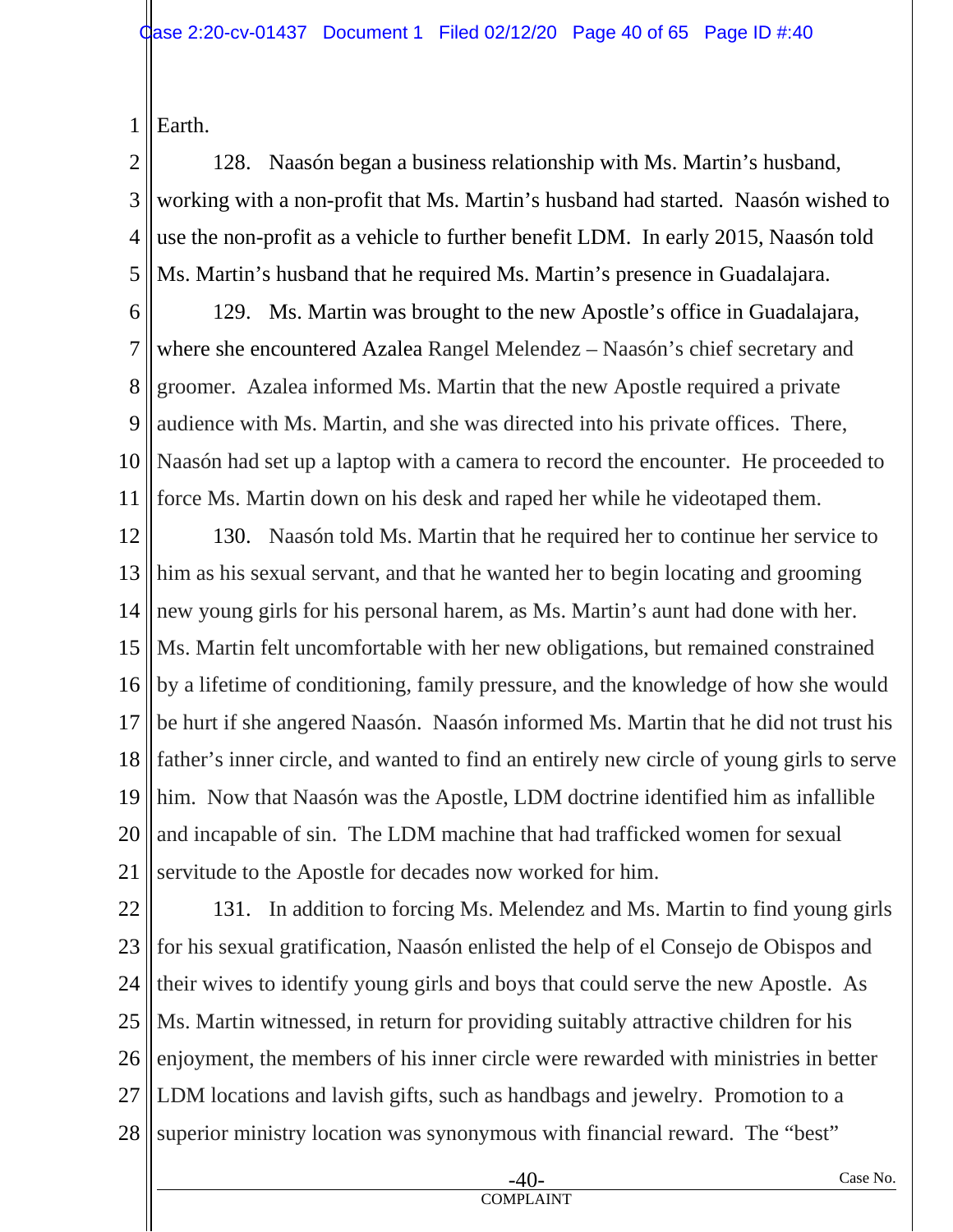1 2 3 4 5 6 ministry locations were those that were large and usually brought in significant donations from their members. As Ms. Martin learned during her time working in close proximity to Naasón, a small portion of donations to LDM were used to pay the ministers themselves, before the rest of the donations were sent to the Apostle. Thus, in return for trafficking suitable children to Naasón for his sexual enjoyment, members of el Consejo de Obispos and their wives were financially rewarded.

7 8 9 10 11 12 132. Now that Naasón had ordered Ms. Martin to continue her sexual servitude and to take on a role as a groomer, Ms. Martin was forced to travel to Guadalajara for months at a time, leaving behind her husband and small child. While in Guadalajara, Ms. Martin would stay at the Berea house with Naasón, where she was regularly required to perform sexual acts on Naasón and other LDM members for Naasón's enjoyment.

13 14 15 16 17 18 19 20 133. While in Guadalajara, Ms. Martin was not allowed to open a bank account. The only money that she had access to was money that Azalea would give her after a sexual encounter with Naasón to purchase specific items for the Apostle. Ms. Martin would be sent out to purchase sex toys, lingerie, and other clothing for Naasón. Any money that she did not spend had to be returned, and all of her movements in Guadalajara were monitored. She was not even allowed to go to the supermarket alone. On one occasion, she was ordered to purchase a \$300 wig for the Apostle that he wore as a disguise while traveling in Mexico City.

21 22 23 24 25 26 27 28 134. As the Apostle, Naasón became entirely unlimited in his sexual demands of Ms. Martin and other members of his harem. When a groomer located a young girl or boy that they opted to present to the Apostle, he would demand pictures of the children before allowing them in his presence. Once he approved a child to be brought before him, he would require his groomers to take photographs of the children in their underwear. Upon information and belief, Naasón kept these photographs on various electronic devices, several of which would travel with him between the United States and Mexico. He would then instruct his groomers to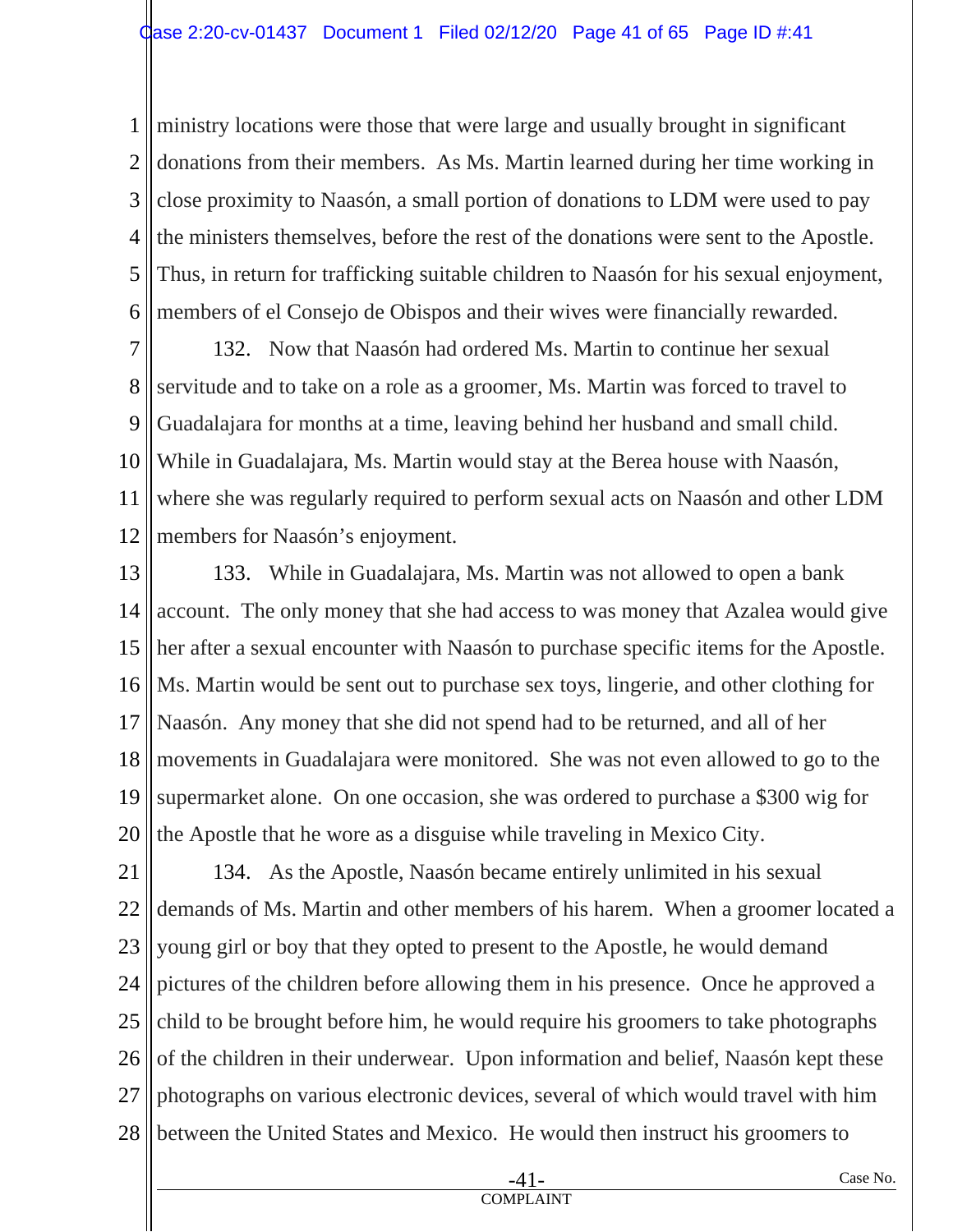1 2 perform sexual acts on the children while he watched, including performance of oral sex, masturbation, and sodomization with inanimate objects.

3 4 5 6 7 8 9 10 11 12 13 14 15 135. Naasón also demanded that his groomers, including Ms. Martin, engage in a large range of sexual exploits with him. Ms. Martin was forced to engage in many such acts with Naasón, and was told by other groomers of many more. He forced his groomers to have sex with him, to have sex with each other, and to enlist their husbands to join him in large orgies. On one occasion, Naasón asked Ms. Martin to have sex with her husband and film it for him, though she was able to avoid complying by stalling and gently resisting. He also asked Ms. Martin to have sex with him and her younger brother, which she similarly managed to avoid. He later asked Ms. Martin to film herself having sex with her pet dog, which she also avoided. Ms. Martin was told by another girl in Naasón's circle that she, too, had been asked by Naasón to film herself having sex with a dog. Ms. Martin was also told of a groomer that Naasón had ordered to engage in sexual acts with a horse, which left her severely injured.

16 17 18 19 20 136. During this period, Ms. Martin was regularly forced to have sex with Naasón, and sometimes with both Naasón and Ms. Melendez. On one occasion, Ms. Martin was called into Naasón's office where she found Naasón and a topless sixteen year-old girl. Naasón ordered her to have sex with both of them. When Ms. Martin hesitated, Naasón held her down and raped her.

21 22 23 24 25 26 27 28 137. On another occasion, Naasón ordered Ms. Martin to masturbate a fourteen year-old boy while he watched. Ms. Martin refused. In anger at her refusal, Naasón severely beat Ms. Martin. Covered in bruises and unable to feel her right leg, Ms. Martin was not allowed to go to the hospital. Ms. Melendez provided Ms. Martin with pain medicine and directed Ms. Martin to an LDM member that could provide her with additional injections. Ms. Martin was later told that when she refused to masturbate the fourteen year-old boy, the boy was forced to have sex with Ms. Melendez instead. Naasón later forced the boy's mother to have sex with

COMPLAINT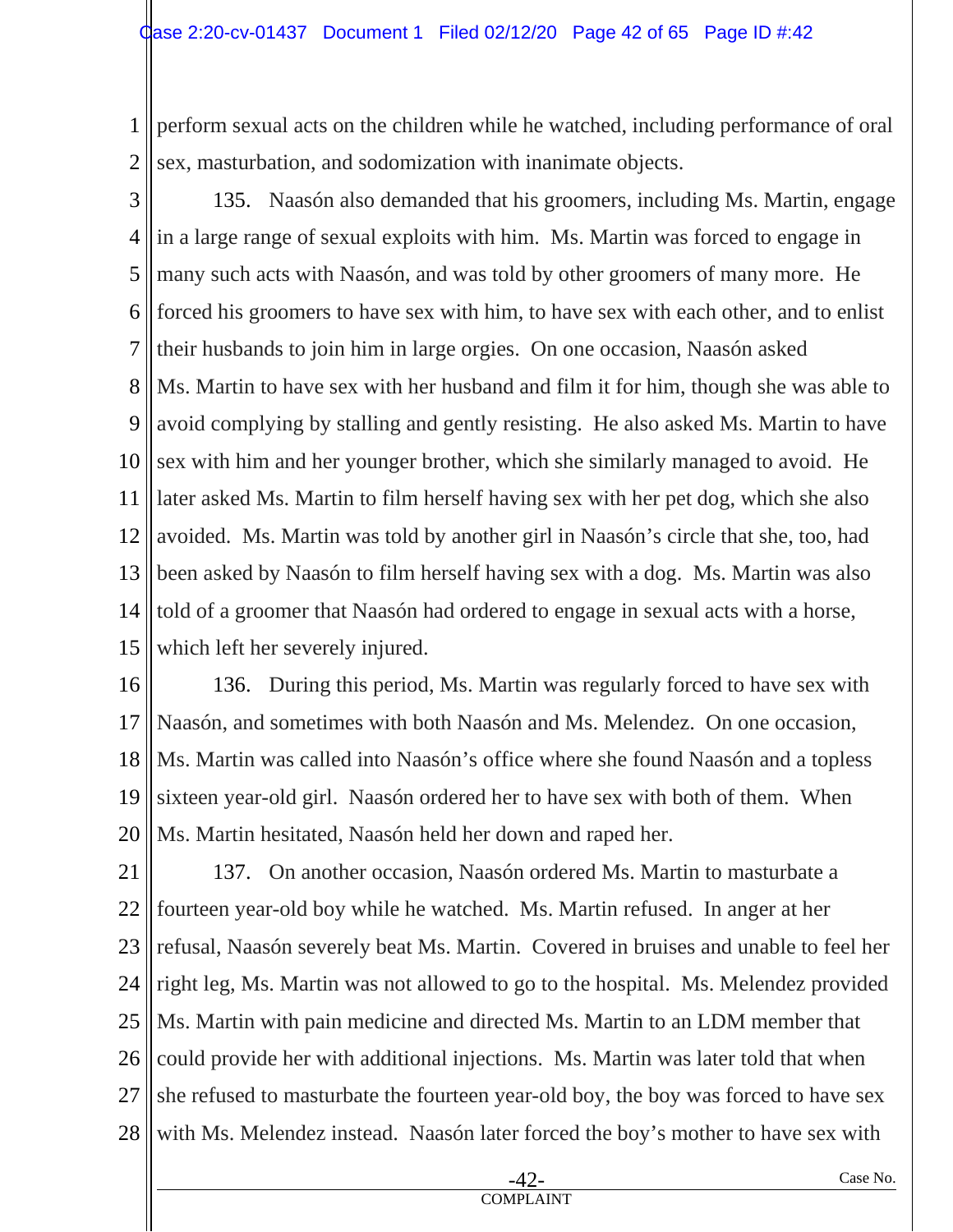1 2 3 the boy while Naasón watched. Naasón taped the incident on a personal electronic device. The child is a descendant of Consejo de Obispos member Defendant Jonathan Mendoza, willingly given to the service of the Apostle by his family.

- 4 5 6 7 8 9 10 11 138. After Ms. Martin received this particularly brutal beating, she fell into a deep depression. She had become despondent watching LDM members willingly and proudly presenting their children and grandchildren to the Apostle to be brutally raped and abused. Ms. Martin called her husband and asked him to purchase her a plane ticket back to Ensenada. In Ensenada, Ms. Martin sank deeper into her depression. She acquired some hydrocodone from her aunt, and took eight pills with alcohol in an attempt to end her life. She woke up in the hospital, with a distraught husband by her side.
- 12 13 14 15 16 17 18 139. Naasón still would not let Ms. Martin go. He called her to California, directing her to continue doing work for CCB and scouting for more children for his sexual gratification. Ms. Martin began travelling twice a month to California to act as his groomer. Ms. Martin met many children that she knew would please the Apostle, but could no longer bring herself to bring pictures of them to Naasón. Any time that Naasón and Ms. Martin were in the same place, he forced her to have sex with him, raping her during this time period an average of three times a month.
- 19 20 21 22 23 24 25 140. Concerned about the mental well-being of his wife, Ms. Martin's husband began investigating her behavior. In October 2016, Ms. Martin's husband discovered photographs and text messages on her phone between Ms. Martin and Naasón. Armed with the realization of his wife's abuse and exploitation, he confronted Ms. Martin, and extricated her from LDM. Yet although Ms. Martin, now thirty, was finally starting to escape LDM's grasp for the first time, the organization was not finished inflicting damage on her and her family.
- 26 27 28 141. Upon trying to leave LDM, Ms. Martin and her husband were alienated by their entire families. Naasón and his ministers gave and still give disparaging sermons about Ms. Martin and her husband to LDM members – which LDM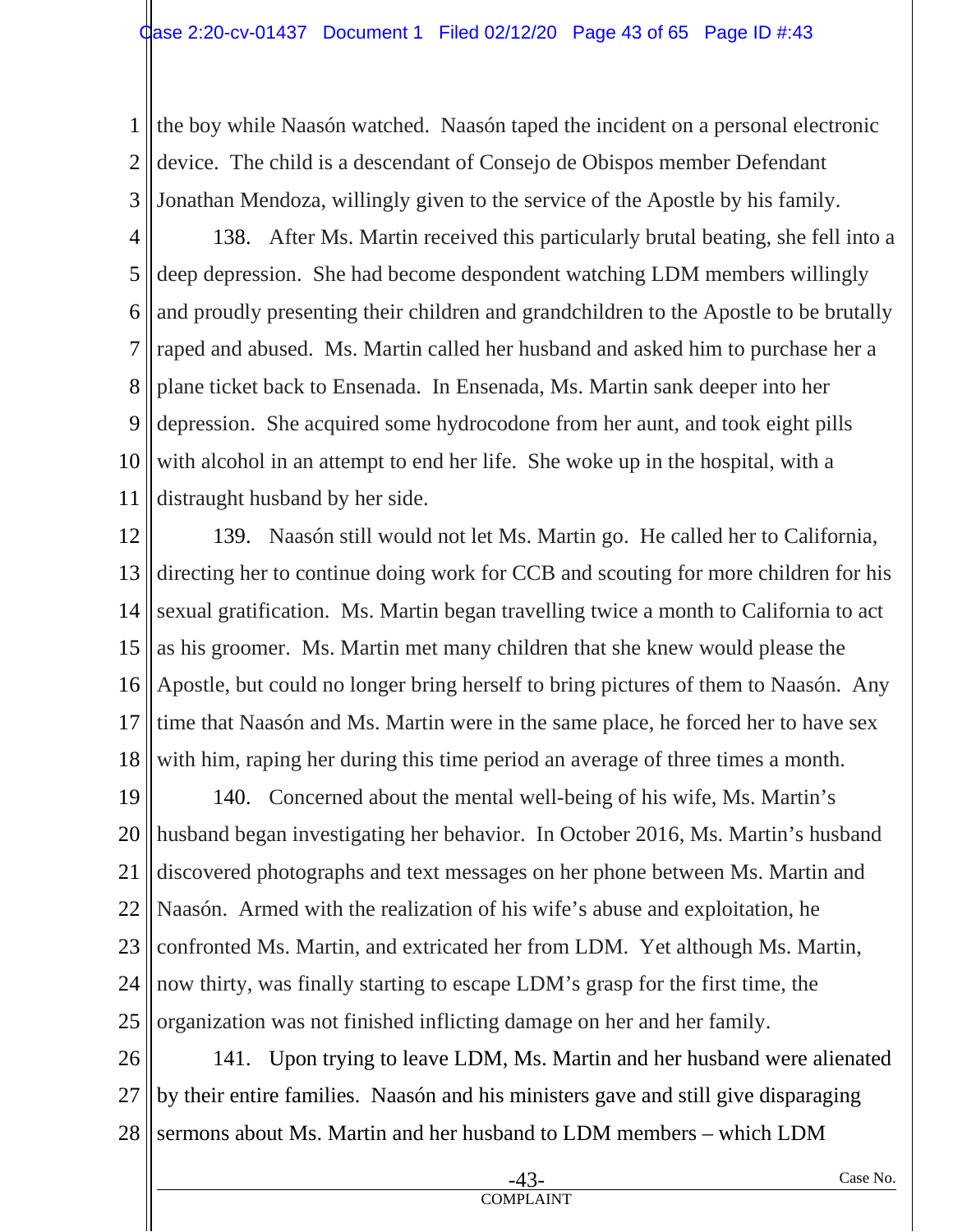1 2 3 4 5 members then relay to Ms. Martin and her husband via social media. LDM began a terrible smear campaign against the couple, and they received harassing threats online and in-person. Ms. Martin's husband was tormented at work, with coworkers taking videos of him while making disparaging comments about his wife, calling her a "whore" and a "liar."

6 7 8 9 10 11 142. In November 2016, out of fear of what Ms. Martin might tell other LDM members or the world about her exploitation and abuse, Naasón dispatched three members of LDM leadership to attempt to buy Ms. Martin's silence. Rogelio Zamora, Nicholas Menchaca, and Josue Mora approached Ms. Martin with an offer of half a million pesos if she would agree not to discuss her time in LDM. She did not accept the offer.

12 13 14 15 143. In the time since leaving LDM, Ms. Martin has attempted to bring awareness to the abuses and deceptions carried out by LDM leadership. In October 2018, Ms. Martin began working with United States and Mexican authorities to help in the investigation and prosecution of Naasón, his bishops, and LDM.

16 17 18 19 20 21 22 23 24 25 144. Once Ms. Martin's involvement with law enforcement became known to LDM members, LDM redoubled its efforts to smear and alienate Ms. Martin and her family as part of their ongoing attempts to cover up LDM's illegal conduct. As a result of the disparagement by LDM, Ms. Martin and her family faced endless abuse at their home in Ensenada, Mexico. LDM members threw firecrackers at their dogs, vandalized their home, popped the tires on their cars, broke in the glass on their windows, and shouted egregious insults at them in public. Local grocery stores run by LDM members would no longer serve them, and the conditions at her husband's work got even worse. Photos of Ms. Martin and her family were distributed on social media, along with vague threats.

26 27 28 145. On or around June 30, 2019, Ms. Martin and her family were accosted by members of Defendant Naasón's criminal defense team in their own home. Ms. Martin was in the kitchen of her family home in Ensenada, Mexico, while her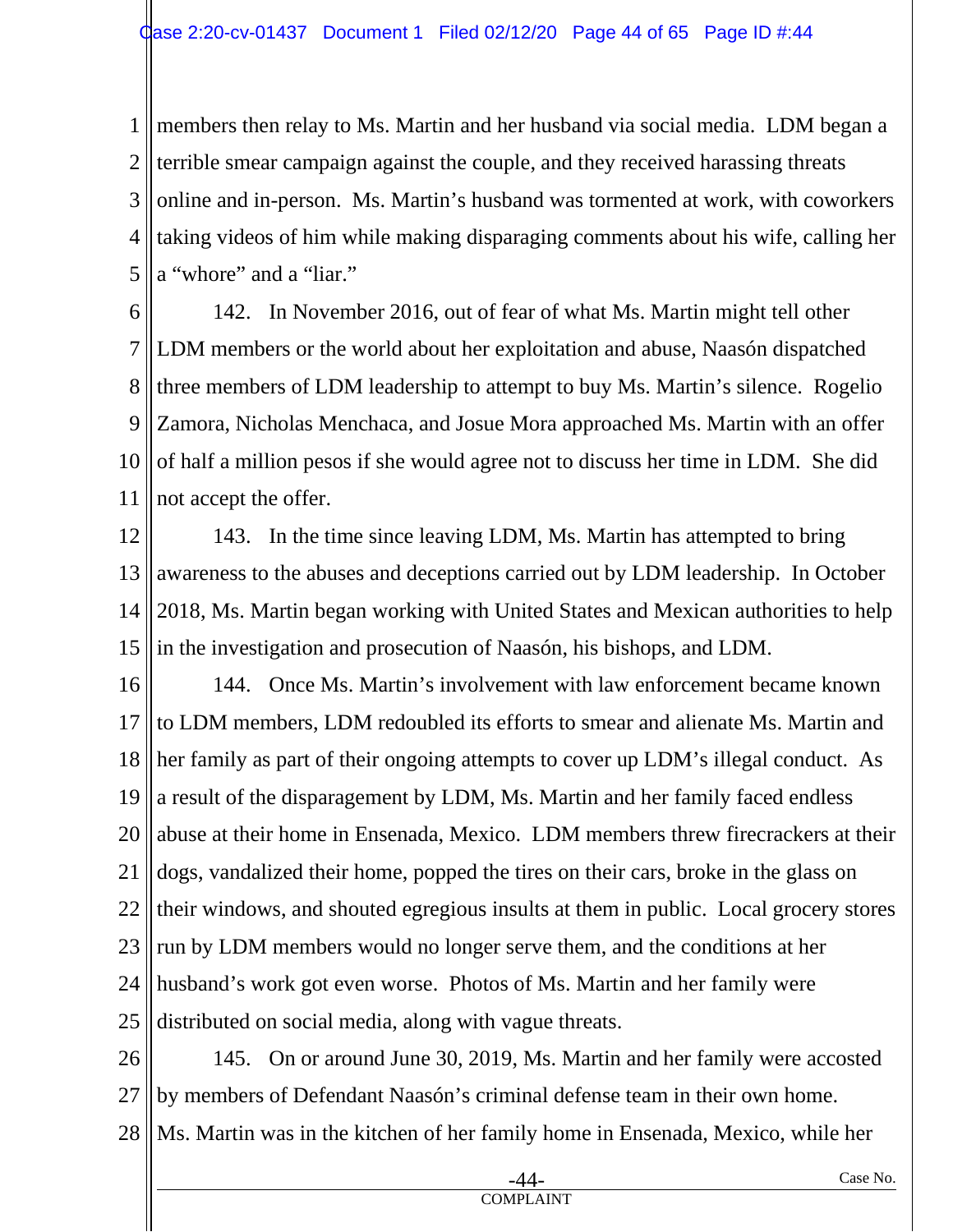1 2 3 4 5 6 7 daughter watched TV in the living room and her husband was working in the yard. Two individuals walked into Ms. Martin's home unannounced and uninvited, finding Ms. Martin's seven year-old daughter alone in the living room. The girl called for her mother, who was startled to find strangers in her home with her daughter. One of the two individuals, a male, showed Ms. Martin a Los Angeles Police Department business card. The other individual, a female, introduced herself as Raquel Aragon.

8 9 10 11 12 13 14 15 16 17 146. The two intruders told Ms. Martin that they were private investigators hired by Defendant Naasón's criminal defense team, and that they understood that she intended to testify as a witness in his criminal trial. They proceeded to make vaguely threatening comments about the "international" nature of the case, reminding Ms. Martin that LDM was a "powerful institution" and that Defendant Naasón was a "powerful man" with a "lot of money." Ms. Martin informed the two that she still intended to testify. Ms. Martin's husband asked the male investigator for a copy of the Los Angeles Police Department business card that he had shown Ms. Martin. The man declined to provide a business card, at which point Ms. Martin's husband escorted them from the property.

18 19 20 21 22 147. Ultimately, for their own safety, Ms. Martin and her family were forced to leave their home in Ensenada, Mexico, and move to California, leaving behind everything they knew of their life, including her daughter's friends and their family pets. Even in California, Ms. Martin has faced no end of public admonishment from LDM members.

23 24 25 26 27 28 148. On or about August 28, 2019, Ms. Martin was having lunch with another former LDM member at a Chick-fil-a restaurant in Pasadena, California. Ms. Martin's lunch companion was a minor female who had also been sexually abused by Defendant Naasón. While they were eating, Ms. Martin noticed a man outside of the restaurant filming her on his mobile phone. Ms. Martin recognized the man as Yobani Chacon, a known lawyer for LDM who lived in Pasadena. Ms.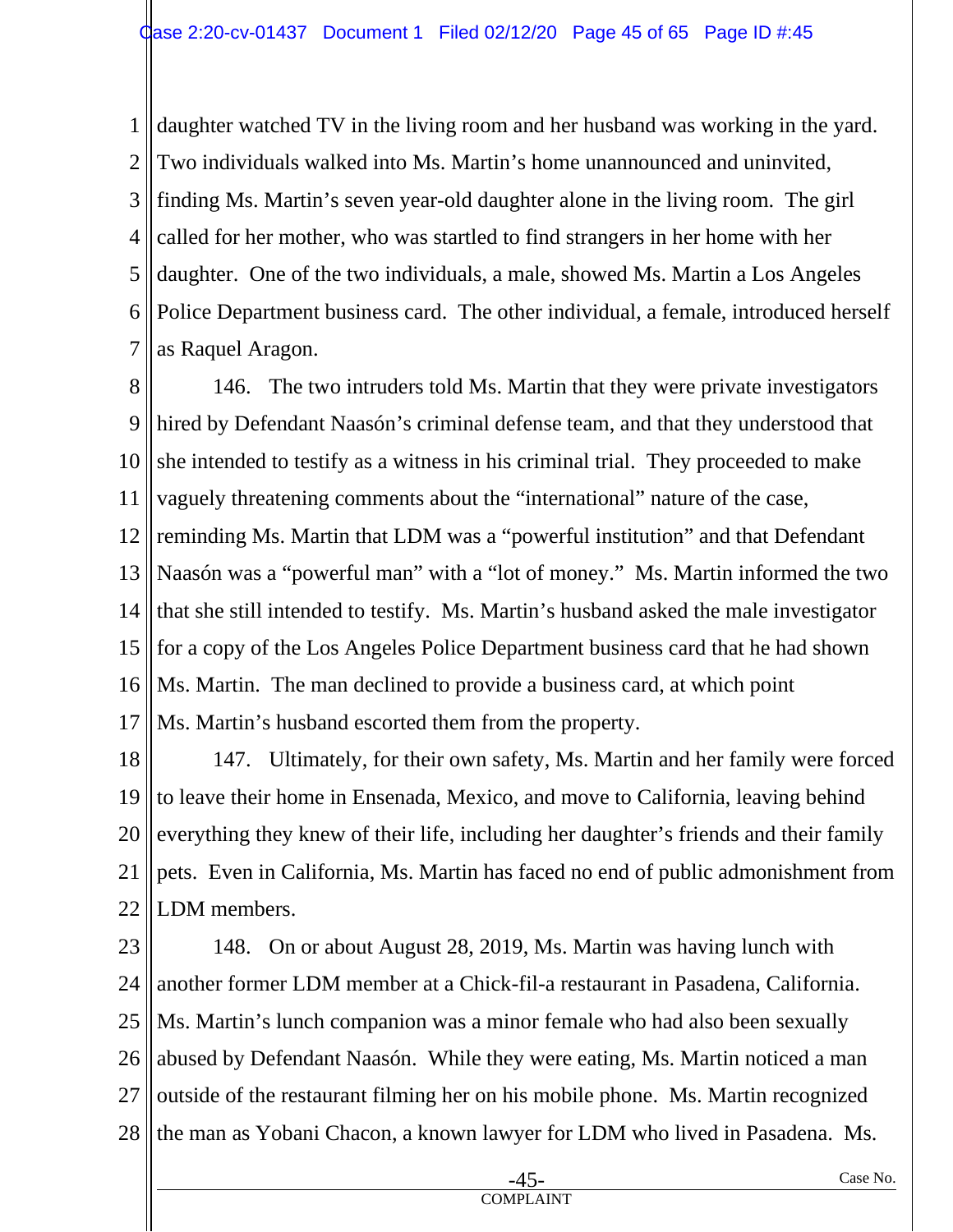1 2 3 4 Martin took her lunch companion into the restaurant bathroom, where they waited until Mr. Chacon entered the restaurant. Ms. Martin's companion left out of the back entrance, and Ms. Martin approached the restaurant manager to explain that they were being followed by Mr. Chacon.

5 6 7 8 9 10 11 149. Once identified, Mr. Chacon turned around and left the restaurant. Ms. Martin's husband and a family friend were waiting in their car in the restaurant parking lot. Ms. Martin's husband confronted Mr. Chacon and told him not to follow his wife or minors. Mr. Chacon took out his mobile phone and pointed it at Ms. Martin, stating loudly "streaming live – Sochil Martin, first conspirator against the light of the world." Ms. Martin's husband told Mr. Chacon to leave and escorted Mr. Chacon back to his car, which had the license plate "LAW4LDM."

12 13 14 15 16 17 150. In December 2019, Ms. Martin and her family were residing in a longterm hotel. The location of the long-term hotel and the family were protected information, which the family had not shared with other LDM members out of fear for their safety. Knowing from public reporting that people who had previously attempted to leave LDM and expose its secrets had been brutally attacked, Ms. Martin and her family remained on high alert.

18 19 20 21 22 23 24 25 26 27 28 151. On or around December 4, 2019, Defendant David Mendoza, a known strong-man in Naasón's employ, tracked down Ms. Martin's whereabouts, and took up residence in the same hotel as Ms. Martin for several days. On December 7, 2019, Defendant David Mendoza – who Ms. Martin has known since she was sixteen and knew to be the man nicknamed "The Enforcer," and a Naasón henchman – waited for Ms. Martin in the parking lot of her hotel. Ms. Martin, who was with her seven year-old daughter at the time, walked out of the side door of her hotel towards her car. Mendoza stood near Ms. Martin's car, speaking on his mobile phone. Ms. Martin was standing about six feet away from Mendoza when she recognized him and heard him say "Yeah, she's here. I see her." Ms. Martin recalls Mendoza making eye contact with her and displaying a menacing look. Ms. Martin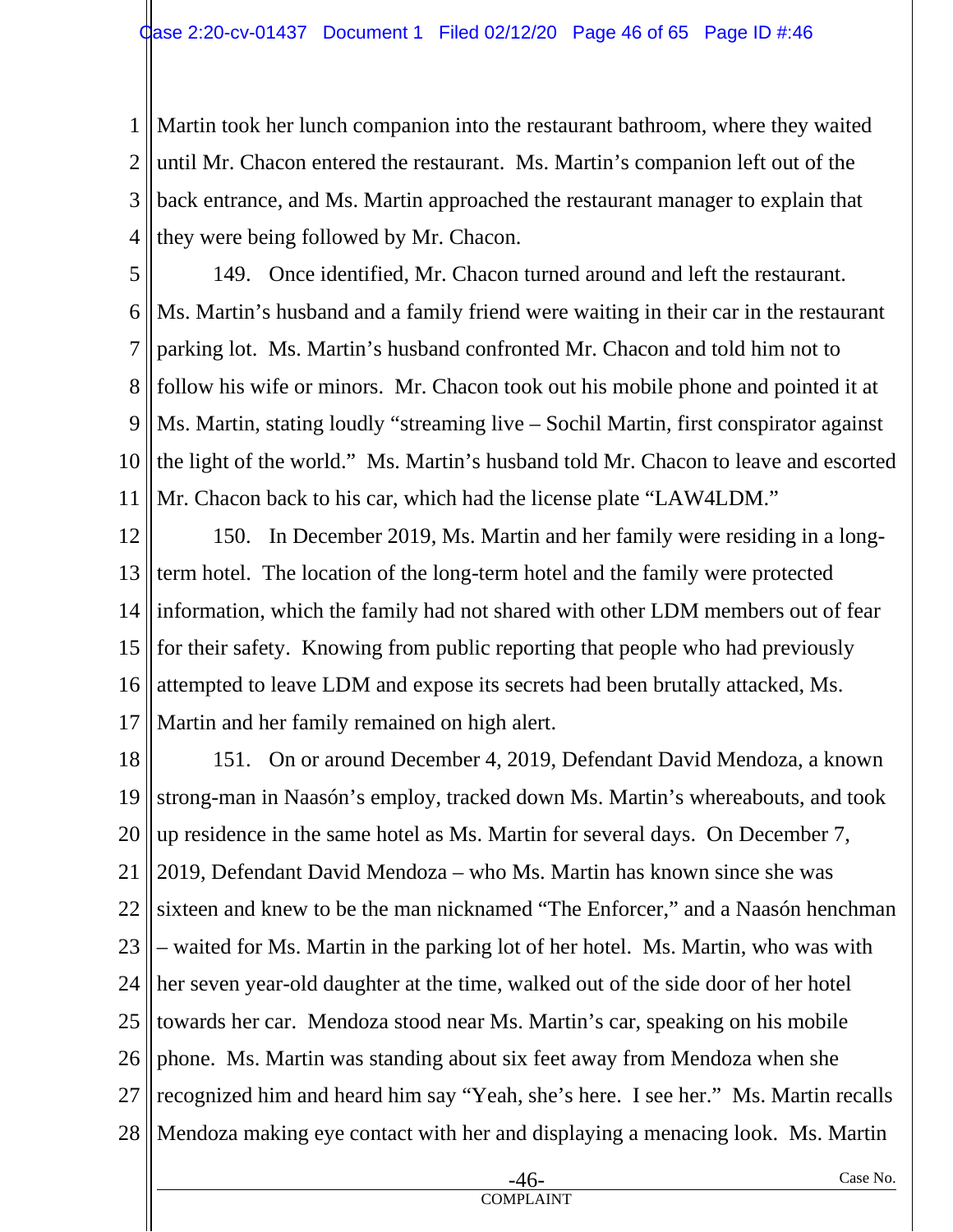1 quickly turned away and sought help from hotel management.

2 3 4 5 6 7 8 9 152. Terrorized by the appearance of a known henchman, Ms. Martin called the San Diego police, who discovered that Mendoza had been staying in the hotel for several days before approaching Ms. Martin. With the knowledge that her and her family's whereabouts were no longer safe and that LDM leadership was still actively attempting to silence her, Ms. Martin packed up her family. The family was once again forced to flee and find new accommodations. The experience has had a significant impact on Ms. Martin's well-being and that of her family. Ms. Martin continues to live in fear.

10 11 12 13 14 15 16 153. After moving to California, Ms. Martin and her husband discovered that, despite what they were told, LDM never filed paperwork in recognition of their marriage. In fleeing Mexico, Ms. Martin's husband left behind a prestigious job and their family home. Due to LDM's lies regarding their marital status, Ms. Martin's husband was ineligible upon their move to apply for a change in immigration status, and subsequent work authorization. Ms. Martin and her husband are only now, in the wake of this information, able to start taking steps to rebuild their life.

17 18 19 20 21 22 23 24 25 154. Without any sense of financial or personal security, Ms. Martin has been unable to seek any measure of the physical and mental healthcare that she desperately needs in order to move forward from her lifetime of abuse and trafficking. Even though Ms. Martin, with the help of her husband, gathered the courage to leave LDM in 2016, she still suffers from the psychological effects of a lifetime of sexual exploitation, spiritual manipulation, and trafficking. Ms. Martin has emotionally struggled to obtain a normal life for herself and her family, which LDM continues to attempt to sabotage. As such, Ms. Martin was not emotionally or psychologically healthy enough to bring this lawsuit prior to late 2019.

26 27 28 155. By virtue of a lifetime of brainwashing at the hands of LDM, Ms. Martin spent her entire adult life believing that the crimes being perpetrated against her were acts in furtherance of God's will. Defendants deliberately coerced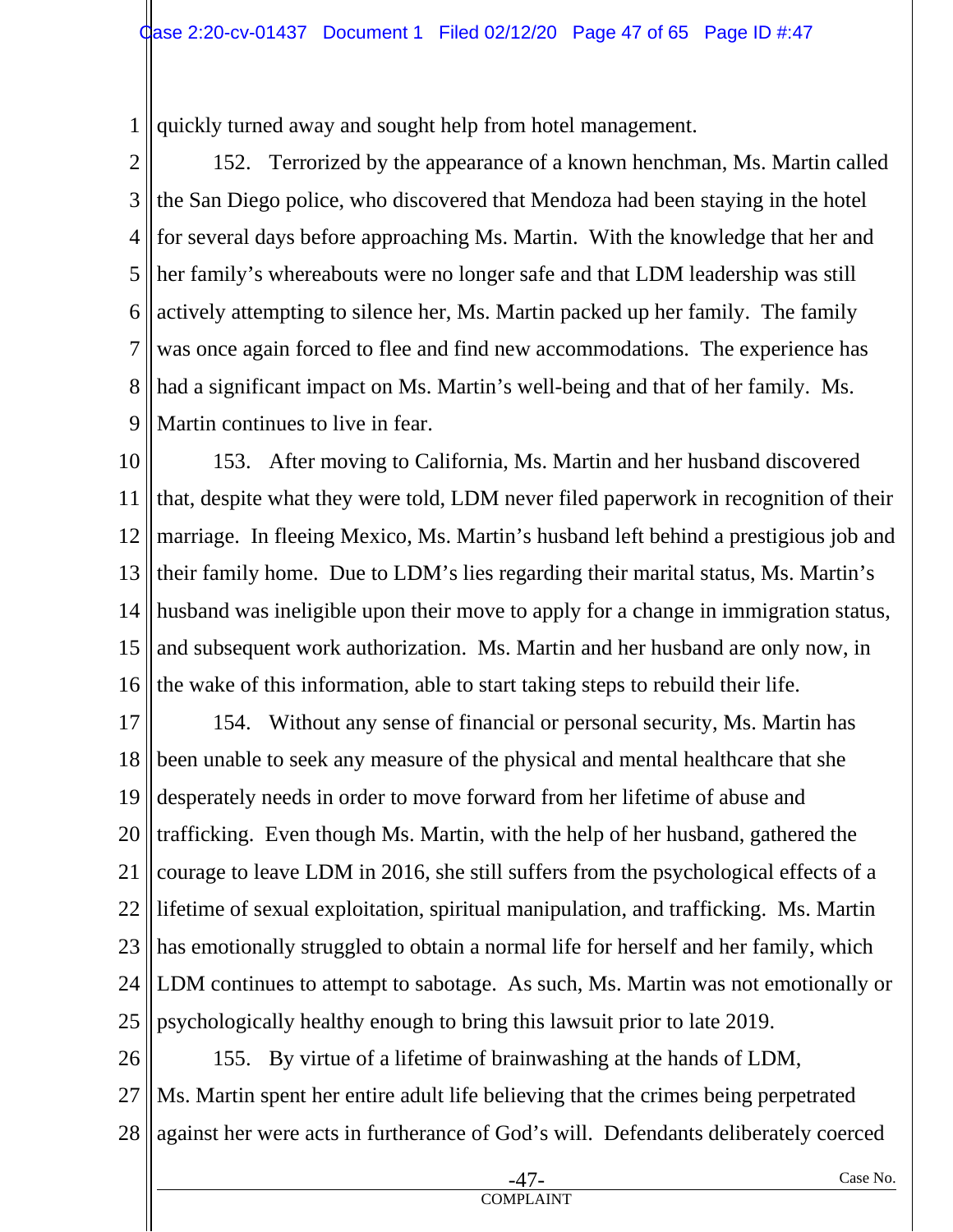1 2 3 4 Ms. Martin and other LDM members into believing that their suffering was not actual suffering, but service to God's chosen Apostle. Only upon her escape from LDM in late 2016 did Ms. Martin even begin to discover the myriad injuries that Defendants had caused her.

5 6 7 8 9 10 11 156. As a direct and proximate result of a lifetime of abuse, trafficking, and exploitation at the hands of Naasón, LDM, and its leadership, Ms. Martin has suffered and continues to suffer a litany of injuries. Among other injuries, Ms. Martin has experienced and will continue to experience for the rest of her life severe pain and suffering, emotional distress, humiliation, mental anguish, loss of enjoyment of life, loss of educational opportunity, loss of wages, loss of income, and loss of future wages.

12

13

## **FIRST CLAIM FOR RELIEF**

**Involuntary Servitude in Violation of 18 U.S.C. § 1584** 

14 15 *(Defendants LDM, Naasón Joaquín García, el Consejo de Obispos, CCB, Gilberto García Granados, Jose Hernandez, Uzziel Joaquín, Silverio Coronado, Aurelio Zavaleta, Jose Luis Estrada, Jonathan Mendoza, and Does 1-6)* 

16 157. Ms. Martin realleges and incorporates by reference each and every

17 allegation contained in the preceding paragraphs as if fully set forth herein.

18 19 158. Ms. Martin brings this claim for relief under the private cause of action provided by 18 U.S.C. § 1584, which prohibits involuntary servitude.

20 159. Ms. Martin is permitted to bring a civil cause of action under 18

21 U.S.C. § 1595.

22 23 160. As alleged herein, the Defendants held Ms. Martin in involuntary servitude.

24 25 26 161. Defendants conspired to compel Ms. Martin to work against her will for their benefit, by the use of force, the threat of force, or the threat of legal, personal, emotional, and spiritual coercion.

27 162. Defendant Naasón Joaquín García and non-Defendant Samuel Joaquín

28 Flores forced Ms. Martin into involuntary servitude through the application of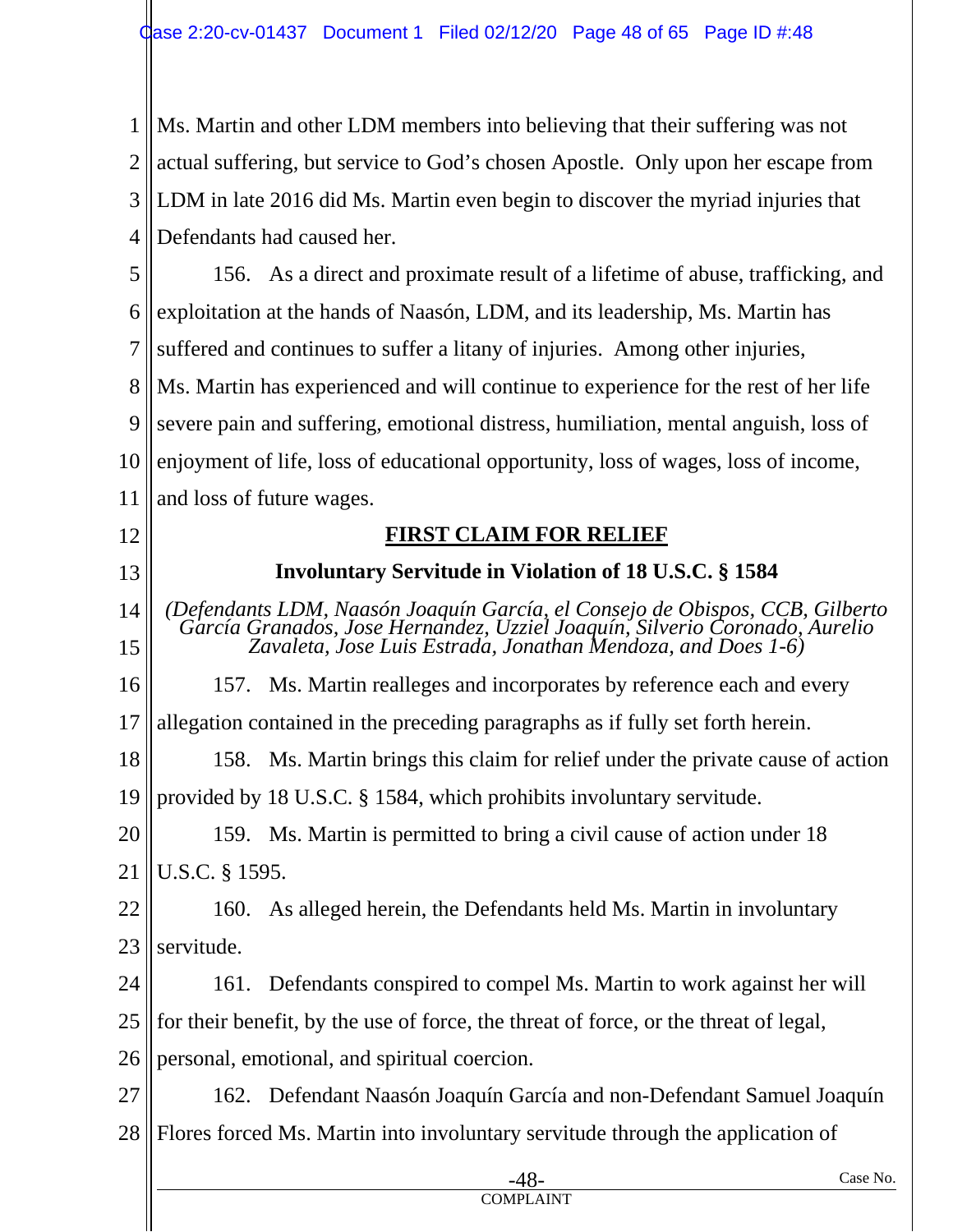1 2 3 sexual battery and brutality. All defendants forced Ms. Martin into involuntary servitude through a lifetime of coercive conditioning to act for their benefit in fear of severe personal, economic, physical, social, emotional, and spiritual injury.

4 5 6 7 163. Defendant Naasón Joaquín García's and non-Defendant Samuel Joaquín Flores's sexual violence was committed in furtherance of the remaining Defendants' conspiracy to obtain labor and financial benefit at no cost to themselves.

8 9 10 164. Ms. Martin, conditioned from birth to show complete obedience to LDM and the Apostle, was highly vulnerable to the Defendants' control. The Defendants exploited this vulnerability.

11 12 13 165. Through such actions, Defendants directed, assisted, conspired, and acted in concert with each other to create and perpetuate a system of involuntary servitude prohibited by 18 U.S.C. § 1584.

14 15 16 166. As a direct and proximate result of these actions, Ms. Martin has sustained damages, including physical injury, severe emotional distress, and economic losses.

17 18 19 167. Plaintiff is therefore entitled to recover damages in an amount to be proven at trial, including attorney's fees and other relief that the Court may deem proper.

20 21 22 23 24 25 26 27 28 -49- Case No. **SECOND CLAIM FOR RELIEF Forced Labor in Violation of 18 U.S.C. § 1589**  *(Defendants LDM, Naasón Joaquín García, el Consejo de Obispos, CCB, Gilberto García Granados, Jose Hernandez, Uzziel Joaquín, Silverio Coronado, Aurelio Zavaleta, Jose Luis Estrada, Jonathan Mendoza, and Does 1-6)*  168. Ms. Martin realleges and incorporates by reference each and every allegation contained in the preceding paragraphs as if fully set forth herein. 169. Defendants knowingly obtained Ms. Martin's labor and services by patterns of abusive behavior, and by threats of physical, economic, social, and spiritual harm, as described by the forced labor provisions of 18 U.S.C. § 1589.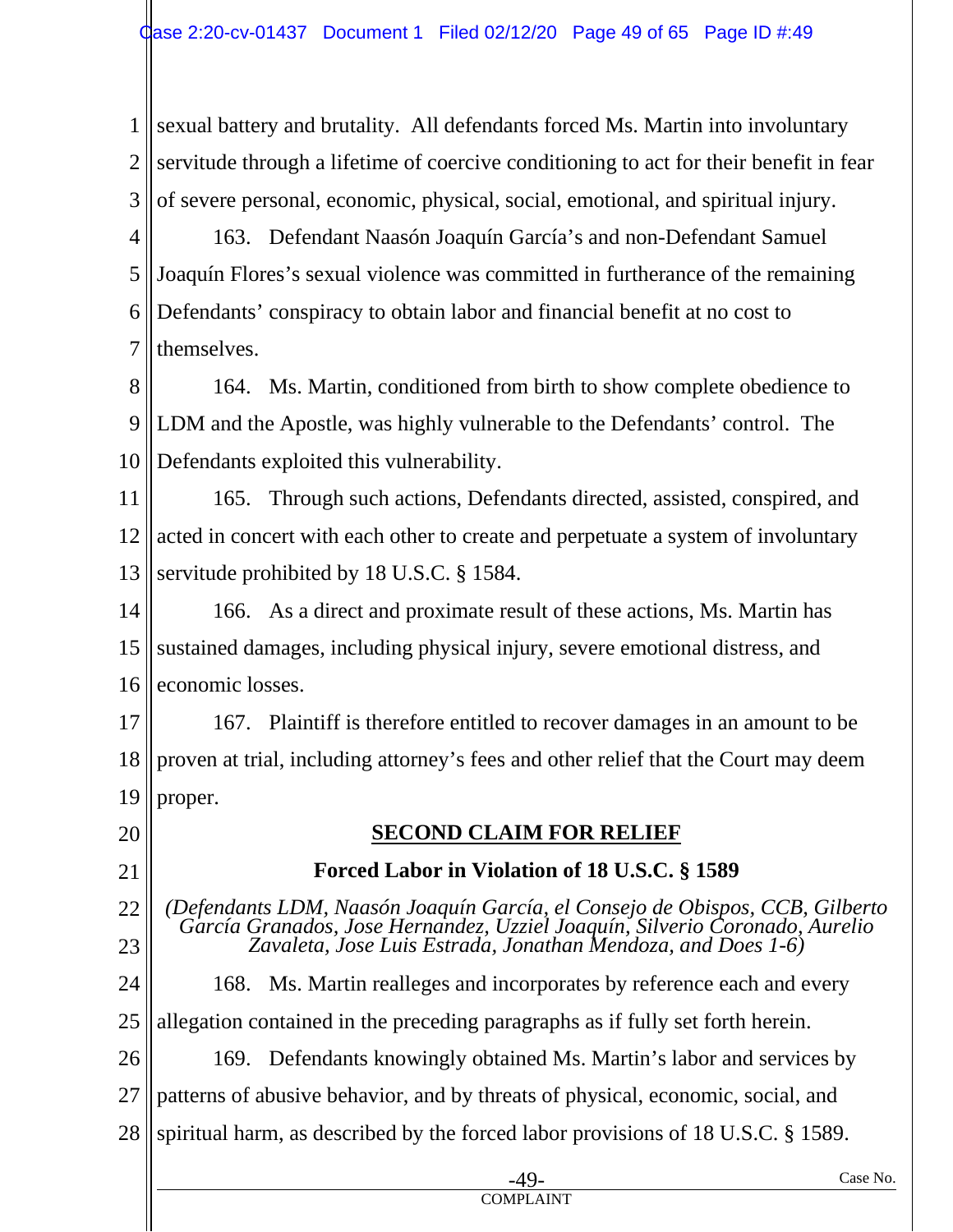1 2 170. Ms. Martin is permitted to bring a civil cause of action under 18 U.S.C. § 1595.

3 4 5 171. As alleged herein, Defendants held Ms. Martin in forced labor, subjecting her to rape, sexual servitude, and forced unpaid labor for their institutional and private benefit.

6

7 172. Defendants conspired to compel Ms. Martin to work and provide sexual services against her will for their benefit, by the use of force or the threat of force.

8 9 10 11 12 173. Defendant Naasón Joaquín García's and non-Defendant Samuel Joaquín Flores's sexual brutality against Ms. Martin constituted serious harm to compel Ms. Martin to provide forced services. Defendants' threats of physical, economic, social, and spiritual harm further compelled Ms. Martin to provide forced services to LDM in the form of unpaid labor in service of LDM and CCB.

13 14 15 174. Defendants directed, assisted, conspired, and acted in concert with each other to create and perpetuate a system of forced labor prohibited by 18 U.S.C. § 1589.

16 17 18 175. As a direct and proximate result of these actions, Ms. Martin has sustained damages, including physical injury, severe emotional distress, and economic losses.

19 20 21 176. Plaintiff is therefore entitled to recover damages in an amount to be proven at trial, including attorneys' fees and other relief that the Court may deem proper.

# 22

23

# **THIRD CLAIM FOR RELIEF**

#### **Trafficking with Respect to Forced Labor or Involuntary Servitude in Violation of 18 U.S.C. § 1590**

24 25 26 *(Defendants LDM, Naasón Joaquín García, el Consejo de Obispos, CCB, Gilberto García Granados, Jose Hernandez, Uzziel Joaquín, Silverio Coronado, Aurelio Zavaleta, Jose Luis Estrada, Jonathan Mendoza, and Does 1-6)* 

27 28 177. Ms. Martin realleges and incorporates by reference each and every allegation contained in the preceding paragraphs as if fully set forth herein.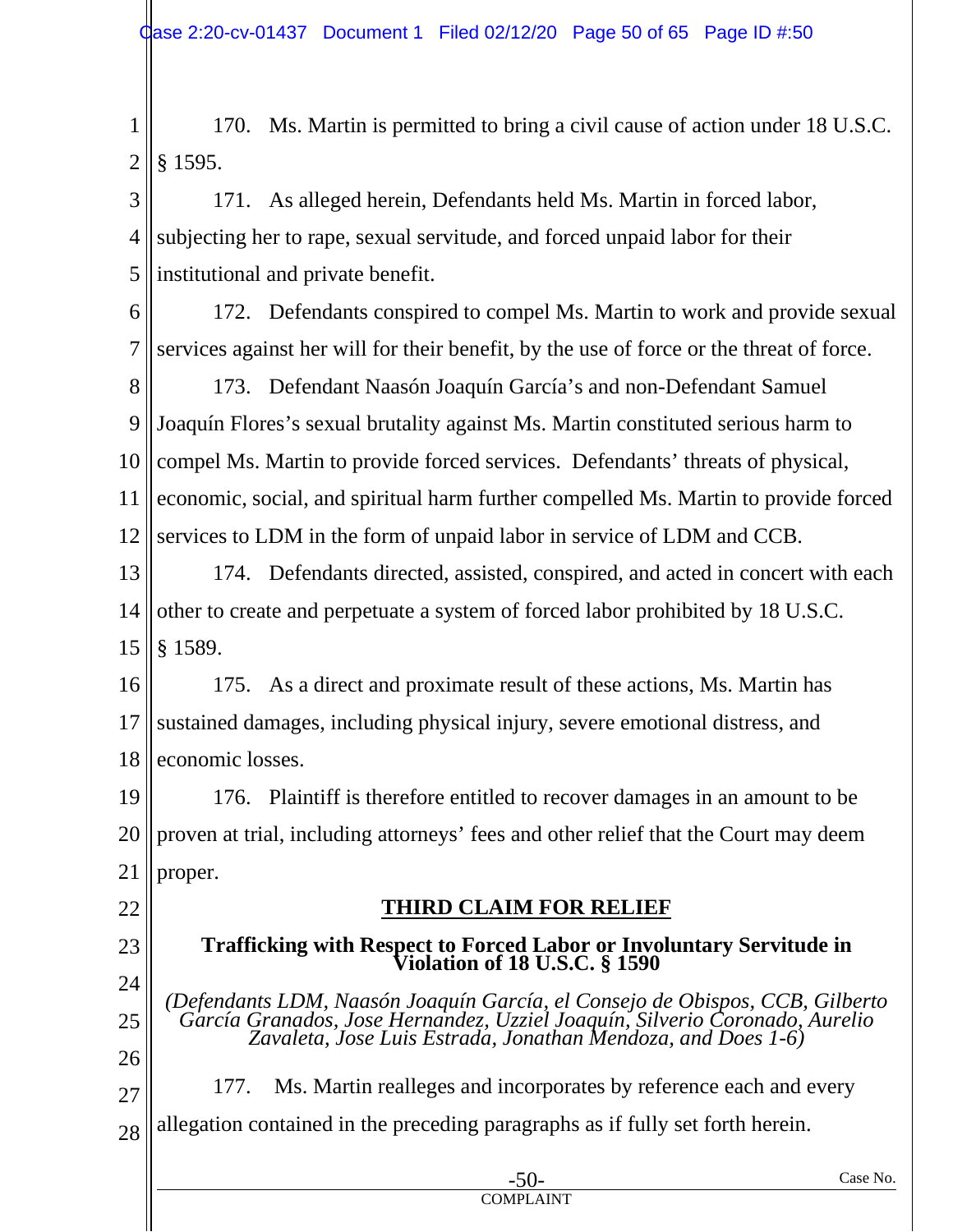1 2 3 4 5 178. By ordering Ms. Martin to repeatedly travel between and within California and Mexico in order to perform forced labor and engage in sexual servitude for the benefit of Defendants under coercion and threats to her physical, economic, social, and spiritual well-being, Defendants engaged in trafficking of Ms. Martin in violation of 18 U.S.C. § 1590.

6 7 179. Ms. Martin is permitted to bring a civil cause of action under 18 U.S.C. § 1595.

8 9 10 11 12 13 180. Defendants knowingly developed a systematic practice of trafficking LDM members, including Ms. Martin, to Guadalajara multiple times a year and throughout California on a regular basis to provide coerced and unpaid labor to financially benefit Defendants. Defendants further financially benefitted from trafficking Ms. Martin throughout Mexico and back to California to perform additional coerced and unpaid labor.

14 15 16 17 181. Defendants knowingly developed a systematic practice of trafficking minor children, including Ms. Martin, throughout California and to Mexico on a regular basis to provide sexual services for non-Defendant Samuel Joaquín Flores and Defendant Naasón Joaquín García for their financial benefit.

18 19 20 21 22 182. Defendants knowingly developed a practice of dictating the marriages of LDM members, including Ms. Martin, trafficking Ms. Martin and other LDM members throughout the United States and Mexico in order to boost membership, maintain control over members, and continue practices of psychological and financial coercion that financially benefitted Defendants.

23 24 25 26 183. Defendants conspired to compel Ms. Martin to work and provide sexual services against her will for their benefit throughout California and across the Mexican border, by the use of force or the threat of force via coercion and threats to her physical, economic, social, and spiritual well-being.

27 28 184. As a direct and proximate result of these actions, Ms. Martin has sustained damages, including physical injury, severe emotional distress, and

COMPLAINT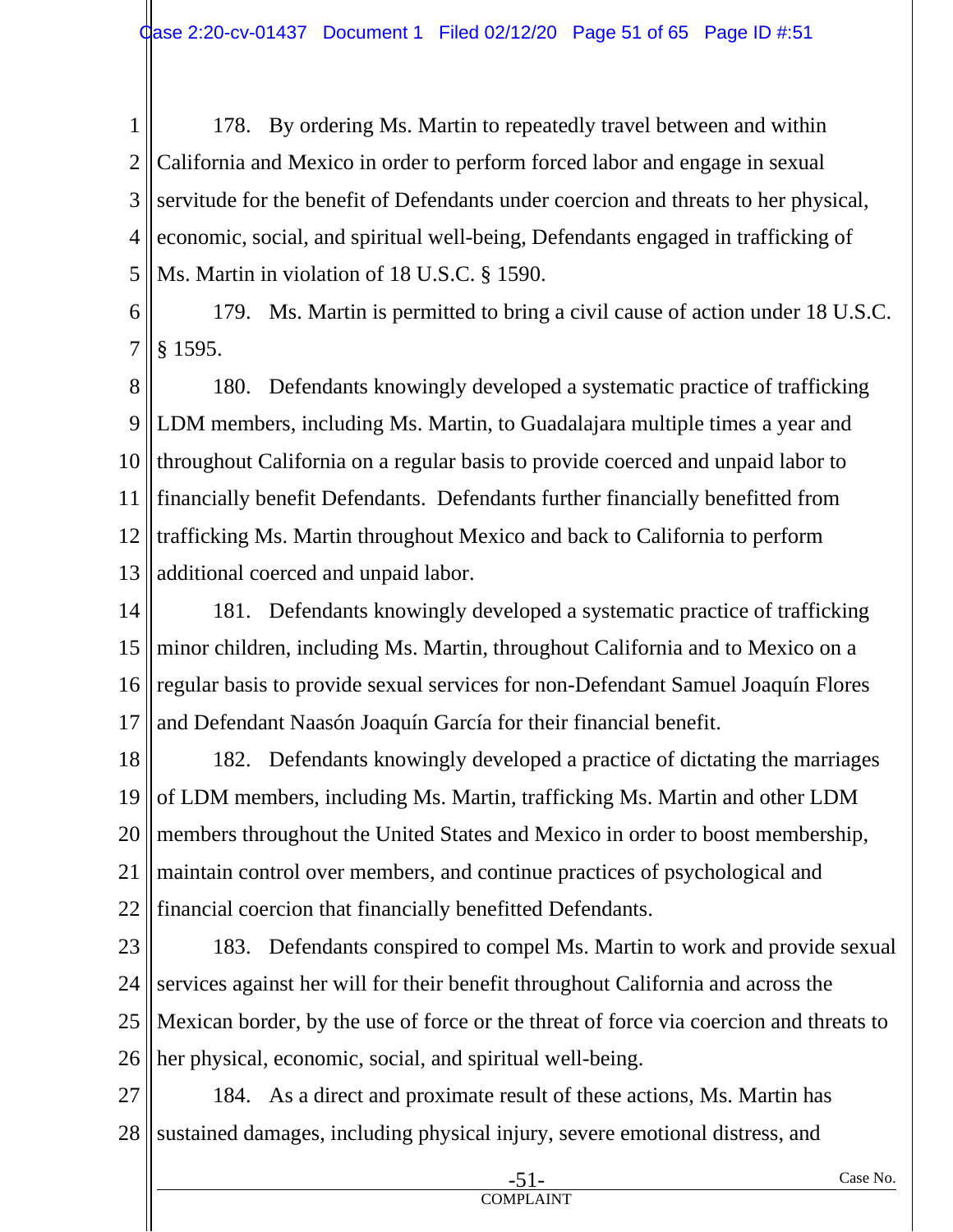1 economic losses.

5

6

7

2 3 4 185. Plaintiff is therefore entitled to recover damages in an amount to be proven at trial, including attorneys' fees and other relief that the Court may deem proper.

# **FOURTH CLAIM FOR RELIEF**

# **Conspiracy in Violation of 18 U.S.C. § 1594**

*(All Defendants, including Does 1-10)* 

8 9 186. Ms. Martin realleges and incorporates by reference each and every allegation contained in the preceding paragraphs as if fully set forth herein.

10 11 12 187. Defendants had an agreement to accomplish human trafficking, peonage, and/or unjust enrichment or to benefit financially from Ms. Martin's services through these unlawful means.

13 14 188. Ms. Martin is permitted to bring a civil cause of action under 18 U.S.C. § 1595.

15 16 17 18 189. Defendants conspired to compel Ms. Martin to work and provide sexual services against her will for their benefit throughout California and across the Mexican border, by the use of force or the threat of force via coercion and threats to her physical, economic, social, and spiritual well-being.

19 20 21 22 23 190. Defendants agreed to coerce LDM members, including Ms. Martin, to provide unpaid labor to LDM for their financial benefit. Each day of Ms. Martin's labor, each instruction to perform labor, the issuance of ID badges and time cards, and each financial transaction made using funds acquired through the unpaid labor of Ms. Martin constitutes an overt act in furtherance of the conspiracy.

24 25 26 27 28 191. Defendants agreed to coerce minor children, including Ms. Martin, into providing sexual services to non-Defendant Samuel Joaquín Flores and Defendant Naasón Joaquín García for defendants' financial benefit, using coercion and threats to their physical, economic, social, and spiritual well-being. Every time a child was brought to non-Defendant Samuel Joaquín Flores or Defendant Naasón Joaquín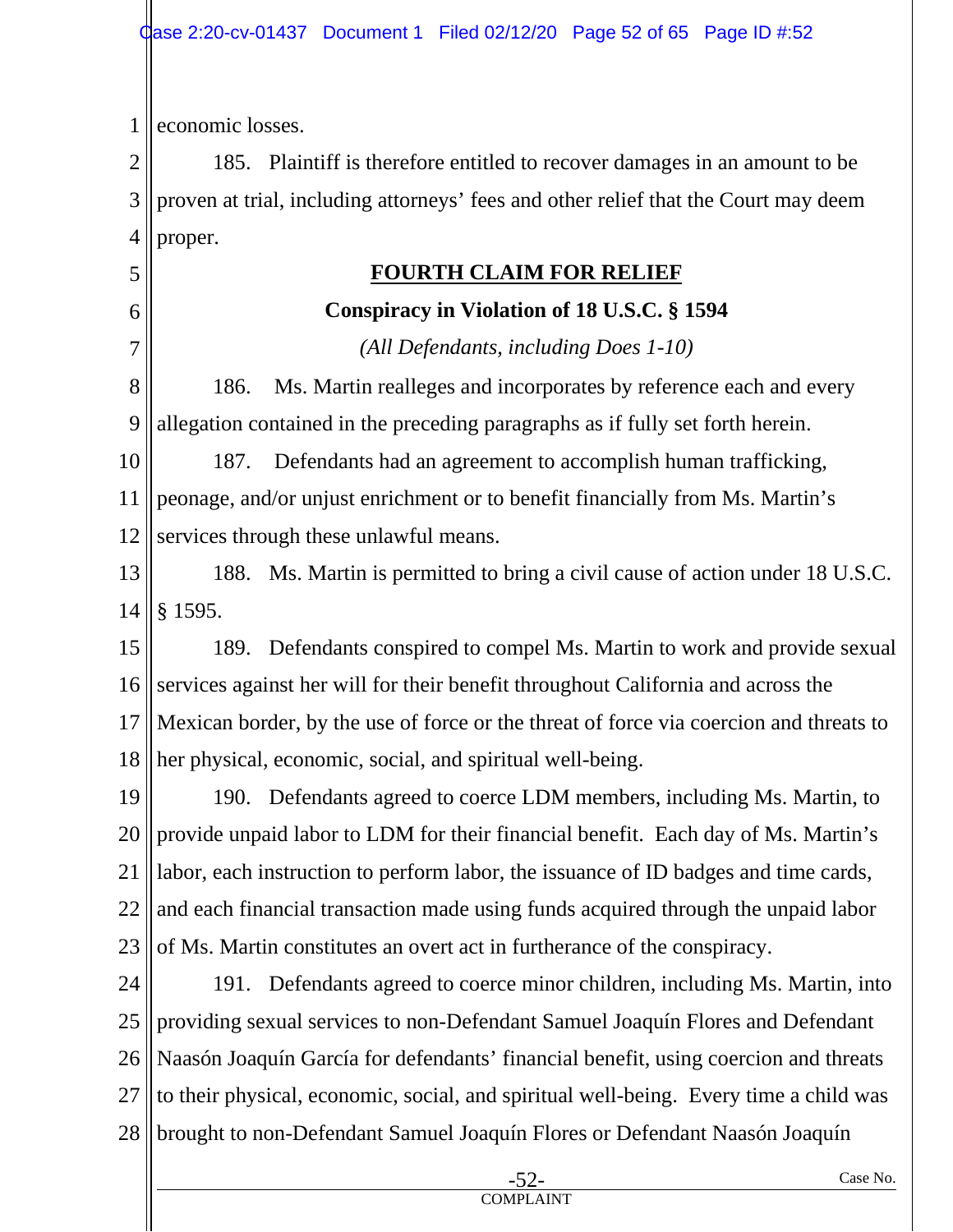1 2 3 4 García for sexual exploitation was an overt act in furtherance of the conspiracy. Financial benefits conferred upon members of the conspiracy in return for their proffering of children for sexual exploitation are additional overt acts in furtherance of the conspiracy.

5 6 7 8 9 10 192. Defendants agreed to maintain secrecy regarding the sexual exploitation of Ms. Martin, both as a minor and as an adult, in order to protect their financial benefits. LDM purports to have a strict policy requiring the mandatory reporting of sexual abuse within the institution. The failure of any defendant to report Ms. Martin's abuse constitutes an ongoing overt act of the conspiracy on the part of each defendant.

11 12 13 193. As a direct and proximate result of these actions, Ms. Martin has sustained damages, including physical injury, severe emotional distress, and economic losses.

14 15 16 194. Plaintiff is therefore entitled to recover damages in an amount to be proven at trial, including attorneys' fees and other relief that the Court may deem proper.

17

18

19

20

21

# **FIFTH CLAIM FOR RELIEF**

#### **Obstructing Enforcement of the Trafficking Victims Protection Reauthorization Act in Violation of 18 U.S.C. § 1590(b)**

*((Defendants LDM, Naasón Joaquín García, el Consejo de Obispos, Gilberto García Granados, Jose Hernandez, Uzziel Joaquín, Silverio Coronado, Aurelio Zavaleta, Jose Luis Estrada, Jonathan Mendoza, and Does 1-6)* 

22 23 195. Ms. Martin realleges and incorporates by reference each and every allegation contained in the preceding paragraphs as if fully set forth herein.

24 25 196. On or about November 2016, persons acting on behalf of Defendants contacted Ms. Martin to silence her and obstruct the investigation of the rapes,

26 sexual servitude, and human trafficking she had suffered at the hands of Defendants.

27 197. On or about June 30, 2019, two individuals acting on behalf of

28 Defendants entered Ms. Martin's home without her permission with the intention of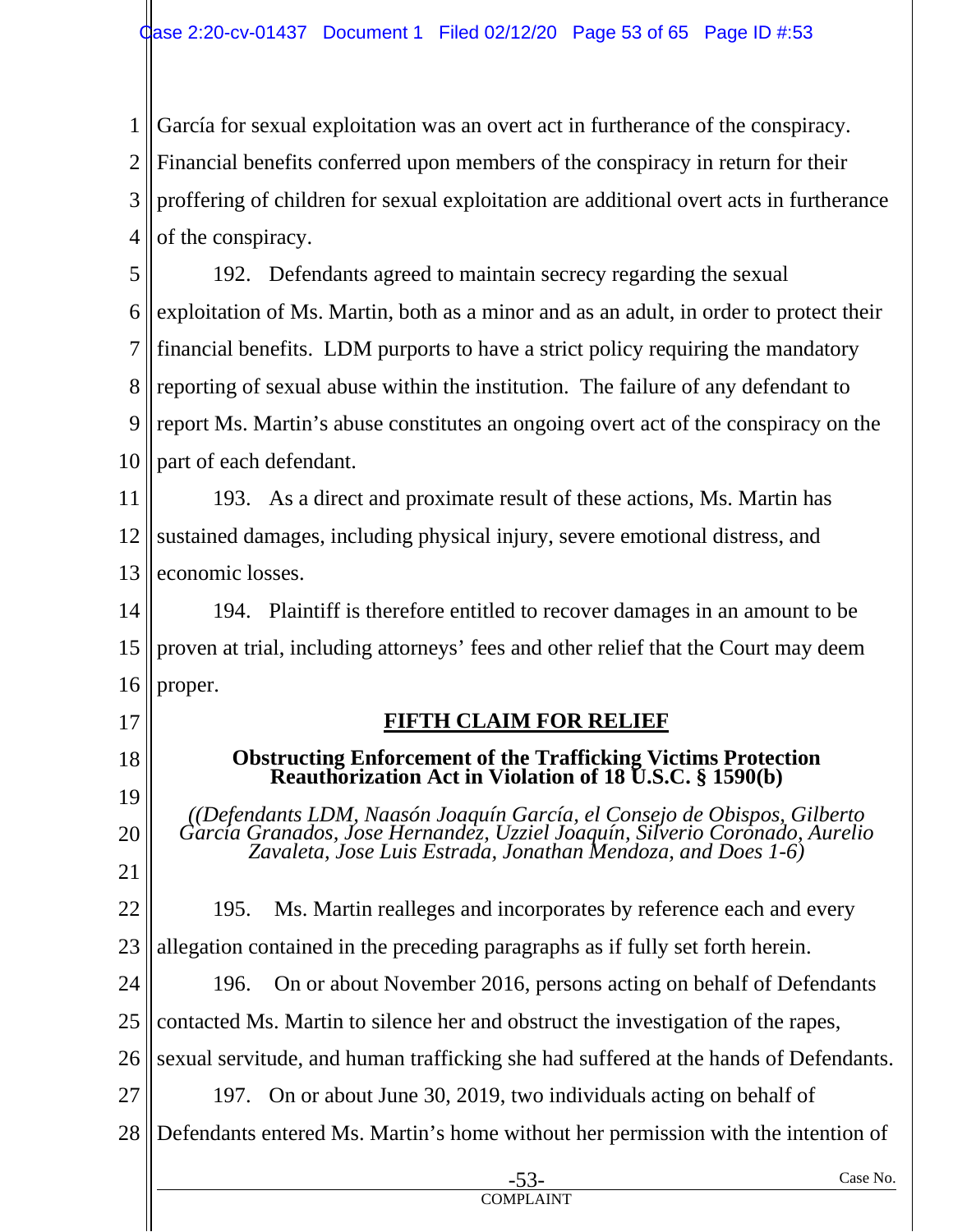1 2 3 intimidating her and preventing her from serving as a witness against Defendant Naasón in his criminal prosecution for conspiracy to commit human trafficking, extortion, and sexual crimes against minors.

4 5 6 7 8 198. On or about August 28, 2019, a known lawyer for Defendant LDM approached Ms. Martin and another potential testifying witness and attempted to use video footage and vague threats to prevent both Ms. Martin and the other potential witness from testifying against Defendant Naasón in his criminal trial for human trafficking.

9 10 11 12 199. On or about December 7, 2019, Defendant David Mendoza, acting on behalf of the other named Defendants, located and approached Ms. Martin with the intention of terrorizing her and scaring her into silence in order to cause her to refuse to serve as a witness against Defendants.

13 14 15 16 200. As of at least May 2019, Defendants were fully aware that their conduct was under domestic and international investigation. Upon information and belief, Defendants were fully aware that their conduct was under investigation in Mexico for many years before this date.

17 18 201. Defendants obstructed and attempted to obstruct, and interfered with the enforcement of the federal prohibition against trafficking, 18 U.S.C. § 1590(a).

19 20 202. Ms. Martin is permitted to bring a civil cause of action under 18 U.S.C. § 1595.

21 22 203. As a direct and proximate result of these actions, Ms. Martin has sustained damages, including severe emotional distress and economic losses.

23 24 25 204. Plaintiff is therefore entitled to recover damages in an amount to be proven at trial, including attorneys' fees and other relief that the Court may deem proper.

26 ///

- 27 ///
- 28 ///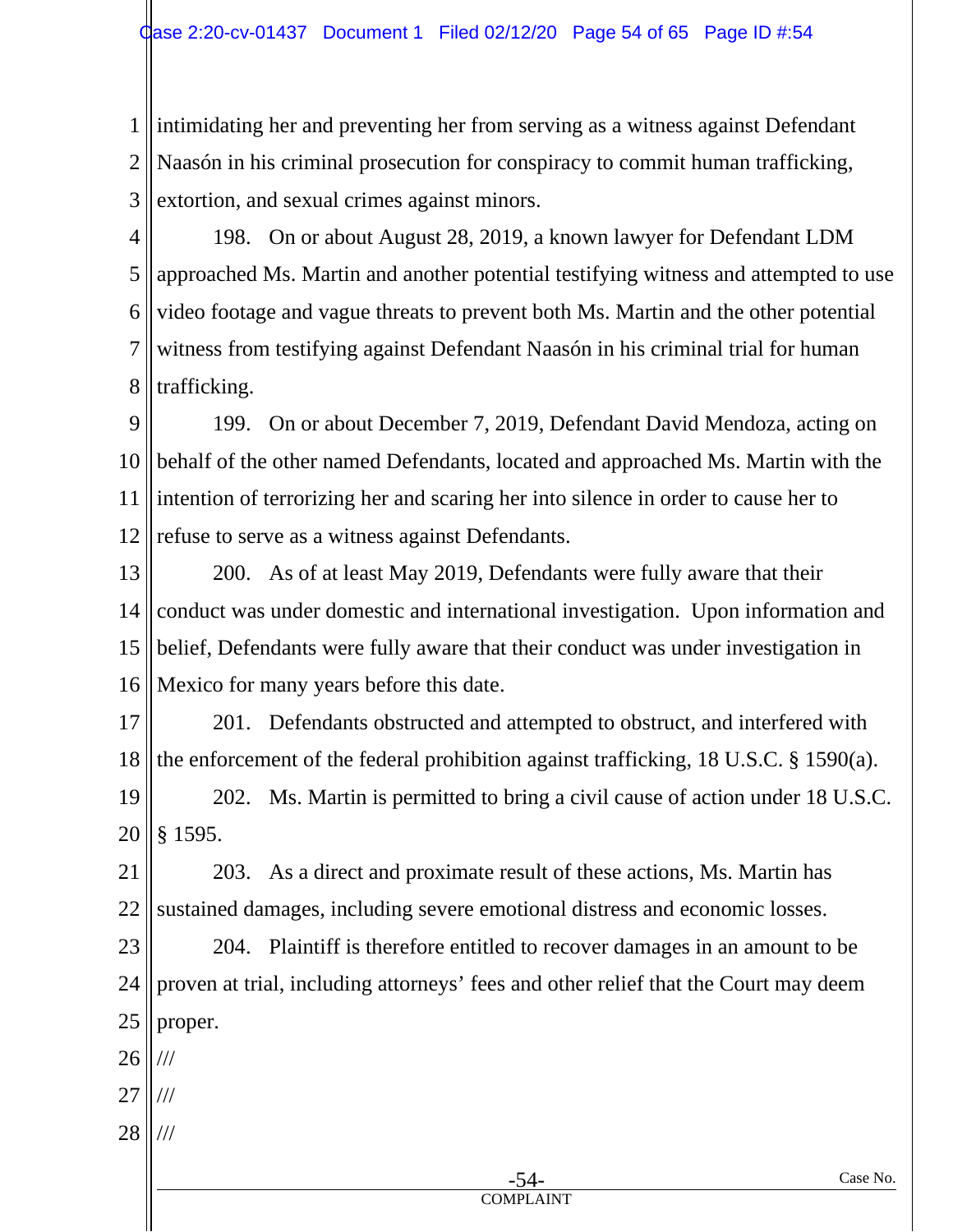1

2

**SIXTH CLAIM FOR RELIEF** 

## **Benefitting Financially from Trafficking in Persons in Violation of 18 U.S.C. § 1593A**

3 4 5 6 7 8 *(All Defendants, including Does 1-10)*  205. Ms. Martin realleges and incorporates by reference each and every allegation contained in the preceding paragraphs as if fully set forth herein. 206. As alleged herein, Defendants knowingly subjected Ms. Martin to involuntary servitude, obtained Ms. Martin's labor and services by patterns of abusive behavior and by threats of physical, economic, social, and spiritual harm,

9 10 trafficked Ms. Martin for the purpose of obtaining such servitude and labor, and conspired to achieve all of the above results, in order to benefit financially from Ms.

11 Martin's labor and trafficking, in violation of 18 U.S.C. § 1593A.

#### 12 13 207. Ms. Martin is permitted to bring a civil cause of action under 18 U.S.C. § 1595.

14 15 16 17 208. Defendants conspired over the course of decades to systematically develop sources of personal financial benefit from directing the unpaid labor of LDM members, gaining favor with the LDM Apostle via human trafficking, and maintaining extreme levels of secrecy among the LDM elite.

18 19 209. Defendants each financially benefitted from Ms. Martin's unpaid labor as recipients of funds from LDM and its leadership.

20 21 22 210. The non-Apostle Defendants each financially benefitted from Ms. Martin's sexual servitude by gaining personal favor from the various Apostles for maintaining the conditions of her abuse.

23 24 25 211. Defendants each financially benefitted from Ms. Martin's trafficking as it perpetuated the system of financial favors being given to LDM elite in return for maintaining a constant source of trafficked women for the Apostle's sexual abuse.

26 27 28 212. As a direct and proximate result of these actions, Ms. Martin has sustained damages, including physical injury, severe emotional distress, and economic losses.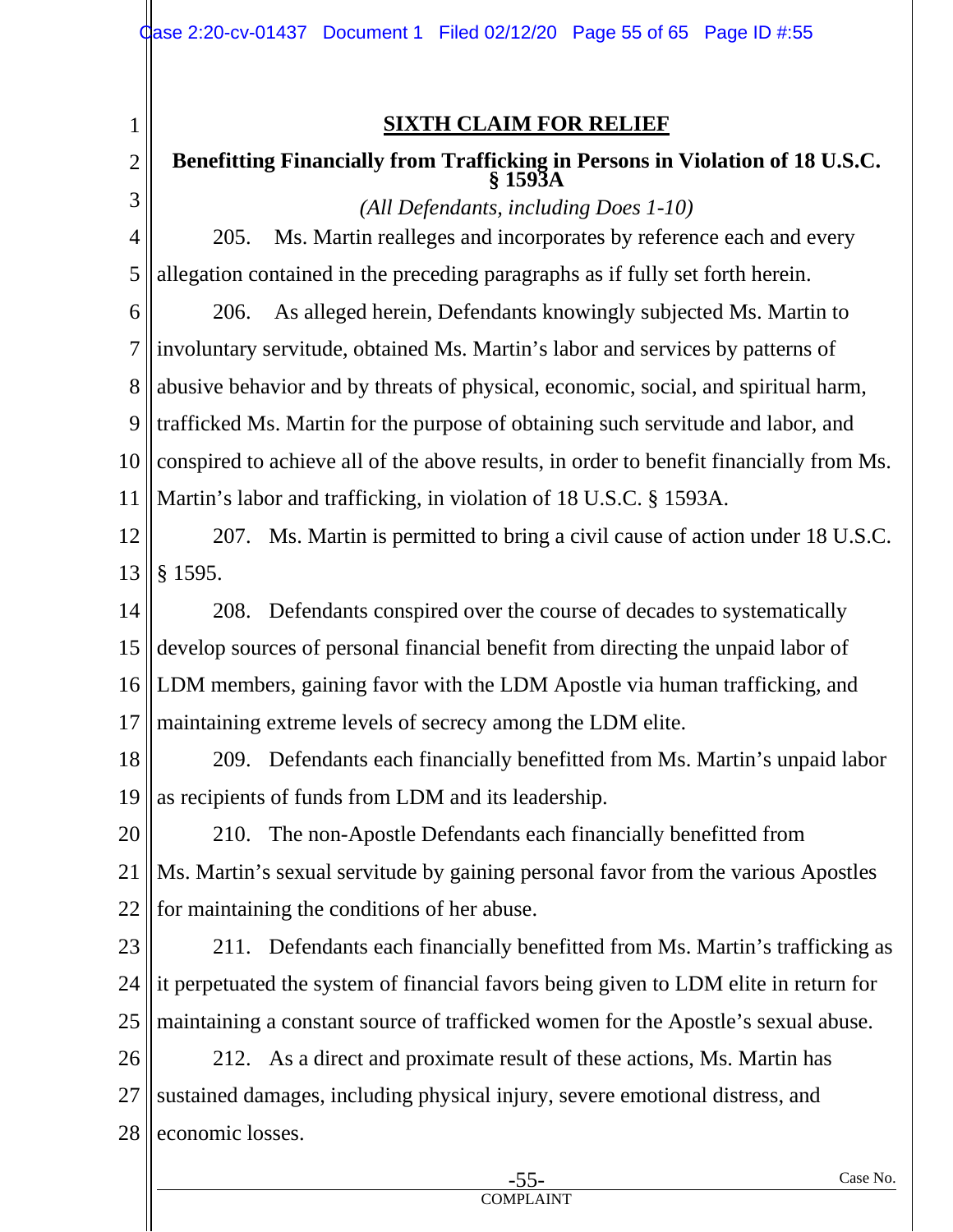1 2 3 213. Plaintiff is therefore entitled to recover damages in an amount to be proven at trial, including attorneys' fees and other relief that the Court may deem proper.

4

5

6

## **SEVENTH CLAIM FOR RELIEF**

## **Unpaid Labor in Violation of the Federal Fair Labor Standards Act 29 U.S.C. § 201** *et. seq.*

*(Defendants LDM, CCB, and Does 7-10)* 

7 8 214. Ms. Martin realleges and incorporates by reference each and every allegation contained in the preceding paragraphs as if fully set forth herein.

9 10 11 215. Ms. Martin brings this claim for relief under the Fair Labor Standards Act ("FLSA"), 29 U.S.C. § 201 *et. seq.*, which prohibits any employer engaged in commerce from receiving unpaid labor from employees.

12 13 14 15 216. Ms. Martin provided daily and weekly services to Defendants LDM and CCB, such that at all relevant times each of the Defendants was a single employer or joint employer of Ms. Martin within the meaning of 29 U.S.C. § 203(d). Defendants LDM and CCB never paid Ms. Martin the minimum wage for

16 17 the services that she provided for them. During all relevant times, Defendants knew that Ms. Martin was providing labor without pay.

- 18 19 217. Defendants have violated 29 U.S.C. § 206 by failing to pay Ms. Martin the applicable minimum wage for every compensable hour of labor she performed.
- 20 21 218. Defendants have violated 29 U.S.C. § 207 by failing to pay Ms. Martin the applicable overtime wages for every compensable hour of labor she performed.

22 23 24 25 26 27 28 219. Defendants have violated 29 U.S.C. § 211(c) by failing to make, keep, and preserve specific employment-related records, including records of their employees and of the wages, hours, and other conditions and practices of employment maintained by Defendants. Defendants have not accurately recorded the actual number of hours that each employee works. Defendants have failed to keep adequate employment records and have not properly or adequately recorded Ms. Martin's hours worked during her employment.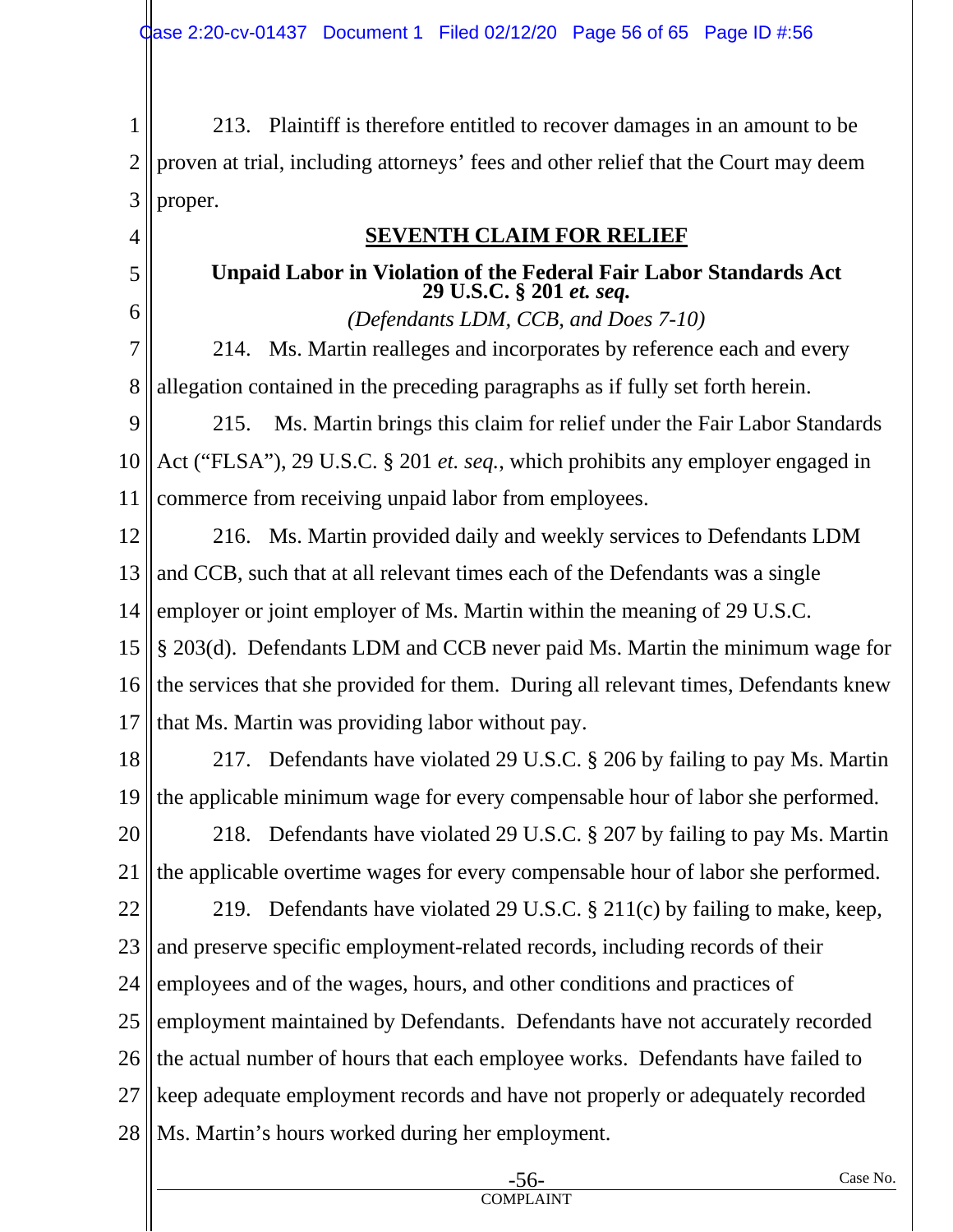1 2 3 4 5 220. Ms. Martin estimates that she has worked at least 30,000 hours of unpaid labor for Defendants during her lifetime, including a considerable amount of overtime hours. This estimate is preliminary and is not intended to preclude, through discovery and trial, a conclusion that Ms. Martin's unpaid work exceeds this amount.

6 7 8 221. Plaintiff is therefore entitled, under 29 U.S.C. § 216(b) to recover all unpaid wages, an additional equal amount as liquidated damages, all appropriate penalties, and reasonable attorney's fees and costs in amounts to be proven at trial.

9 10

11

## **EIGHTH CLAIM FOR RELIEF**

# **Unpaid Labor in Violation of the California Labor Code**

*(Defendants LDM, CCB, and Does 7-10)* 

12 13 222. Ms. Martin realleges and incorporates by reference each and every allegation contained in the preceding paragraphs as if fully set forth herein.

14 15 16 223. Ms. Martin brings this claim for relief under California Labor Code § 1197, which prohibits any employer in the state of California from failing to pay their employees minimum wages for their work, in amounts set by state law.

17 18 224. Ms. Martin is permitted to bring a civil cause of action under California Labor Code §§ 1194(a) and 1194.2(a).

19 20 21 225. Defendants have violated California Labor Code § 1197 by failing to pay Ms. Martin the applicable minimum wage and overtime wage for every compensable hour of labor she performed.

22 23 24 25 226. Defendants have violated California Labor Code § 226.7 by failing to provide Ms. Martin with required meal and rest breaks, compensable according to statutory rates fixed by the Industrial Welfare Commission ("IWC") for all persons employed in the state of California.

26 27 28 227. Defendants have violated California Labor Code § 1198.5 by failing to make, keep, and preserve specific employment-related records, including records of their employees and of the wages, hours, and other conditions and practices of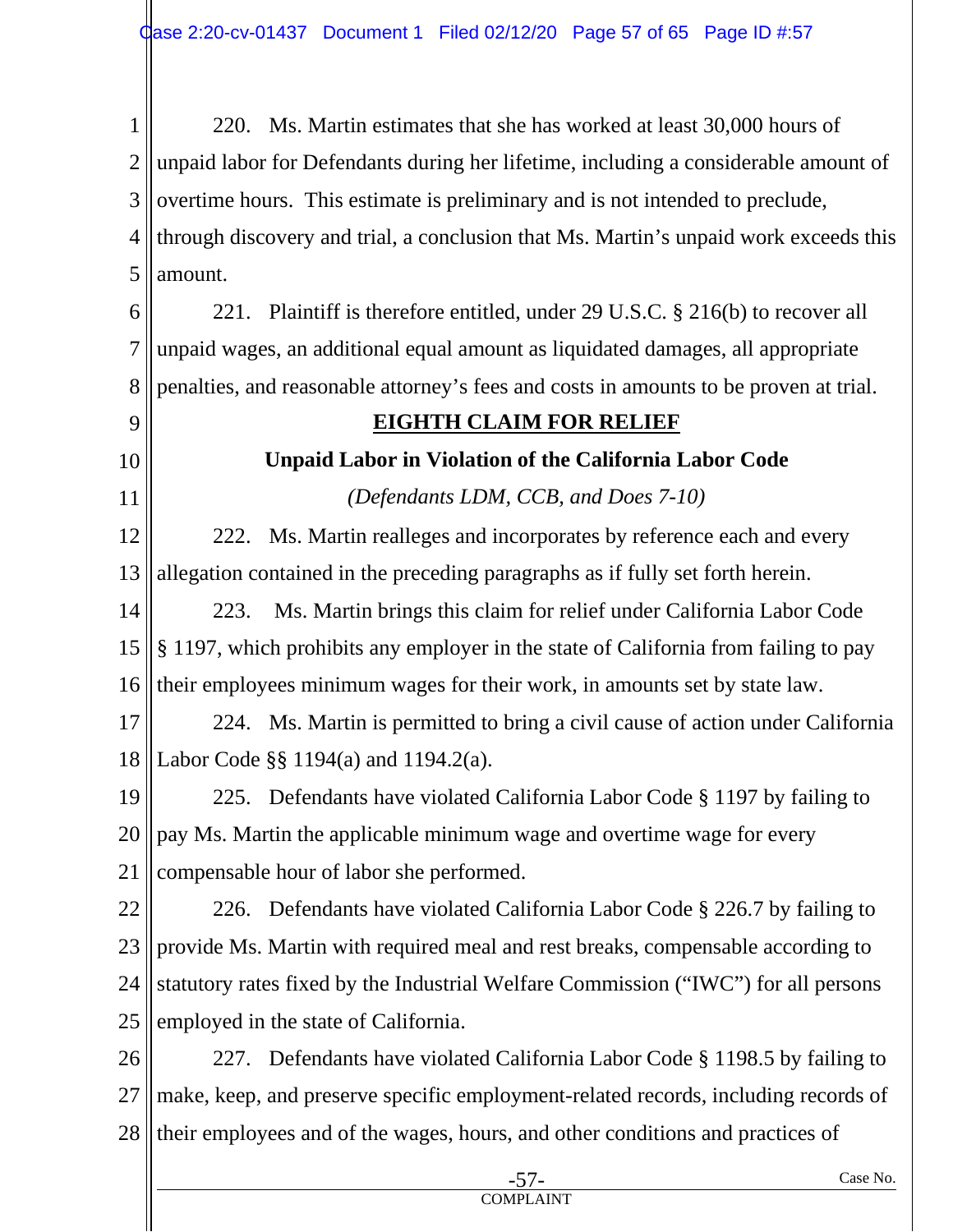1 2 3 4 employment maintained by Defendants. Defendants have not accurately recorded the actual number of hours that each employee works. Defendants have failed to keep adequate employment records and have not properly or adequately recorded Ms. Martin's hours worked during her employment.

5 6 7 8 228. Defendants have violated California Labor Code § 203 by failing to pay Ms. Martin all owed wages and compensatory payments at the time of the cessation of her labor, thereby entitling her to recover waiting time penalties equal to thirty days' pay, as established by the IWC Wage Orders.

9 10 11 12 13 229. Ms. Martin estimates that she has worked at least 30,000 hours of unpaid labor for Defendants during her lifetime, including a considerable amount of overtime hours. This estimate is preliminary and is not intended to preclude, through discovery and trial, a conclusion that Ms. Martin's unpaid work exceeds this amount.

14 15 16 230. Plaintiff is therefore entitled to recover all unpaid wages, an additional equal amount as liquidated damages, statutory damages, all appropriate penalties and reasonable attorney's fees and costs in amounts to be proven at trial.

17

18

19

# **NINTH CLAIM FOR RELIEF**

# **Violation of Federal Racketeer Influenced and Corrupt Organization ("RICO") Act 18 U.S.C. § 1962(c)**

*(All Defendants, including Does 1-10)* 

20 21 231. Ms. Martin realleges and incorporates by reference each and every allegation contained in the preceding paragraphs as if fully set forth herein.

22 23 24 232. Ms. Martin brings this claim for relief under the private cause of action provided by 18 U.S.C. § 1984(c), which prohibits violations of the Federal RICO Act insofar as such violation injures any person in his business or property.

25 26 27 233. Defendants are "persons" within the meaning of 18 U.S.C. § 1961(3) who conducted the affairs of the enterprise through a pattern of racketeering activity in violation of 18 U.S.C. § 1962(c).

28 ///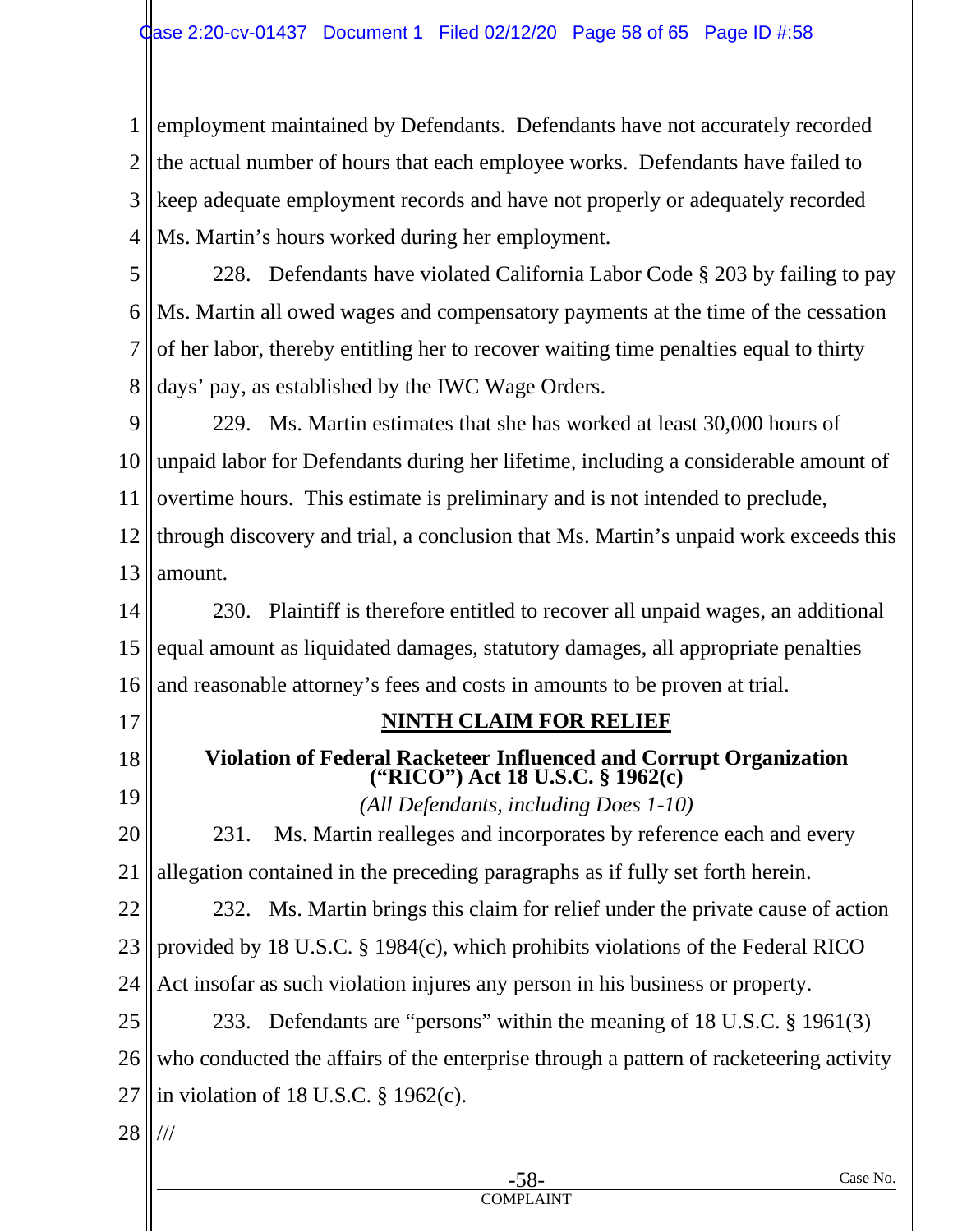1 2 3 4 5 6 7 8 9 234. The LDM Enterprise, distinct from Defendant LDM, is an associationin-fact within the meaning of 18 U.S.C. § 1961(4), organized within individual ministries, funneling into regions governed by individual bishops, and headquartered in Guadalajara, Mexico. Members of the LDM Enterprise maintain a common purpose of extracting financial and sexual services from LDM followers for their own personal gain under the auspices of liturgical praxis and writings taught by LDM ministers worldwide. The LDM Enterprise began during the rule of the Apostle Aaron in the mid-twentieth century, and continues with a growing global membership of LDM today.

10 11 12 235. Defendants have conducted and participated in the affairs of the LDM Enterprise through a pattern of racketeering activity within the meaning of 18 U.S.C. §§ 1961(1) and 1961(5).

13 14 15 16 17 18 19 20 21 22 23 24 236. Defendants' pattern of racketeering activity includes, but is not limited to, many repeated occurrences of the following predicate acts: (i) dealing in obscene matter, in violation of 18 U.S.C. § 1961(1)(A); (ii) violating the prohibition against involuntary servitude under 18 U.S.C. § 1584; (iii) violating the prohibition against forced labor under 18 U.S.C. § 1589; (iv) violating the prohibition against human trafficking under 18 U.S.C. § 1590; (v) engaging in the importation or transportation of obscene material in violation of 18 U.S.C. § 1462; (vi) laundering of monetary instruments outside of the United States with the intent to promote the carrying on of unlawful activity in violation of 18 U.S.C. §1956(a)(2); (vii) sexual exploitation of minors and the transmission of visual depictions of minors engaged in sexually explicit conduct in violation of 18 U.S.C. §§ 2251, 2252, and 2260, and (viii) extortion in violation of California Penal Code § 518.

25 26 27 237. Each Defendant, in their individual capacity, knew or should have known about the majority of the predicate acts carried out by Defendants within the LDM Enterprise.

28 ///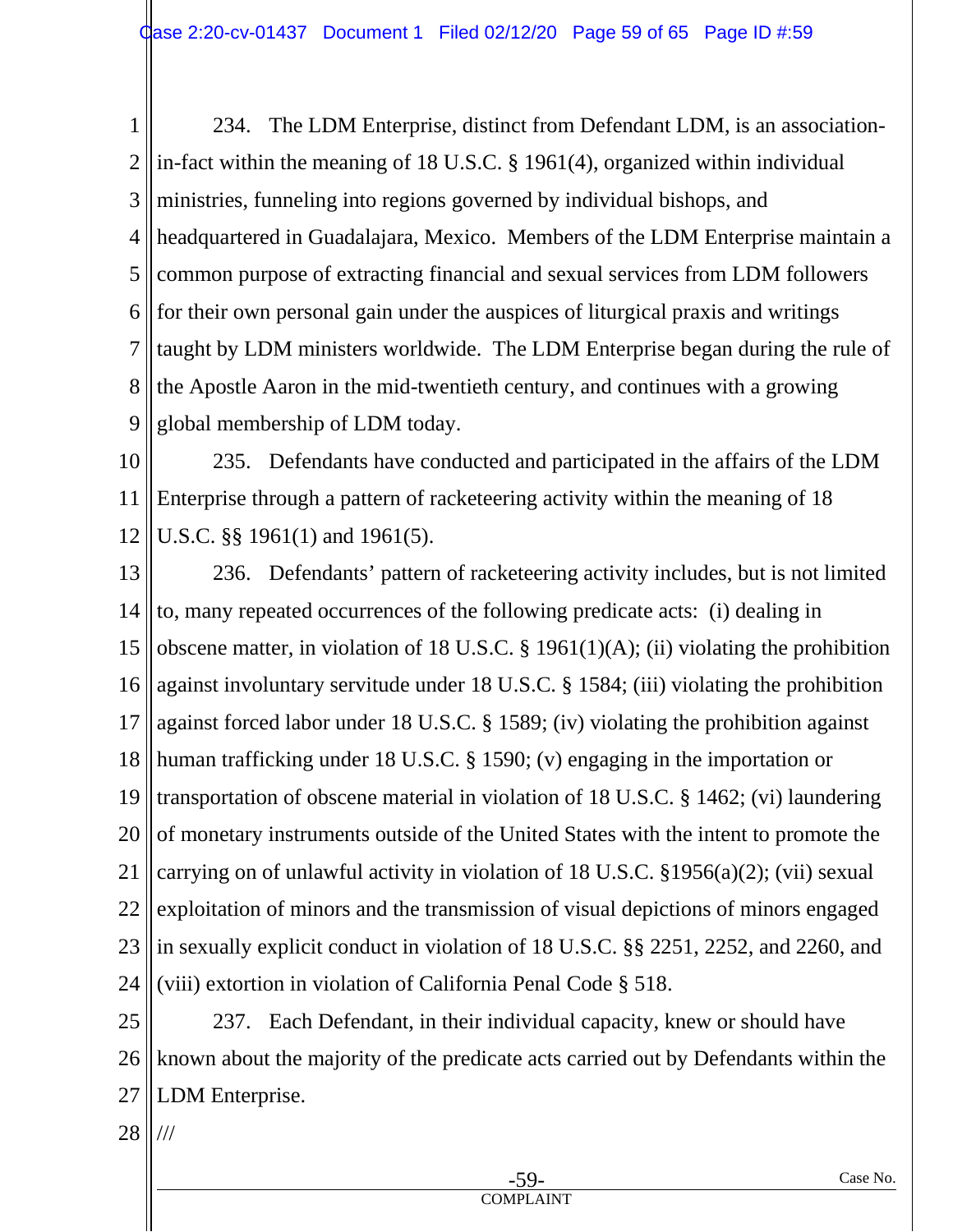1 2 3 4 238. Upon information and belief, some combination of Defendants have engaged in an uninterrupted course of unlawful conduct consisting of all of the herein described predicate acts since at least the identification of Samuel Joaquín Flores as LDM Apostle, beginning in 1964 through to the present.

5 6 7 8 9 10 11 12 13 239. The pattern of racketeering activity undertaken by Defendants has served the criminal purposes of multiple schemes by Defendants, including, but not limited to, the systemic sexual exploitation of minors by Defendants, the trafficking of humans for forced labor to financially benefit Defendants, the trafficking of humans for sexual servitude in order to gain financial favor from the Apostle, the extortion of financial payments and sexual favors for financial benefit, and the laundering of money to continue to benefit financially from fraud perpetrated against LDM enterprise members without risking identification by United States tax authorities.

14 15 240. Upon information and belief, several hundred children have been sexually exploited as a result of this pattern of racketeering behavior.

16 17 18 241. Upon information and belief, many thousands of LDM Enterprise members have been coerced into providing unpaid labor for the financial benefit of Defendants as a result of this pattern of racketeering behavior.

19 20 21 22 242. Upon information and belief, hundreds of individuals in the LDM inner circles have been extorted through fear of financial and physical injury into making large financial payments to Defendants and into providing sexual services to Defendants as a result of this pattern of racketeering behavior.

23 24 25 243. Upon information and belief, many millions of dollars have been trafficked out of the United States for the purposes of carrying on unlawful activity as a result of this pattern of racketeering behavior.

26 27 28 244. Upon information and belief, Defendants' pattern of racketeering behavior has been related and continuous since its inception. Upon information and belief, there is not only a threat of continued criminal activity, but continued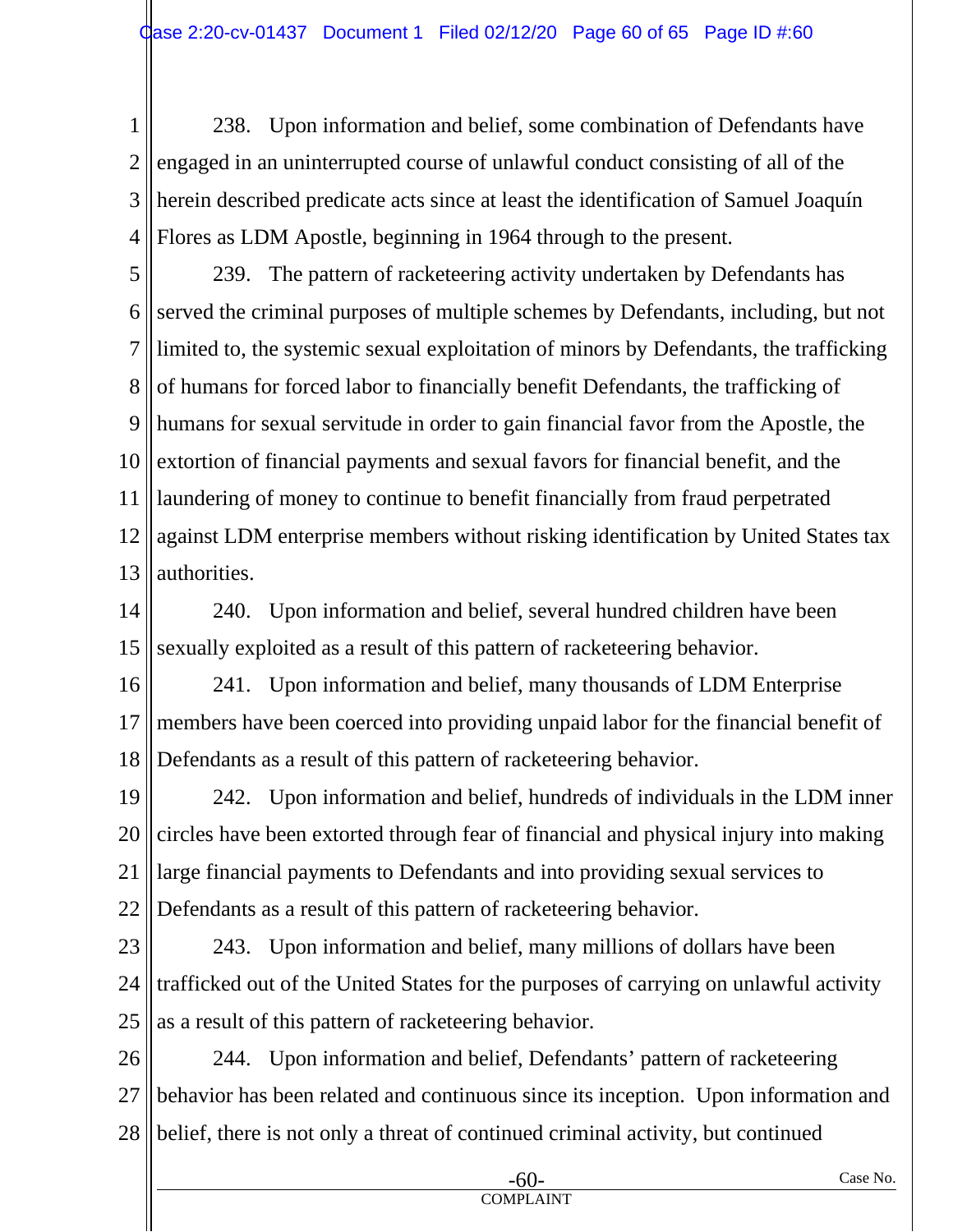1 2 criminal activity is occurring within the LDM Enterprise at the hands of nearly all Defendants as of the writing of this Complaint.

3 4 245. Defendants and the LDM Enterprise regularly move goods, money, and people across state lines, and are therefore engaged in interstate commerce.

5 6 7 8 246. Ms. Martin is a "person" with standing to sue within the meaning of 18 U.S.C. § 1964(c) because Ms. Martin was trafficked between and within the United States and Mexico at the hands of Defendants for purposes of providing forced labor and being subjected to involuntary servitude from ages nine through thirty.

9 10 11 12 13 247. As a direct and proximate result of these patterns of racketeering behaviors, Ms. Martin has sustained damages, including lost wages, loss of economic opportunity, loss of educational opportunity, loss of future income, loss of specific extorted payments, physical injury, severe emotional distress, and additional economic losses.

14 15 16 248. Plaintiff is therefore entitled to recover treble the damages she sustained in an amount to be proven at trial, the cost of the suit, plus a reasonable attorney's fee, pursuant to 18 U.S.C. § 1964(c).

- 17
- 18

# **TENTH CLAIM FOR RELIEF**

# **Sexual Battery in Violation of Cal. Civ. Code § 1708.5**

19 20 21 *(Defendants LDM, el Consejo de Obispos, and Naasón Joaquín García)*  249. Ms. Martin realleges and incorporates by reference each and every allegation contained in the preceding paragraphs as if fully set forth herein.

22 23 250. Ms. Martin brings this claim for relief under Cal. Civ. Code Section 1708.5, which prohibits sexual battery.

24 25 26 27 28 251. Ms. Martin brings this claim pursuant to California Assembly Bill 218, amending Sections 340.1 and 1002 of the Code of Civil Procedure and Section 905 of the Government Code, relating to childhood sexual assault, reviving until December 31, 2023 the statute of limitations for all previously extinguished claims for damages suffered as a result of childhood sexual assault for victims within 22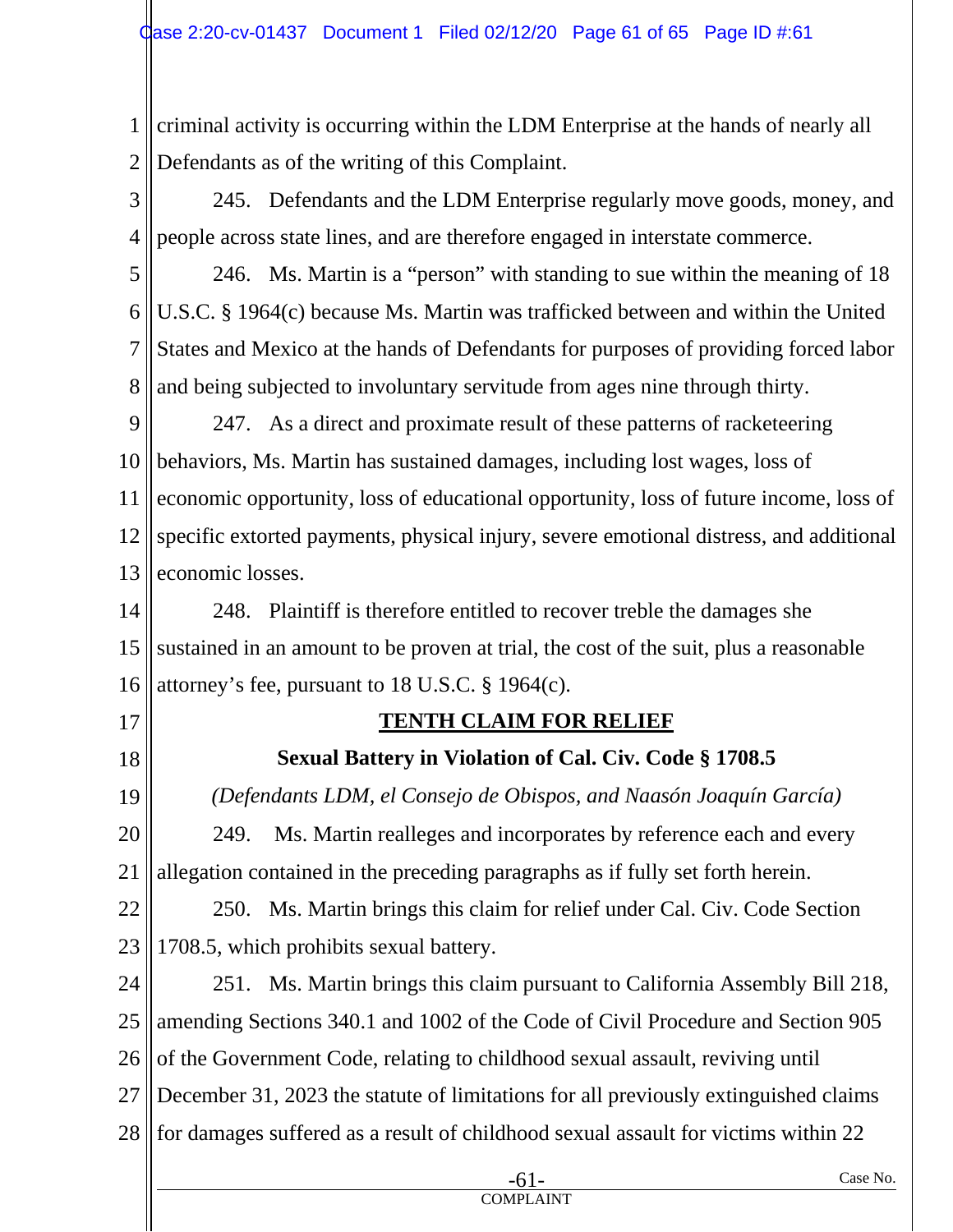1 years of the age of majority.

2 3 4 5 6 252. As alleged herein, Ms. Martin was the victim of sexual battery as a minor perpetrated by both non-Defendant Samuel Joaquín Flores and Defendant Naasón Joaquín García. Defendants LDM and el Consejo de Obispos subjected Ms. Martin to this sexual battery at the hands of non-Defendant Samuel Joaquín Flores and Defendant Naasón Joaquín García while Ms. Martin was a minor.

7 8 9 10 253. Cal. Civ. Code § 1708.5 prohibits any act with the intent to cause a harmful or offensive contact with an intimate part of another, and a sexually offensive contact with the person results, or any act that causes an imminent apprehension of such harmful or offensive contact and the offensive contact results.

11 12 13 14 15 16 17 254. Defendants LDM, Naasón Joaquín García, and el Consejo de Obispos knowingly conspired and/or aided and abetted to force Ms. Martin into sexual battery with non-Defendant Samuel Joaquín Flores and Defendant Naasón Joaquín García, and such sexual battery did, on multiple occasions, occur. Ms. Martin was a minor at all relevant times with regards to non-Defendant Samuel Joaquín Flores, and was a minor during the first two years of sexual battery at the hands of Defendant Naasón Joaquín García.

18 19 20 21 22 255. Each Defendant knowingly conspired and/or aided and abetted to create conditions of coercion and control that caused Ms. Martin to be repeatedly subjected to private, egregiously offensive sexual contact with non-Defendant Samuel Joaquín Flores and Defendant Naasón Joaquín García, all in furtherance of sexually battering Ms. Martin.

23 24 25 256. The sexual battery of Ms. Martin by Defendant Naasón Joaquín García and non-Defendant Samuel Joaquín Flores was the result of Defendants' cover up, as statutorily defined by California Code of Civil Procedure § 340.1(b).

26 27 257. As a direct and proximate cause of Defendants actions, Ms. Martin has suffered severe emotional and mental distress and anxiety, humiliation,

28 embarrassment, and additional damages.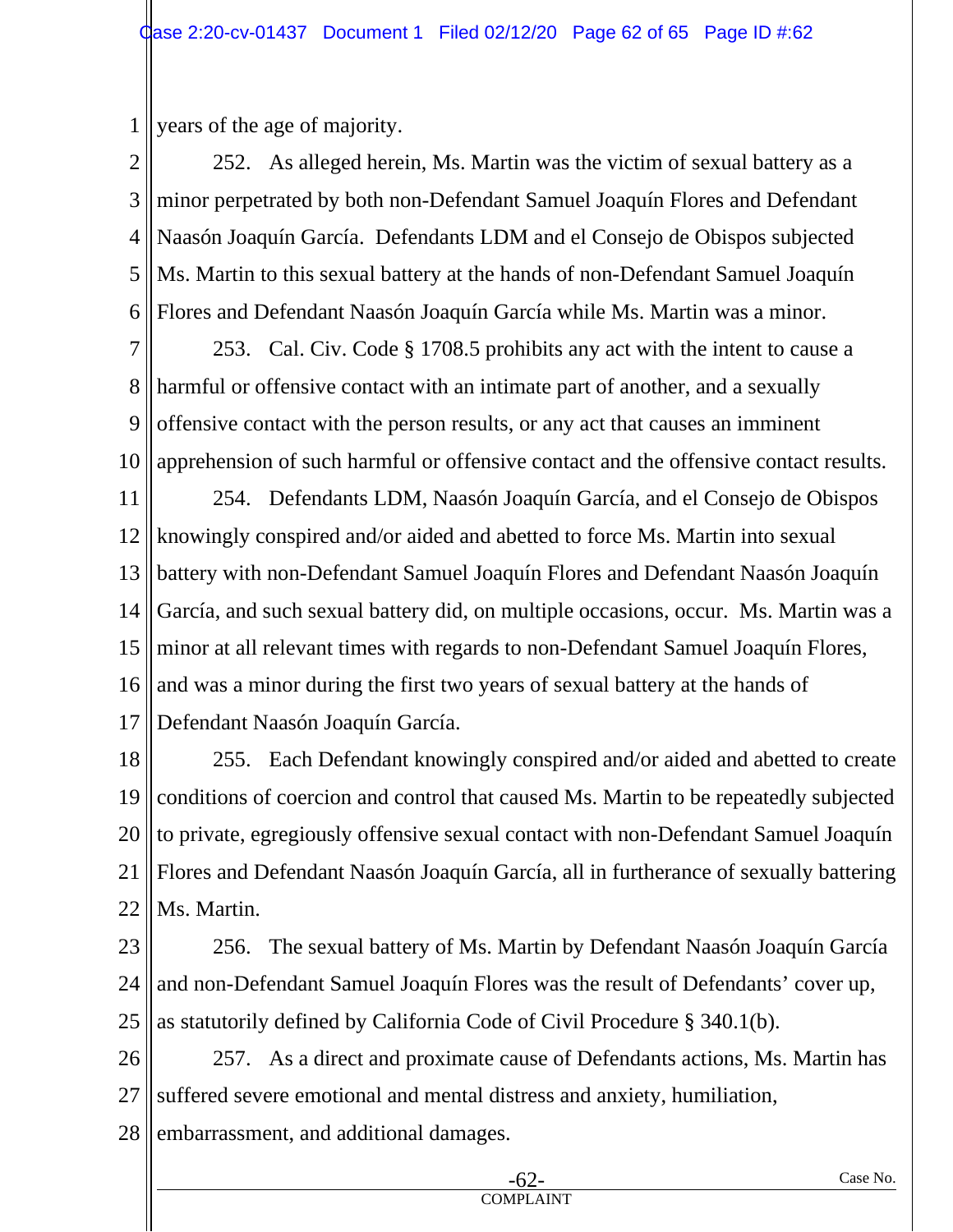1 2 3 4 5 258. The aforementioned conduct was willful, wanton, and malicious. At all relevant times, Defendants acted with conscious disregard of Ms. Martin's rights and safety as a minor in their care. Defendants also acted with the knowledge of or with reckless disregard for the fact that their conduct was certain to cause injury and/or humiliation to Ms. Martin.

6 7 8 9 259. Plaintiff is therefore entitled to recover treble the amount of damages she sustained, pursuant to California Code of Civil Procedure § 340.1(b)(1) in an amount to be proven at trial, attorneys' fees, and other relief that the Court may deem proper.

10

11

12

#### **ELEVENTH CLAIM FOR RELIEF**

**Gender Violence in Violation of Cal. Civ. Code § 52.4** 

*(Defendants LDM, el Consejo de Obispos, and Naasón Joaquín García)* 

13 14 260. Ms. Martin realleges and incorporates by reference each and every allegation contained in the preceding paragraphs as if fully set forth herein.

15 16 261. Ms. Martin brings this claim for relief under Cal. Civ. Code Section 52.4, which prohibits acts of gender violence.

17 18 19 20 21 22 262. Ms. Martin brings this claim pursuant to California Assembly Bill 218, amending Sections 340.1 and 1002 of the California Code of Civil Procedure and Section 905 of the Government Code, relating to childhood sexual assault, reviving until December 31, 2023 the statute of limitations for all previously extinguished claims for damages suffered as a result of childhood sexual assault for victims within 22 years of the age of majority.

23 24 25 26 27 28 263. As alleged herein, Ms. Martin was the victim of multiple instances of sexual battery as a minor perpetrated by both non-Defendant Samuel Joaquín Flores and Defendant Naasón Joaquín García. Defendants LDM and el Consejo de Obispos subjected Ms. Martin to these multiple incidents of sexual battery at the hands of non-Defendant Samuel Joaquín Flores and Defendant Naasón Joaquín García while Ms. Martin was a minor.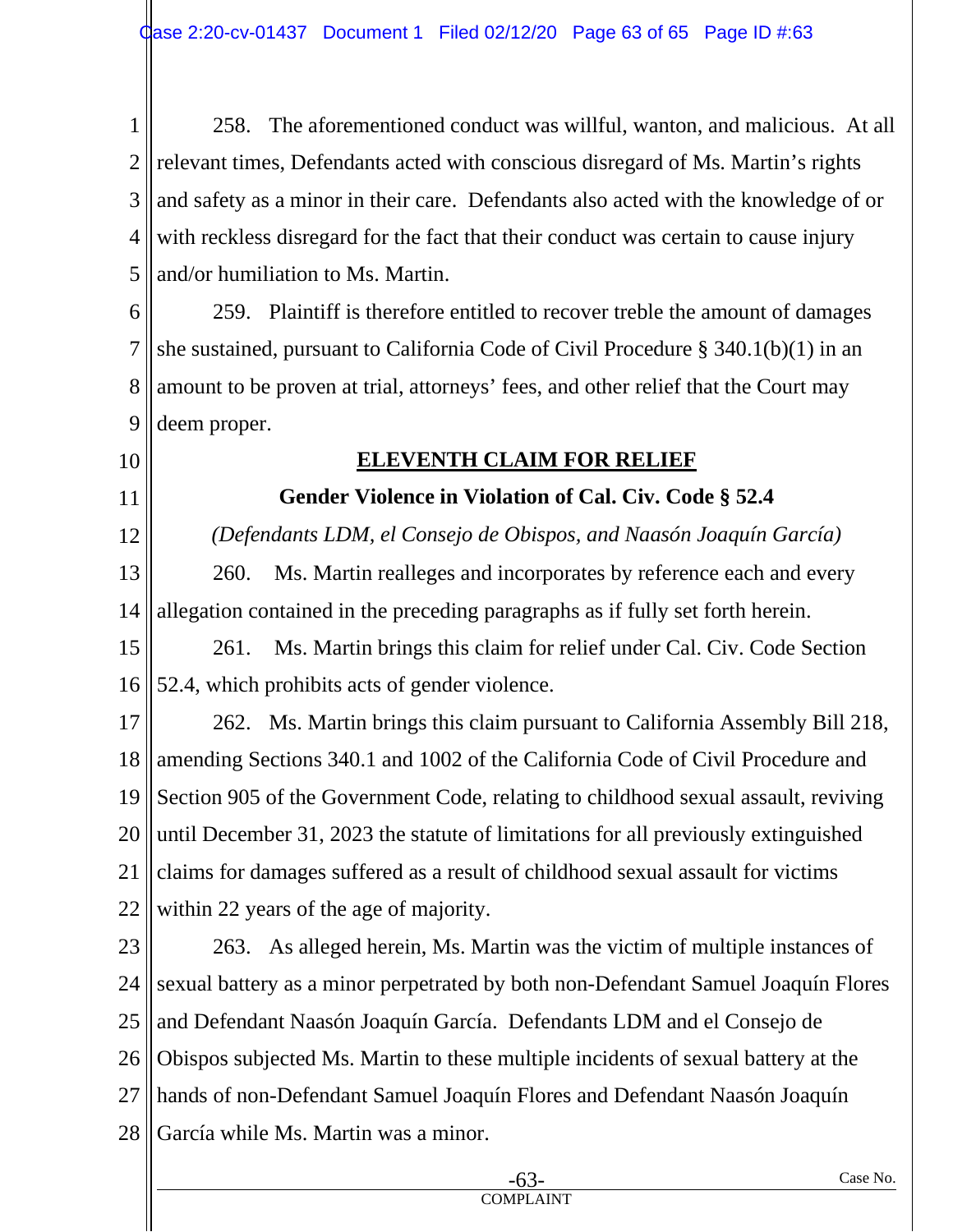1 2 3 4 264. Cal. Civ. Code § 52.4 prohibits commission of acts of gender violence, defined to include a physical intrusion or physical invasion of a sexual nature under coercive conditions, whether or not those acts have resulted in criminal complaints, charges, prosecution, or conviction.

5 6 265. As alleged herein, between the ages of twelve and eighteen, Ms. Martin was repeatedly the victim of acts of gender violence.

7 8 9 10 11 12 266. Each Defendant, including Defendant Naasón Joaquín García, knowingly conspired and/or aided and abetted to create conditions of coercion and control that caused Ms. Martin to be repeatedly subjected to private, egregiously offensive sexual contact with non-Defendant Samuel Joaquín Flores and Defendant Naasón Joaquín García, all in furtherance of committing acts of gender violence against Ms. Martin.

13 14 15 16 267. The repeated sexual battery of Ms. Martin by Defendant Naasón Joaquín García and non-Defendant Samuel Joaquín Flores was the result of Defendants' cover up, as statutorily defined by California Code of Civil Procedure § 340.1(b).

17 18 19 268. As a direct and proximate cause of Defendants actions, Ms. Martin has suffered severe emotional and mental distress and anxiety, humiliation, embarrassment, and additional damages.

20 21 22 23 24 269. The aforementioned conduct was willful, wanton, and malicious. At all relevant times, Defendants acted with conscious disregard of Ms. Martin's rights and safety as a minor in their care. Defendants also acted with the knowledge of or with reckless disregard for the fact that their conduct was certain to cause injury and/or humiliation to Ms. Martin.

25 26 27 28 270. Plaintiff is therefore entitled to recover treble the amount of damages she sustained, pursuant to California Code of Civil Procedure § 340.1(b)(1) in an amount to be proven at trial, attorneys' fees and other relief that the Court may deem proper.